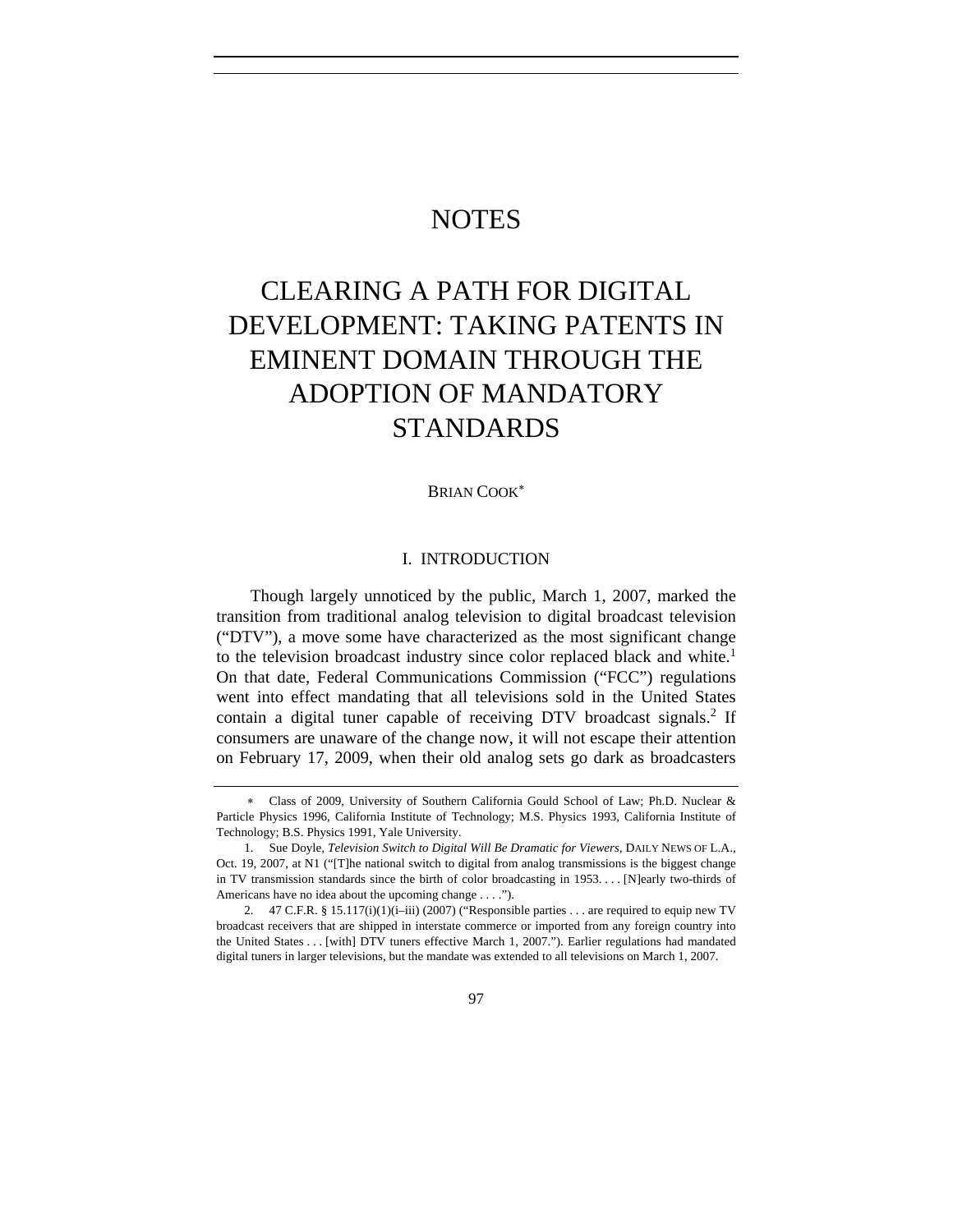comply with further FCC regulations mandating the cessation of all analog television broadcasts.<sup>3</sup> Ultimately, the government intends to profit by auctioning off the additional frequency spectrum freed up by the more efficient digital use of the broadcast spectrum.<sup>4</sup>

In preparation for the digital transition, in 1993 the FCC encouraged the formation of an industry study group to examine technical options and create draft specifications.5 Electronics manufacturers Zenith and Thomson, both of whom had already made significant progress in the development of high-definition digital television ("HDTV"), participated in the consortium that became known as the Grand Alliance.<sup>6</sup> For the purpose of developing a detailed DTV specification, the Grand Alliance formed the Advanced Television Systems Committee ("ATSC"), which eventually included fifty-four members from a number of industries: television networks, motion picture and television program producers, trade associations, television equipment manufacturers, and members of the academic community.<sup>7</sup> The committee turned out a detailed DTV electrical and signal specification, and, in a somewhat surprising move, the FCC adopted the ATSC specification nearly wholesale into the regulations, citing the benefits to the American public of the digital rollout:

 [a]s the deadline for analog draws near, it's likely that lower-income, non-Englishspeaking and senior residents won't even be aware of the change.

Doyle, *supra* note 1.

 4. Doyle, *supra* note 1. The switch from analog to digital will free 60 MHz of valuable airwave spectrum space that the government plans to auction off. Channels 52 to 69 in the UHF spectrum were sold off in 2008. "The government sold that section of airwaves for \$19 billion in the FCC's most successful auction in history. Other parts of that spectrum will be used by paramedics, police and firefighters." John Dunbar, *Airwave Concerns Prompt Proposal to Ban Some Wireless Microphones*, WASH. POST, Aug. 22, 2008, at D02.

 5. Karl Vick, *Government Puts Off HDTV*, ST. PETERSBURG TIMES (Fla.), Feb. 25, 1993, at 6A ("I happen to prefer and recommend to you the grand alliance, if we can pull it off." (quoting former FCC chairman Richard Wiley on the strategy for developing a DTV standard)).

 <sup>3.</sup> *See id.* § 15.117(k)(3). The subsection required the following alert:

This television receiver has only an analog broadcast tuner and will require a converter box after February 17, 2009, to receive over-the-air broadcasts with an antenna because of the Nation's transition to digital broadcasting. Analog-only TVs should continue to work as before with cable and satellite TV services, gaming consoles, VCRs, DVD players, and similar products.

*Id.* This alert was designed to combat the problem that,

In fact, it's estimated that about 16 million households will lose all TV reception when analog signals are cut off, according to a report from the Consumer Federation of America and Consumers Union.

<sup>6.</sup> *Id.* Ironically, given what has transpired*,* one of the rationales for forming the Grand Alliance was that "an alliance would save some of the time and expense of tests while removing the threat of a loser suing." *Id. See also infra* note 10 and accompanying text.

 <sup>7.</sup> Matter of Advanced Television Systems and Their Impact upon the Existing Television Broadcast Service, Fourth Report and Order, 11 F.C.C.R. 17,771, 17,772 n.2 (1996) [hereinafter Fourth Report and Order].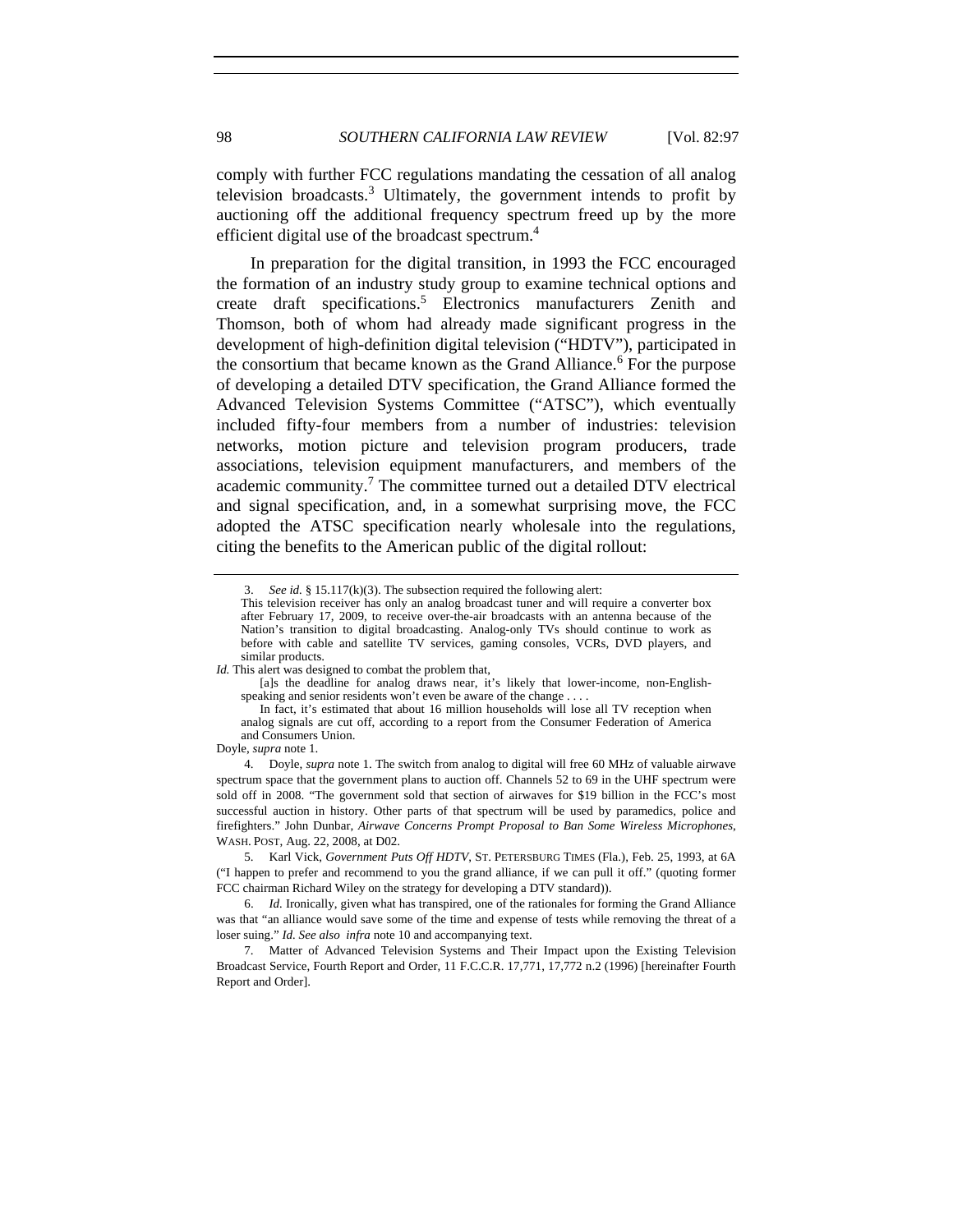This Report and Order is one of the crucial milestones in our effort to ensure that the benefits of digital technology are available to terrestrial television broadcasting and to the American public. We believe that the course we are taking will provide the certainty that many broadcasters, equipment manufacturers and consumers need to invest with confidence in new technology while at the same time preserving the flexibility to accommodate innovation and experimentation. In doing so, we believe our decision will provide many benefits to American consumers. . . . Accordingly, we will incorporate into our Rules, by

reference, the ATSC Digital Television Standard [with minor

The FCC's action, coupled with the mandate that all televisions sold in the United States contain a digital tuner, effectively gave the ATSC-DTV electrical specification the force of law—an action that was particularly surprising given the FCC's awareness that much of the specification was covered by patents held by members of the Grand Alliance.<sup>9</sup> Thus, the FCC in effect informed every television manufacturer hoping to sell televisions in the United States that it was required to infringe multiple patents and would have to pay whatever licensing fee the patent holder demanded as a condition for remaining in the television manufacturing business. Indeed, as the March 1, 2007, deadline approached, the fortunate holders of patents reading on the ATSC-DTV standard wasted no time in filing suit for patent infringement.<sup>10</sup> Concerned

modifications].8

<sup>8.</sup> *Id.* at 17,796–97 (emphasis omitted).

<sup>9.</sup> *Id.* at 17,794. Further:

In earlier phases of this proceeding we indicated that, in order for DTV to be successfully implemented, the patents on the technology would have to be licensed to other manufacturing companies on reasonable and nondiscriminatory terms. . . . The proponents agreed to make any relevant patents that they owned available either free of charge or on a reasonable, nondiscriminatory basis and we stated that we intended to condition selection of a DTV system on such commitments.

*Id.* (footnote omitted).

 <sup>10.</sup> *See, e.g.*, *HDTV Maker Will Fight Foreign Patent Lawsuit*, ARIZ. REPUBLIC, Mar. 21, 2007, at D3 (reporting that Funai Electric filed infringement suits in early March 2007 in U.S. District Court against television makers Syntax-Brillian, Vizio, and Petters Group Worldwide); Jeff Pao, *TCL, Europe Unit Sued for Infringing TV Patents*, S. CHINA MORNING POST, Feb. 13, 2007, at 4 (reporting that Korean manufacturer LG Electronics (the parent corporation of Zenith) filed suit against TCL Multimedia Technology Holdings and its European subsidiary Thomson TCL Electronics for infringement of four DTV patents, and that, Funai Electric had already filed suit on January 10, 2007, against Taiwan-based TPV Technology, the largest manufacturer of computer monitors, for infringing DTV patents); Greg Tarr, *Zenith Files 8-VSB Suits*, TWICE, Apr. 23, 2007, http://www.twice.com/article/CA6435588.html (reporting that Zenith filed patent infringement suits on April 4, 2007, naming as defendants Vizio, Westinghouse Digital, Funai, Syntax-Brillian, Polaroid, Petters Group, APH USA and Akai Electric and claimed that each party infringed "some or a portion of a dozen separate patents used in its 8-VSB system," which is used to tune digital receivers compliant with the ATSC-DTV standards).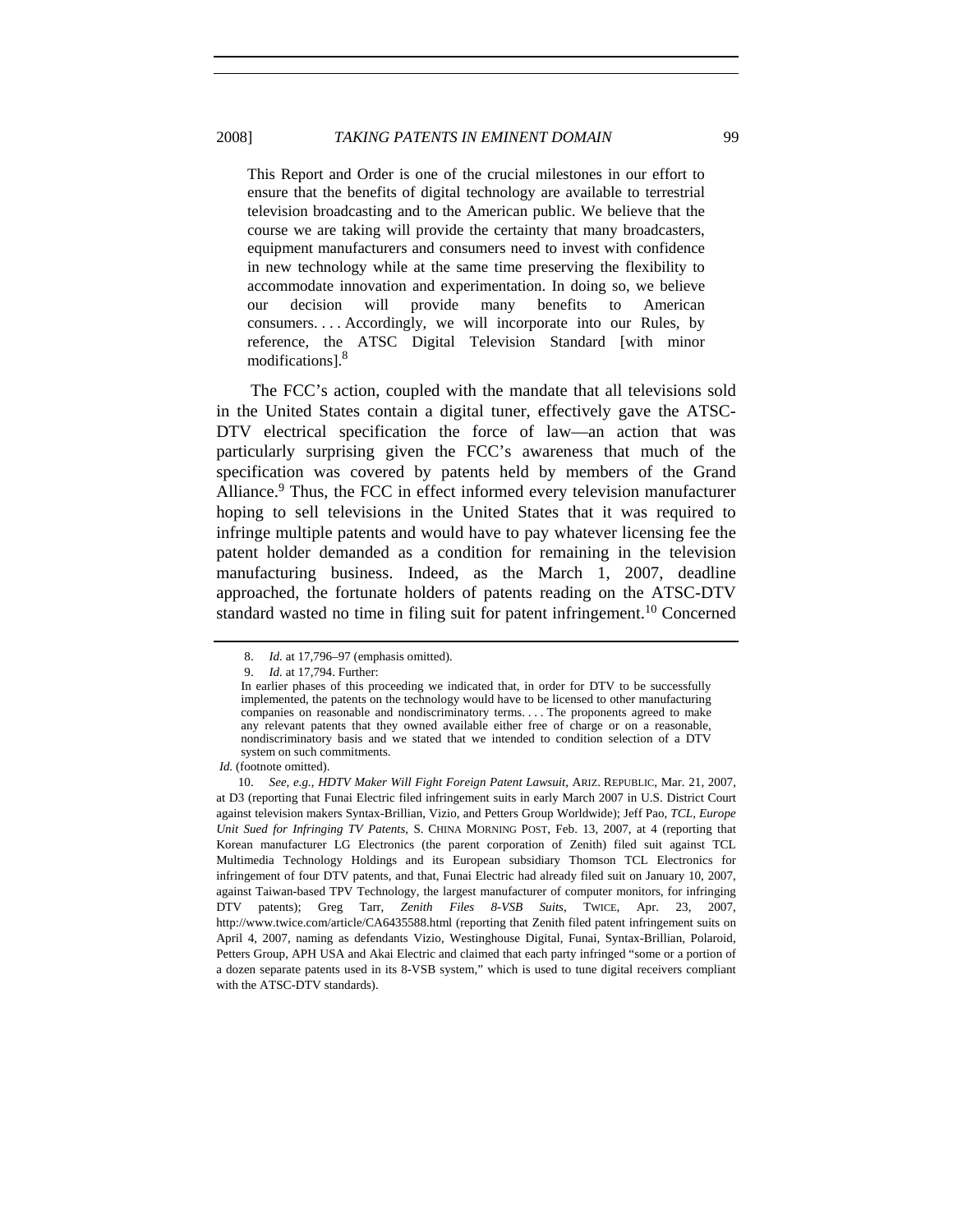that the court system would not move quickly enough, at least one manufacturer, Funai Electric, filed an additional complaint with the U.S. International Trade Commission ("ITC"), seeking an injunction against fourteen television manufacturers to prevent the importation of televisions and related products alleged to infringe its DTV patents.<sup>11</sup>

This litigation is not yet resolved, but it raises compelling legal questions about the defenses available to a business accused of patent infringement when it attempts to comply with government regulations. Indeed, television manufacturers now find themselves in the position of choosing between accepting licensing terms offered by ATSC-DTV patent holders and forfeiting the right to sell televisions in the United States. Not surprisingly, this type of situation, in which the government mandates compliance with regulations that infringe patents, does not arise frequently, and there is little in the historical record that offers guidance. Two other examples, however, raise many of the same issues and are instructive to examine in some detail.

The first example concerns a regulation promulgated by the California Air Resources Board ("CARB") in 1991 directing California gasoline suppliers to sell only clean-burning formulations designed to reduce air pollution.12 Just prior to the adoption of the CARB regulations, the Union Oil Company of California ("Unocal") obtained a patent that it had filed in 1990.13 Unocal's patent for clean fuels quite "literally 'read on' the CARB standard," such that any refiner of gasoline complying with the CARB regulations was likely infringing Unocal's patent.<sup>14</sup>

The second example concerns the enactment of the Telecommunications Act of 1996, requiring that all televisions sold in the United States be equipped with a V-chip (alternatively known as a "familyvalues chip" or a "violence chip") that would enable parents to filter out objectionable broadcast programming.15 Soundview Technologies asserted a patent on the V-chip technology against a number of television manufacturers, claiming that there was no way to comply with the regulations without infringing its patent.<sup>16</sup>

<sup>11.</sup> *Funai Files ITC Complaint on Digital TV Patent Infringements*, JIJI PRESS TICKER SERVICE, Oct. 16, 2007, 2007 WLNR 20328185.

 <sup>12.</sup> Janice M. Mueller, *Patenting Industry Standards*, 34 J. MARSHALL L. REV. 897, 897–98 (2001).

<sup>13.</sup> *Id.*

<sup>14.</sup> *Id.* at 898.

 <sup>15.</sup> Telecommunications Act of 1996, Pub. L. No. 104, § 551, 110 Stat. 56, 141 (1996) (codified as amended at 47 U.S.C. § 303(x) (2006)).

<sup>16.</sup> *See* Sony Elecs., Inc. v. Soundview Techs., Inc., 157 F. Supp. 2d 172, 174–75 (D. Conn.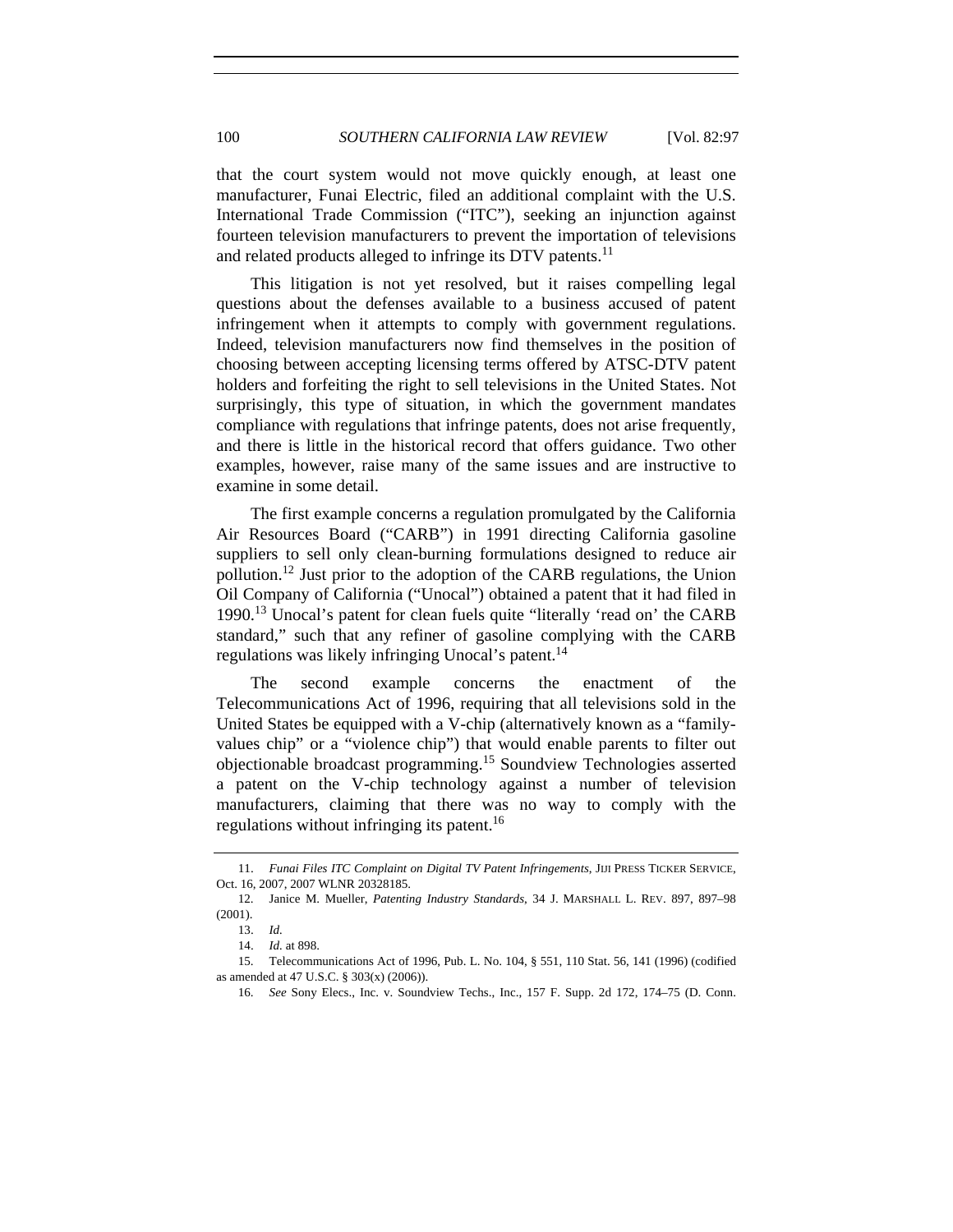Part II of this Note discusses a number of traditional defenses to patent infringement, including implied licensing and equitable estoppel. The rules governing parties engaged as members of standard-setting organizations ("SSOs") are given particular attention, and the additional contractual and fraud-based remedies that are available in that context are explored.

Part III applies these traditional infringement defenses and contractual remedies to the examples described above in which the government mandates the use of a standard that infringes patents. In each case, such remedies have proved largely ineffective.

Part IV presents an alternative defense theory and argues that when the government mandates infringement of a patent, it has in effect exercised its power of eminent domain to take intellectual property for public use. As such, the patent holder is entitled to compensation from the government for the fair value of the property taken but has no right to extract license fees or to enjoin competitors from using the patented methods. The statutory underpinnings of such an interpretation are examined in light of 28 U.S.C. § 1498, a statute authorizing the government to infringe a patent in the national interest.<sup>17</sup> New legislation is proposed that would waive the government's sovereign immunity in such cases and create an exclusive remedy entitling the patent holder to compensation for the value of the property taken in an action filed in the Federal Court of Claims. Finally, the problem of placing a value on the intellectual property taken in eminent domain when the government exercises this power is discussed.

### II. TRADITIONAL PATENT INFRINGEMENT DEFENSES

In each of the examples discussed in Part I, conflict over intellectual property arose in the context of a standard developed by industry and/or university partners that was then adopted by the government as a mandatory regulation. Thus, it is instructive to examine the dynamics of private SSOs and their approaches to handling intellectual property rights. In particular, it is useful to examine the traditional patent defenses of implied licensing and equitable estoppel and to examine contractual defenses arising from SSO bylaws, including breach of contract and fraudulent conduct. Mark Lemley has observed that the analysis of standards imposed by private SSOs differs significantly from the analysis of standards imposed by the government because of the issues of state

2001).

 <sup>17. 28</sup> U.S.C. § 1498 (2006).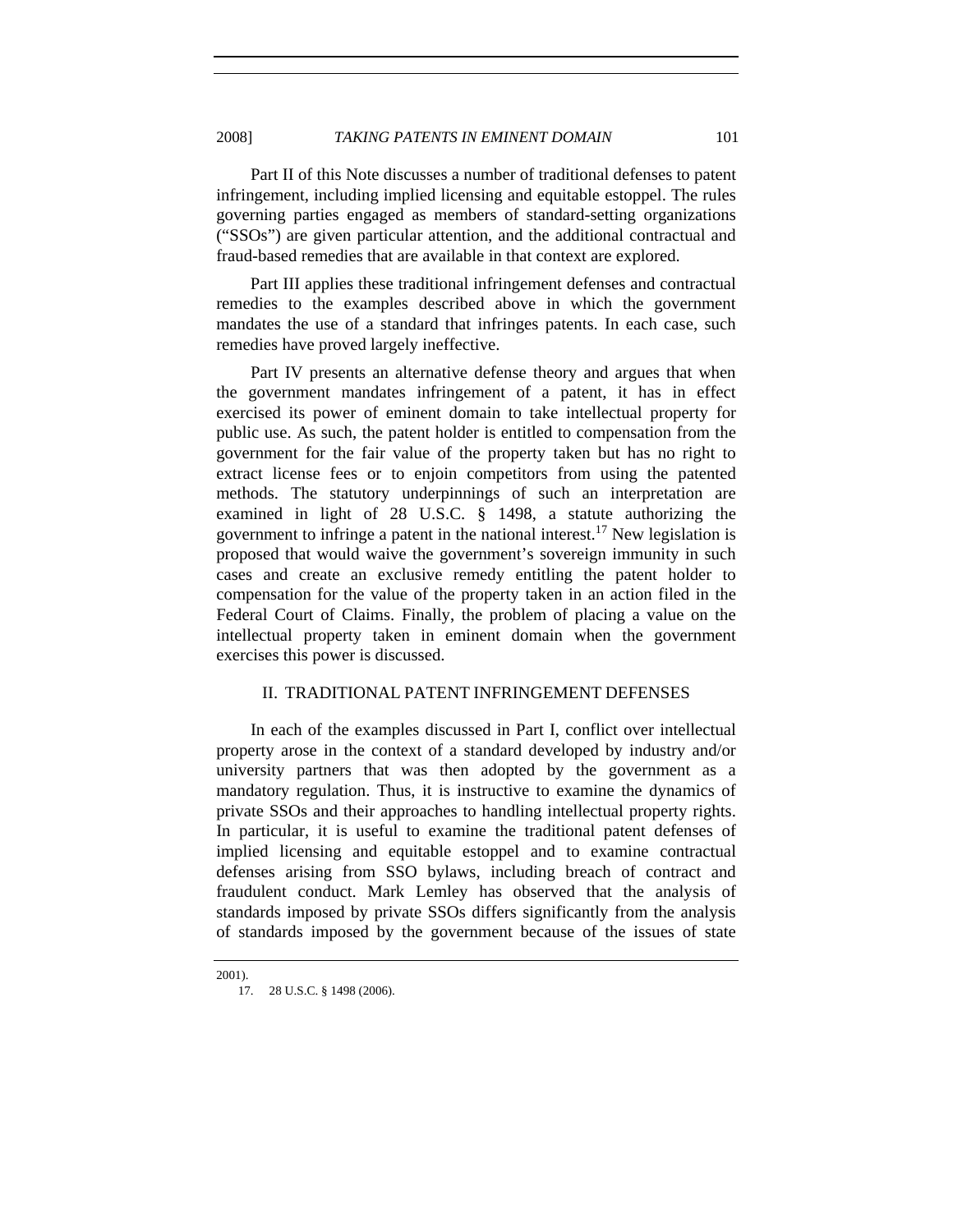action and petitioning immunity that arise.<sup>18</sup> In addition, he notes that situations in which the government requires patent infringement by adopting mandatory regulations are rare.<sup>19</sup> Nevertheless, the analytical differences that come about as a result of the concepts of state action and petitioning immunity add dimensions to this problem (and are explored more fully in Part IV); they do not make irrelevant the issues that arise in the context of private SSOs. Indeed, patent-infringement defendants in the context of government-imposed regulations tend to look first at the traditional defenses that would be raised in the context of private  $SSOs^{20}$ Thus, it is instructive to examine these traditional infringement defenses, and it is particularly interesting to note that they have largely been unsuccessful in the context of infringement claims by government mandate.

#### A. IMPLIED LICENSE AND EQUITABLE ESTOPPEL

One of the key rights conferred with the issuance of a patent is the right to prevent others from manufacturing, selling, or using the patented invention.<sup>21</sup> A patent holder may grant a license to another party to allow that party to practice the patented invention, and that license is simply a contractual promise not to sue for infringement.<sup>22</sup> Such a license agreement may be express or implied, "and an implied license, like an express license, is a defense to patent infringement."23

The circumstances under which a judicially implied license might arise are quite narrow and tend to come up in situations in which a patent holder sells a product for which the only use is to infringe the holder's patent. For example, in *Carborundum Co. v. Molten Metal Equipment Innovations, Inc.*, Carborundum owned a patent ("the '584 patent") on a

 <sup>18.</sup> Mark A. Lemley, *Intellectual Property Rights and Standard-Setting Organizations*, 90 CAL. L. REV. 1889, 1900 (2002) ("Government-set standards also present a very different set of issues, in part because of the state-action and petitioning-immunity doctrines. Government standard setting is also on the wane, as more and more responsibility for standardization devolves upon the private sector." (footnote omitted)).

 <sup>19.</sup> *Id.* at 1898 n.20.

<sup>20.</sup> *See, e.g.*, *Sony Elecs.*, 157 F. Supp. 2d at 175 (denying summary judgment to defendants who raised defenses of implied licensing and equitable estoppel based on the plaintiff's conduct before the standard-setting organization).

 <sup>21. 35</sup> U.S.C. § 154(a)(1) (2006).

 <sup>22.</sup> Spindelfabrik Suessen-Schurr Stahlecker & Grill GmbH v. Schubert & Salzer Maschinenfabrik Aktiengesellschaft, 829 F.2d 1075, 1081 (Fed. Cir. 1987) ("[A] patent license agreement is in essence nothing more than a promise by the licensor not to sue the licensee.").

 <sup>23.</sup> Carborundum Co. v. Molten Metal Equip. Innovations, Inc., 72 F.3d 872, 878 (Fed. Cir. 1995).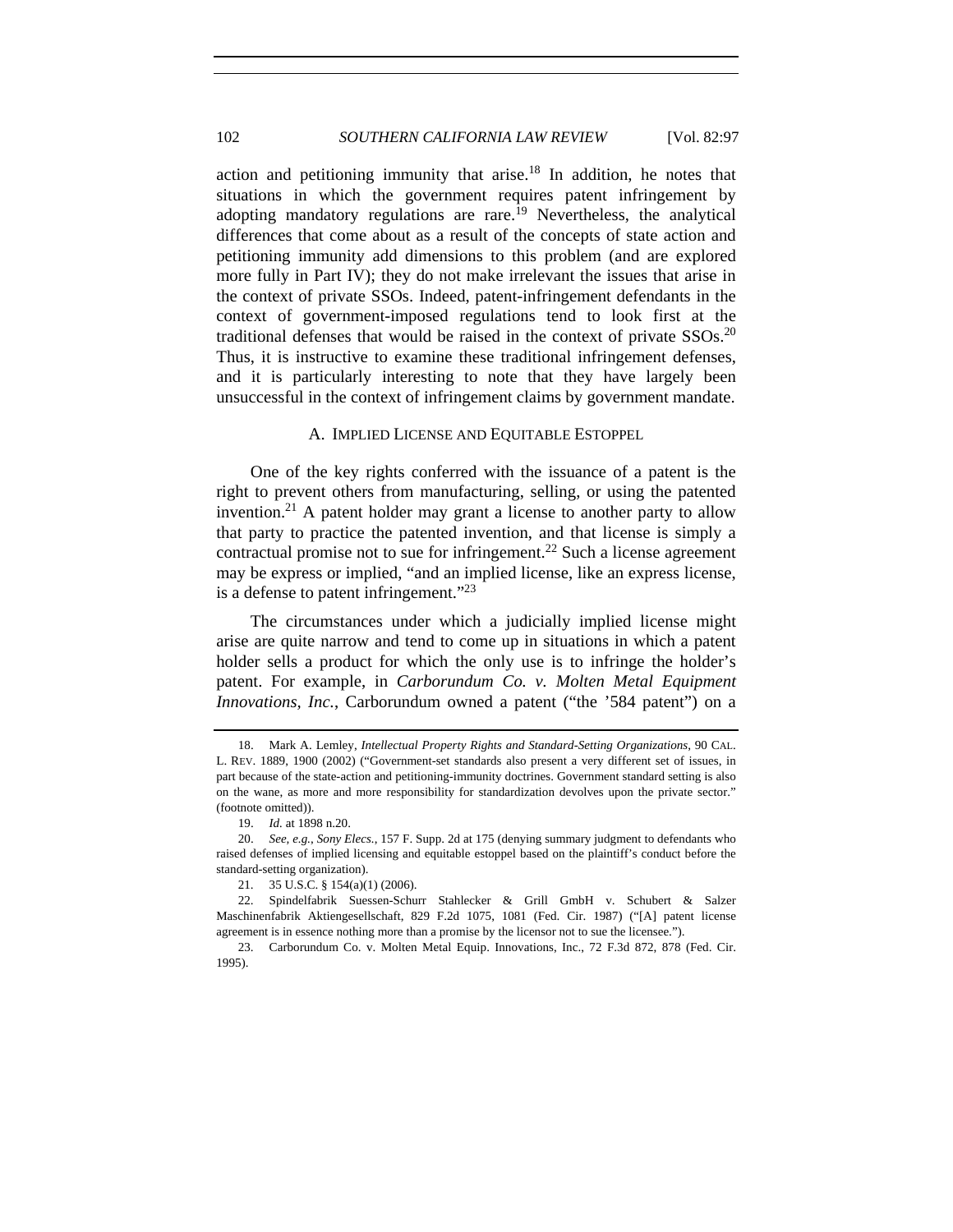process for the purification of molten metal. $^{24}$  The company sold an unpatented pump specifically designed to operate in a system practicing the method covered by the '584 patent, and Carborundum admitted that the pump had no use other than to practice the patented method.<sup>25</sup> An implied license thus arose at the time of the sale of the pump to allow the purchaser to practice the method covered by the '584 patent; indeed, the defendant's theory was that the purchase price of the unpatented pump included a onetime royalty payment to Carborundum as a licensing fee for use of the '584 patent.<sup>26</sup> Carborundum did not dispute this finding of an implied license; rather, the issue before the court was the scope of the implied license.<sup>27</sup> Competitor Molten Metal Equipment Innovations ("MMEI") also produced pumps capable of pumping molten metal and began selling replacement pumps to former customers of Carborundum whose pumps had worn out.<sup>28</sup> Carborundum thus sued MMEI for contributory infringement, arguing that the implied license held by its customers was limited to the lifetime of the Carborundum pump and did not extend for the lifetime of the '584 patent.<sup>29</sup> MMEI countered that the implied license conferred with the sale of the pump gave Carborundum's customers the right to repair and upgrade their metal purification systems through the replacement of individual upatented parts, such as the pump.<sup>30</sup> The Federal Circuit agreed: "The law is well settled that an authorized sale of a patented product places that product beyond the reach of the patent"<sup>31</sup> and that "[s]uch a sale would also have provided the right to repair the apparatus."32 Nevertheless, because Carborundum chose to sell only the pump and not the entire apparatus used to practice the '584 patent, the court refused to find the existence of an implied license that would allow customers to continue to practice the '584 patent once the original Carborundum pump wore out (unless, presumably, the customer purchased a new pump from Carborundum).<sup>33</sup>

Thus, the implied-license defense is narrow and relies on a relatively fact-intensive inquiry as to the understanding between, and the reasonable expectations of, the parties. In this sense, it is aligned closely with the

<sup>24.</sup> *Id.* at 875–76.

<sup>25.</sup> *Id.*

<sup>26.</sup> *Id.* at 878–79.

 <sup>27.</sup> *Id.* at 878.

 <sup>28.</sup> *Id.* at 876.

<sup>29.</sup> *Id.* at 878–79.

 <sup>30.</sup> *Id.* at 877.

<sup>31.</sup> *Id.* at 879 (quoting Intel Corp. v. ULSI Sys. Tech., Inc., 995 F.2d 1566, 1568 (Fed. Cir.

<sup>1993)).</sup> 

<sup>32.</sup> *Id.* 33. *Id.* at 880.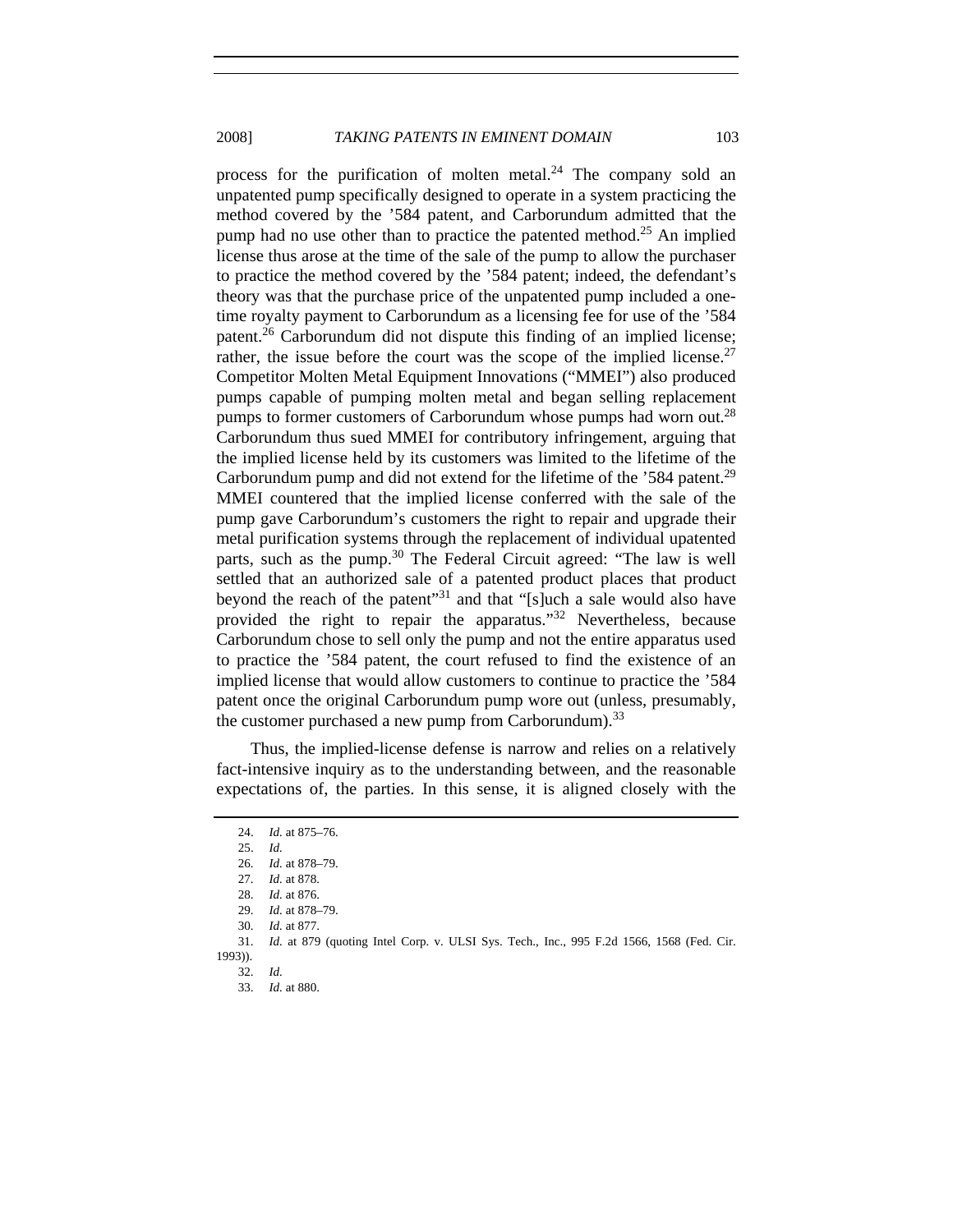concept of equitable estoppel in which a party making representations upon which another relies to its detriment is estopped from challenging the actions based on those representations. Indeed, the Federal Circuit has noted that theories of estoppel might not be defenses to patent infringement in their own right, but rather justifications for the finding of an implied license:

[C]ourts and commentators relate that implied licenses arise by acquiescence, by conduct, by equitable estoppel (estoppel in pais), or by legal estoppel. These labels describe not different kinds of licenses, but rather different categories of conduct which lead to the same conclusion: an implied license. The label denotes the rationale for reaching the legal result. $34$ 

Nevertheless, "judicially implied licenses are rare under any doctrine."35 In explaining its rationale for finding the existence of an implied license in one such rare case, the Federal Circuit emphasized the reliance of the accused infringer on the patent holder's entire course of conduct throughout a six-year period:

The record shows that Wang [patent holder] tried to coax Mitsubishi [accused infringer] into the SIMM [memory chip] market, that Wang provided designs, suggestions, and samples to Mitsubishi, and that Wang eventually purchased SIMMs from Mitsubishi, before accusing Mitsubishi years later of infringement. We hold, as a matter of law, that Mitsubishi properly inferred consent to its use of the invention of Wang's patents.<sup>36</sup>

By contrast, when it cannot be shown that the patent holder specifically procured the actions of the accused infringer, an implied license cannot be found on the basis of equitable estoppel.37 In *Bandag, Inc. v. Al Bolser's Tire Stores, Inc.*, even though a patent holder's actions may have signaled an intent to license the patent, the fact that the alleged infringer was not aware of those actions ruled out a finding of detrimental reliance.38 The court noted that

the relatively few instances where implied licenses have been found rely on the doctrine of equitable estoppel . . . . One common thread in cases in which equitable estoppel applies is that the actor committed himself to act, and indeed acted, as a direct consequence of another's conduct.

 <sup>34.</sup> Wang Labs., Inc. v. Mitsubishi Elecs. Am., Inc., 103 F.3d 1571, 1580 (Fed. Cir. 1997) (citations omitted).

<sup>35.</sup> *Id.* at 1581.

<sup>36.</sup> *Id.* at 1582.

<sup>37.</sup> *See* Bandag, Inc. v. Al Bolser's Tire Stores, Inc., 750 F.2d 903, 925 (Fed. Cir. 1984).

<sup>38.</sup> *Id.*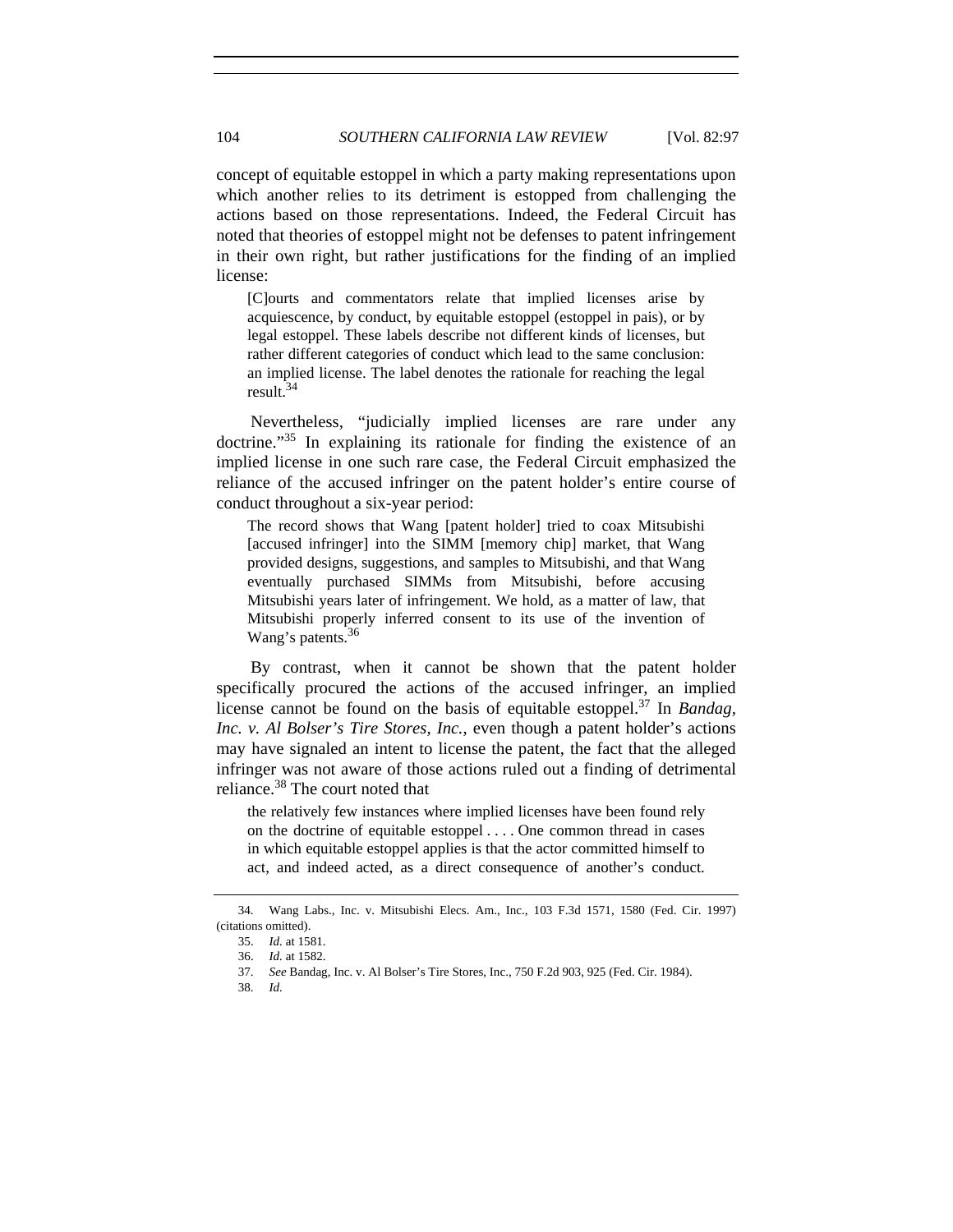Thus, an implied license cannot arise out of the unilateral expectations or even reasonable hopes of one party. One must have been led to take action by the conduct of the other party.<sup>39</sup>

The burden is thus placed on the defendant to establish not only that a patentee's actions or representations suggested that it would not enforce its patent, but also that the defendant relied to his detriment on that conduct. This sets a high bar that is rarely met.

#### B. SSOS AND INTELLECTUAL PROPERTY AGREEMENTS

Implied-license defenses arise in the context of SSOs, but agreements and bylaws governing the members provide additional potential defenses to claims of patent infringement asserted by one SSO member against another. While standards set by private SSOs are not technically mandatory, in practice, they often become so, and thus could be considered de facto mandatory standards. Examples might include the Microsoft Windows operating system and the VHS video tape format.<sup>40</sup> Generally, standards benefit consumers and industry alike; arguably, many industries could not have developed without them. Appreciating the benefits that SSOs can bestow, Lemley has urged that the government defer to their decisions and enforce the intellectual property rights agreements they devise:

 SSOs are a species of private ordering that may help solve one of the fundamental dilemmas of IP law: the fact that intellectual property rights seem to promote innovation in some industries but harm innovation in others. SSOs may serve to ameliorate the problems of overlapping IP rights in those industries in which IP is most problematic for innovation, particularly in the semiconductor, software, and telecommunications fields. The best thing the government can do is to enforce these private ordering agreements and avoid unduly restricting SSOs by overzealous antitrust scrutiny.<sup>41</sup>

In the majority of cases, what Lemley proposes is likely the best solution. Industry players are in the best position to determine the fastest and most efficient way to get technologies to market and are in the best position to decide of what those technologies should comprise. Thus, enforcing SSO bylaws and contractual intellectual property agreements entered into by SSO members should theoretically produce the overall best

<sup>39.</sup> *Id.* (quoting Stickle v. Heublein, Inc., 716 F.2d 1550, 1559 (Fed. Cir. 1983)) (alterations in original).

 <sup>40.</sup> Lemley, *supra* note 18, at 1899.

 <sup>41.</sup> *Id.* at 1891–92 (emphasis omitted).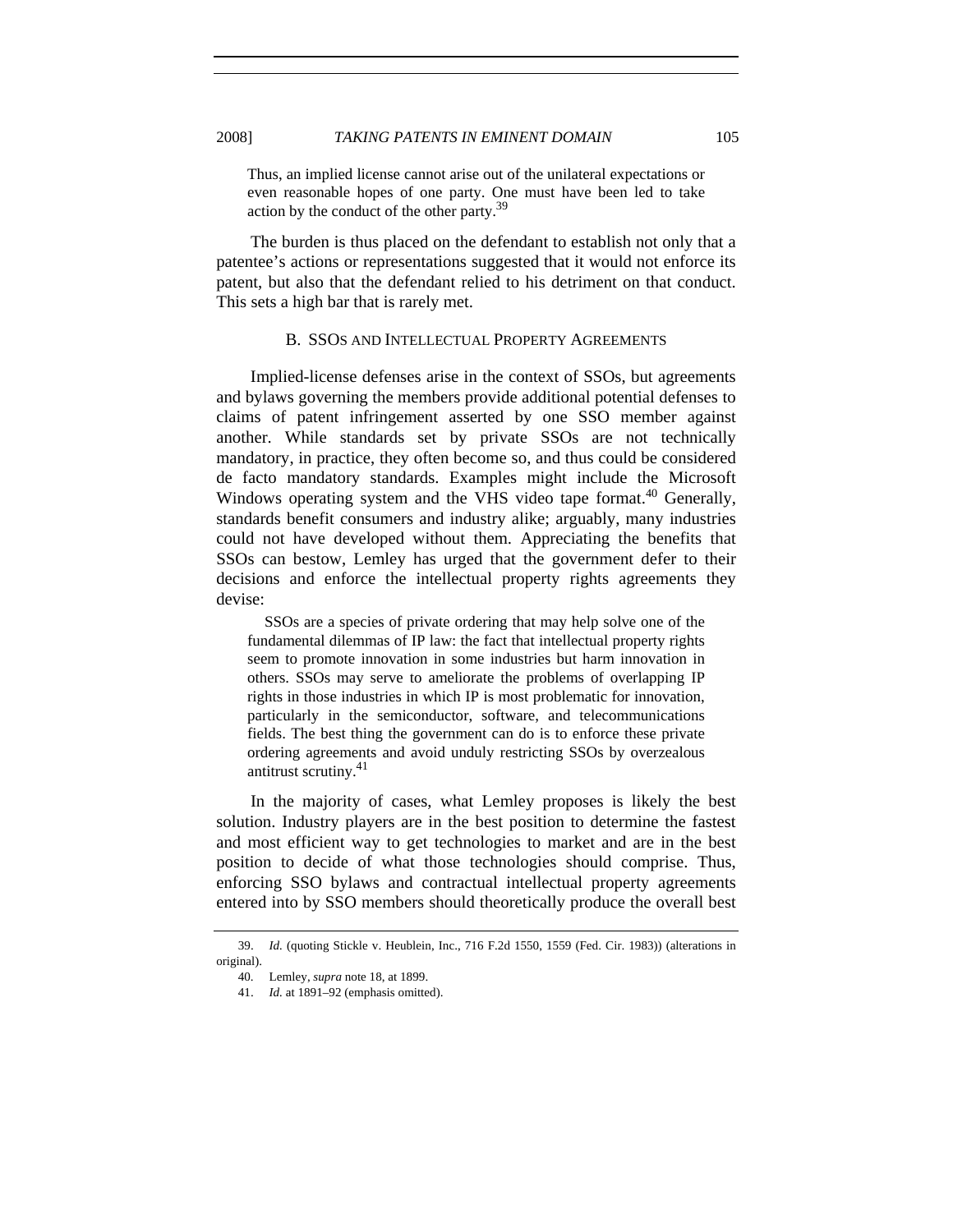results for the American consumer (as long as antitrust concerns are not ignored). Difficulties arise in practice, however, and even well-drafted intellectual property agreements often end up in litigation, requiring the parties to fall back on background intellectual property law, and thus, relying particularly on the defenses of implied licensing, estoppel, and fraud.

The goal of an SSO is to set industry-wide standards to promote compatibility, reduce duplication of effort, and smooth the transition to market of the targeted technology.<sup>42</sup> To reduce the risk of blocking patents, typical SSO agreements require all participants to disclose and license both patents and sometimes pending patents to ensure that all members are aware of each other's intellectual property positions before voting to adopt a standard.43 When an SSO member fails to disclose, others should be able to recover in contract. In practice, however, things are rarely that simple. First of all, SSO agreements can bind only members of the SSO, and thus, do not ensure that the adopted standards are not encumbered by patents held by parties outside of the SSO.<sup>44</sup> Further, because third parties are not bound by SSO bylaws, an outside company that acquires a patent from an SSO member may not be bound by promises to license that the member may have made.<sup>45</sup>

Second, a participant might withdraw from the SSO, terminating the contract. In this case, it is not clear whether contractual obligations of patent disclosure would continue to apply, raising the possibility that a participant could take part in discussions of a standard, withdraw from the standards body, and then acquire a patent reading on the standard.<sup>46</sup> Similarly, promises made by an SSO member to license pending patents might not apply to patents acquired after the member has withdrawn from the  $SSO.<sup>47</sup>$ 

Third, the patent regulations providing for the filing of continuation, continuation-in-part, and divisional applications create a possibility for

 <sup>42.</sup> *See id.* at 1896–98.

<sup>43.</sup> *See id.* at 1904–05.

 <sup>44.</sup> *Id.* at 1909–10.

<sup>[</sup>I]t is worth emphasizing that an SSO bylaw at most can bind those companies that are members of the SSO. Nonmembers aren't party to the contract, and will not be held to have agreed to the bylaws. So SSO IP rules do not guarantee that a standard is free of IP claims altogether, or that all IP owners have agreed to license their rights on reasonable and nondiscriminatory terms.

*Id.* (footnote omitted).

 <sup>45.</sup> *See id.*

<sup>46.</sup> *See id.* at 1912.

 <sup>47.</sup> *See id.*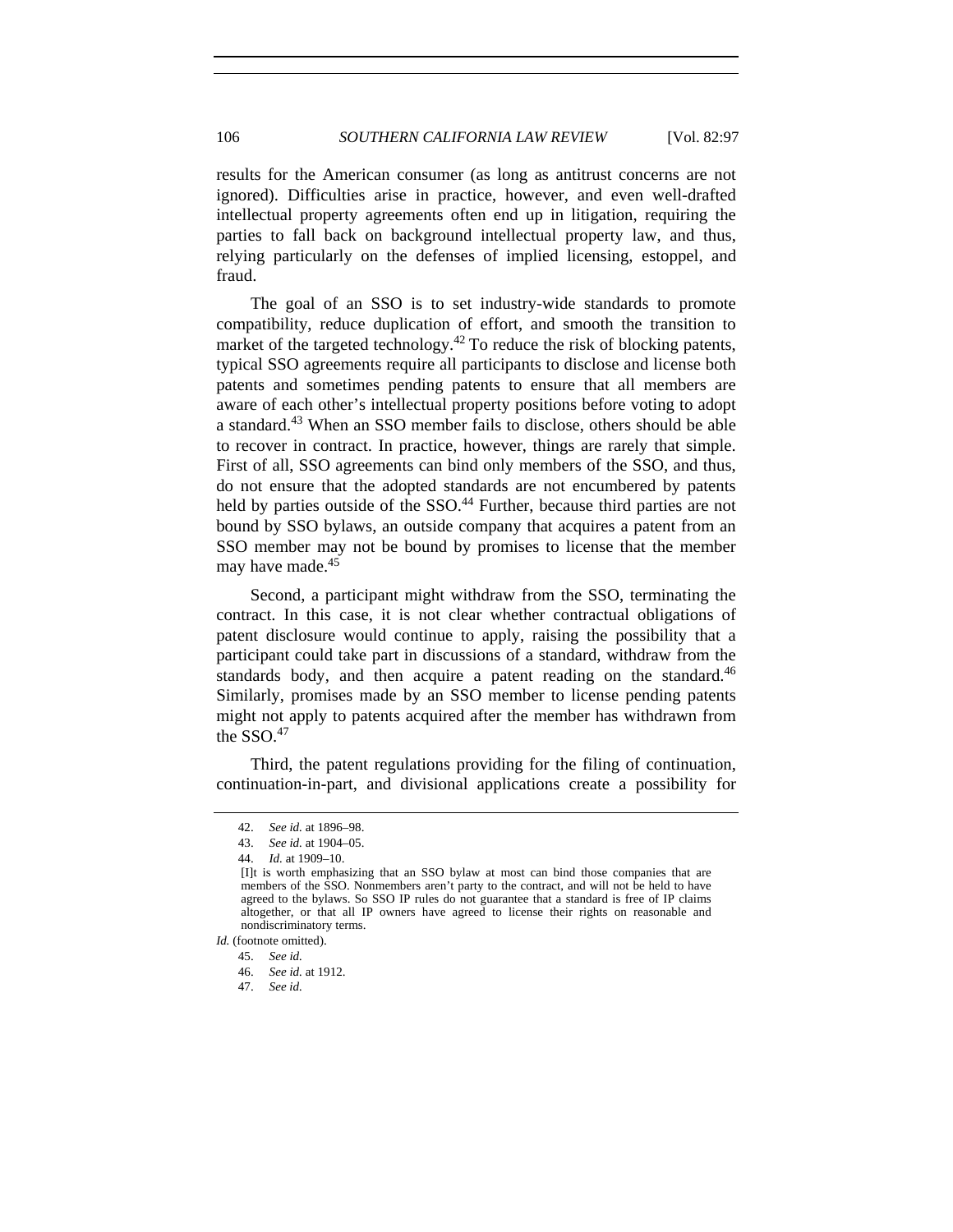abuse by SSO members.48 During the time that a patent application is pending with the U.S. Patent and Trademark Office ("USPTO"), an applicant may file a continuation application claiming the benefit of the filing date of the original application as long as the new application introduces no new matter. $49$  The claims, however, may be completely new as long as they are sufficiently supported by the original disclosure.<sup>50</sup> A continuation-in-part application is similar, but allows for the introduction of new matter; however, claims based on the new matter will not receive the benefit of the original filing date.<sup>51</sup> Divisional applications, on the other hand, arise when the USPTO determines that an application contains more than one potentially patentable invention. In such a case, the USPTO will issue a restriction requirement whereby the applicant must elect one of the inventions for prosecution but is allowed to pursue the nonelected inventions in separate divisional applications that receive the benefit of the original filing date.<sup>52</sup> Thus, a member of an SSO with an early filing date on a pending application might participate in standards discussions, secure adoption of that standard, and then file a continuation application claiming the benefit of the early priority date while drafting claims that read precisely on the adopted standards.

Alternatively, an SSO member may file an early broad application claiming an array of somewhat related inventions with the intention of drawing a restriction requirement from the USPTO. Multiple subsequent divisional applications might then be filed, claiming the benefit of the original filing date while giving the applicant ample opportunity to draft claims with the benefit of knowledge gained during standards discussions.

Lest these examples of circumventing SSO bylaws seem theoretical or academic, the *Rambus, Inc. v. Infineon Technologies AG*53 litigation provides a striking example of just how such techniques are used in

<sup>48.</sup> *See* 35 U.S.C. § 120 (2006) (allowing a patent applicant to claim the priority date of an earlier-filed copending application if there is an inventor in common); 37 C.F.R. § 1.53(b) (2007) (granting an effective filing date to a continuation, continuation-in-part, or divisional application that is equivalent to that of an earlier-filed copending application as long as no new matter is introduced and the prior application is properly referenced as required by 35 U.S.C. § 120).

 <sup>49.</sup> *See* 37 C.F.R. § 1.53(b) (noting that no new matter may be introduced after an application's filing date).

<sup>50.</sup> *See id.* § 1.53(d)(2)(ii) (requiring that a continuing application claim only subject matter that is supported by the original specification).

<sup>51.</sup> *See id.*

<sup>52.</sup> 35 U.S.C. § 121 (granting the benefit of the original filing date to a divisional application that is submitted to claim an invention that was the subject of a restriction requirement by the USPTO).

 <sup>53.</sup> Rambus, Inc. v. Infineon Techs. AG, 164 F. Supp. 2d 743 (E.D. Va. 2001), *rev'd*, 318 F.3d 1081 (Fed. Cir. 2003).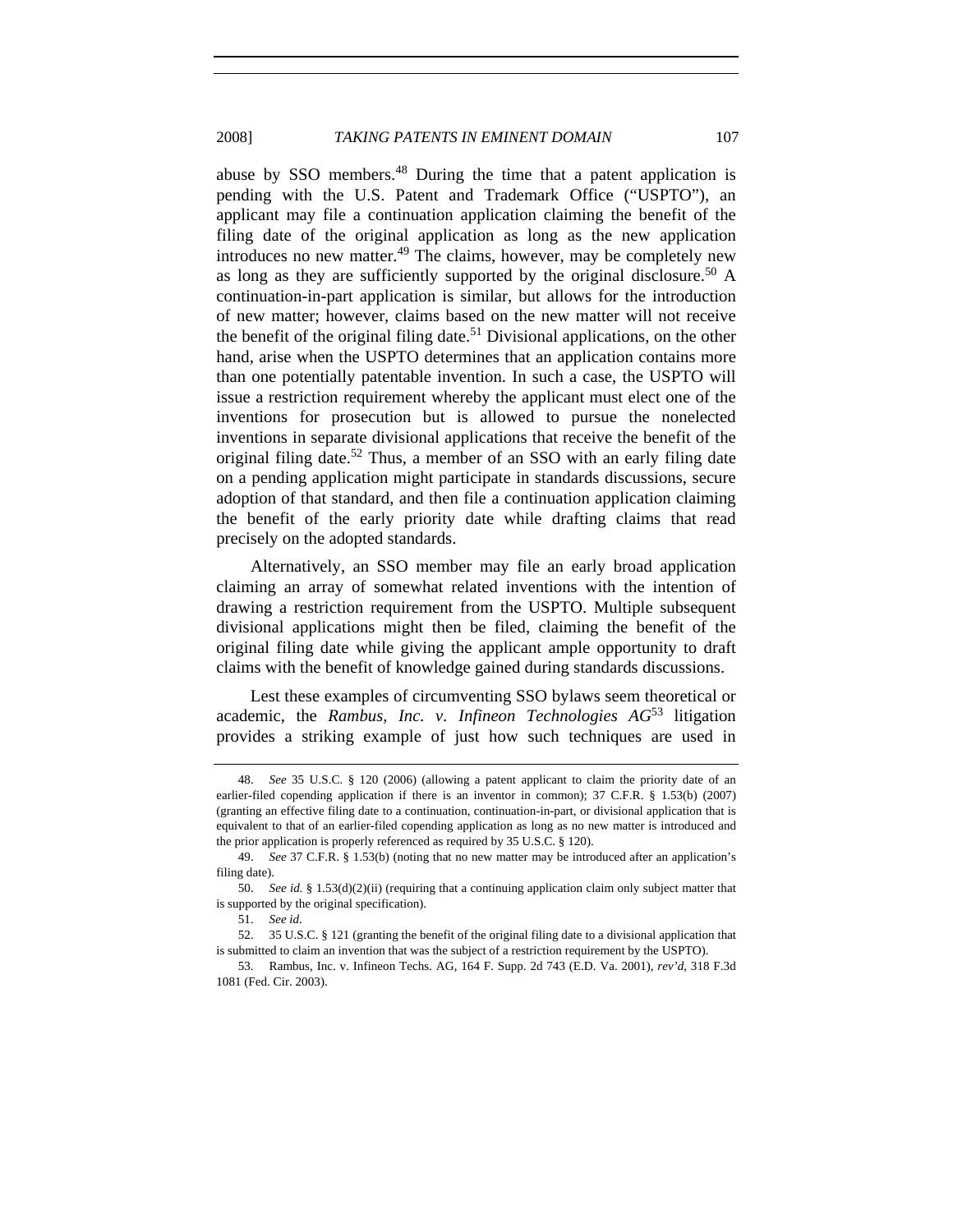practice. Rambus, a company whose business model is the development and licensing of computer-memory-system intellectual property, and Infineon, a memory-chip manufacturer, were both members of the Joint Electron Devices Engineering Counsel ("JEDEC").<sup>54</sup> JEDEC develops industry standards on, among other things, computer-memory interfaces.<sup>55</sup> The JEDEC bylaws explicitly required participants to disclose patents and, through an unwritten understanding, pending patents, to other members of the counsel.56

In 1990, Rambus filed an early broad patent application ("the '898 application") covering dynamic-random-access memory ("DRAM") technologies that drew an eleven-way restriction requirement from the USPTO, meaning that the patent was drawn on eleven potential separately patentable inventions.57 Rambus then joined JEDEC in 1992 to participate in the development of DRAM and other memory standards.<sup>58</sup> Rambus's first divisional application based on the '898 application was issued as a patent in 1993, and Rambus disclosed this patent to JEDEC as per the SSO bylaws.59 Rambus then continued to work with JEDEC on computer memory standards until it withdrew from the SSO in 1996.<sup>60</sup> Rambus immediately filed four additional divisional applications claiming the benefit of the '898 application and reading on the memory standards it helped to set while a member of JEDEC.<sup>61</sup> Once these subsequent patents issued, Rambus filed suit for infringement against memory-chip maker Infineon, a fellow member of JEDEC.<sup>62</sup> Because Rambus was technically not a member of JEDEC at the time it filed the four applications on which it sued, and because the rules were not completely clear on what kind of disclosure was required under the bylaws, a purely contractual remedy was not available, though Infineon was able to convince a jury to find Rambus liable for constructive fraud in failing to disclose its intentions with respect to its early patent application.<sup>63</sup> The Federal Circuit later vacated and remanded large portions of the district court's ruling,  $64$  setting off a string

 <sup>54.</sup> *Rambus*, 318 F.3d at 1084–85.

 <sup>55.</sup> *Id.*

<sup>56.</sup> *Id.* at 1085.

<sup>57.</sup> *Id.* at 1084.

<sup>58.</sup> *Id.* at 1085.

<sup>59.</sup> *Id.*

<sup>60.</sup> *Id.*

<sup>61.</sup> *Id.* at 1085–86.

<sup>62.</sup> *Id.* at 1086.

 <sup>63.</sup> Rambus, Inc. v. Infineon Techs. AG, 164 F. Supp. 2d 743, 749 (E.D. Va. 2001), *rev'd*, 318 F.3d 1081 (Fed. Cir. 2003).

 <sup>64.</sup> *Rambus*, 318 F.3d at 1105.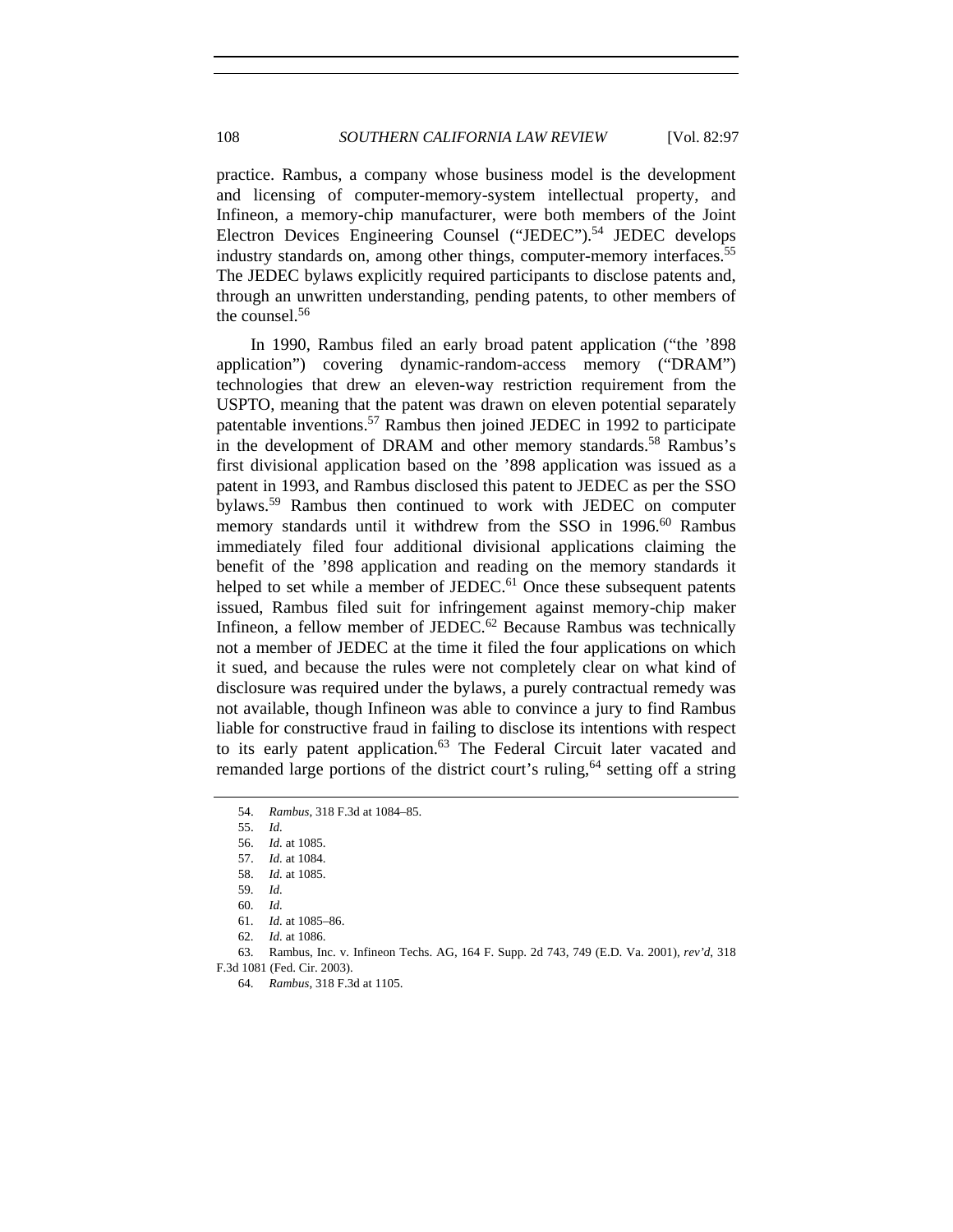of subsequent appeals and countersuits that are still not settled.

# III. APPLICATION OF TRADITIONAL INFRINGEMENT DEFENSES AND SSO CONTRACTUAL DEFENSES TO GOVERNMENT-MANDATED STANDARDS

Adding the government to the standard-setting process adds even more complications, as the standards adopted by the industry have not only the force of the market behind them, but also the force of law. A producer that disagrees with the standards adopted by a private SSO can always disregard those standards, gambling that if the SSO will not accept its way of doing things, perhaps the market will.<sup>65</sup> When the government steps in and mandates adoption of a standard for an entire industry, however, this option is gone, and all industry participants are required to either adopt the standard or exit the business altogether. When that standard is protected by patent, industry participants find themselves at the mercy of the patent holder.

#### A. UNOCAL AND CARB

It is illustrative to consider the actions of Unocal in its conduct before CARB to see the effect of this kind of government involvement in standard setting. In 1988, the California legislature authorized CARB to develop fuel-composition standards aimed at reducing vehicle emissions; in 1989, CARB initiated the formation of the Auto/Oil Air Quality Improvement Research Program ("Auto/Oil Group"), a cooperative research organization comprising the three major U.S. auto makers and fourteen oil refining companies, including Unocal.<sup>66</sup> The Auto/Oil Group adopted bylaws governing the handling of intellectual property:

The Auto/Oil Cooperative Agreement, signed in October of [1989], made explicit the pledge that results of the effort would be made public and that no participant would claim such results as proprietary. In part, the Agreement stated that, "No proprietary rights will be sought nor patent applications prosecuted on the basis of the work of the Program unless required for the purpose of ensuring that the results of the research by the Program will be freely available, without royalty, in the public domain."67

<sup>65.</sup> *See* Lemley, *supra* note 18, at 1945.

 <sup>66.</sup> Scott H. Segal, *Fuel for Thought: Clean Gasoline and Dirty Patents*, 51 AM. U. L. REV. 49, 55–56 (2001).

 <sup>67.</sup> *Id.* (footnote omitted) (quoting Auto/Oil Quality Improvement Research Program, Joint Research Agreement (Oct. 1989) (on file with Scott H. Segal)).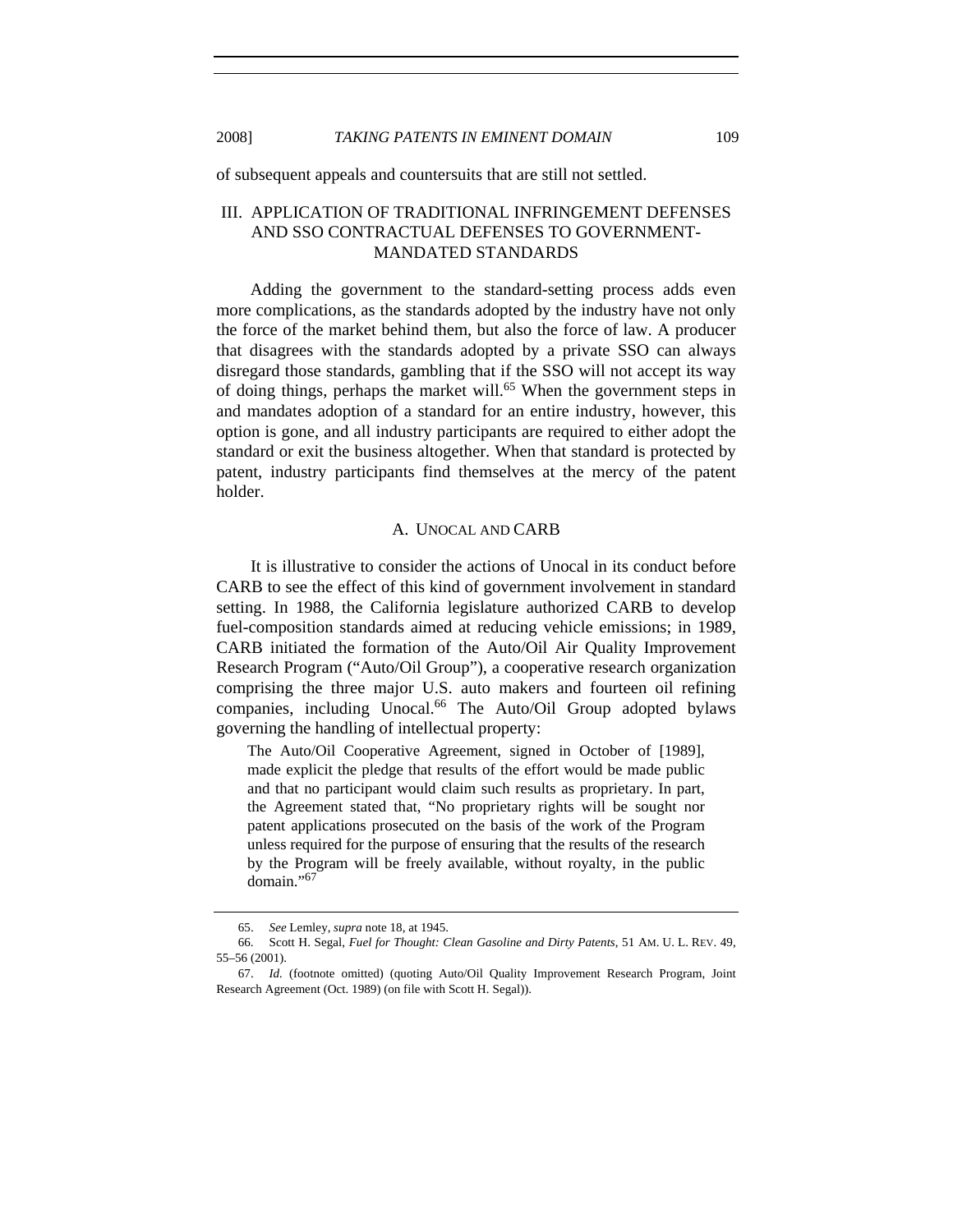Concurrently with its participation in the Auto/Oil Group, Unocal was secretly researching clean-fuel compositions and filed a patent application based on this research in 1990.<sup>68</sup> During the prosecution of the patent application, Unocal continued to participate in the Auto/Oil Group discussions and make recommendations to CARB, all the while quietly amending its patent claims to read precisely on the standard CARB was preparing to adopt. As Scott Segal notes in his article,

Unocal officials understood the implications for CARB RFG [reformulated gasoline program] when they made the patent known *only after* the capital investments and refinery modifications were underway *and* the patent had been awarded. This fact is clearly indicated by Unocal Spokesman Barry Lane: "[w]e believe that almost any gasoline that would be practical to make and meet the state requirements would fall under the scope of our patent."<sup>69</sup>

Once CARB adopted the clean gasoline regulations, Unocal announced its intention to license its patent to gasoline refiners that hoped to sell gasoline in California and filed suits for infringement against refiners that refused to pay royalties.<sup>70</sup> Several oil refiners, including Atlantic Richfield, Exxon, and Chevron, counterclaimed in an array of lawsuits against Unocal, attacking the validity of the patent on the basis of insufficient disclosure and inequitable conduct before the USPTO, and arguing that Unocal's representations before CARB had given rise to an implied license, equitably estopping Unocal from asserting its patent against the refiners.<sup>71</sup> After a complex forty-nine-day jury trial involving over four hundred exhibits and seventeen expert witnesses, the refiners failed to invalidate Unocal's patent on the basis of insufficient disclosure and lack of enablement.<sup>72</sup> On the question of inequitable conduct, the district court concluded that Unocal's conduct before the USPTO did not rise to the level of being "so culpable that the patent should not be enforced."73 On the issue of equitable estoppel and implied license, the refiners argued that "Unocal had lulled CARB and the defendants into

 <sup>68.</sup> *Id.* at 58.

 <sup>69.</sup> *Id.* at 61 (alteration in original).

 <sup>70.</sup> *See* Janice M. Mueller, *Patent Misuse Through the Capture of Industry Standards*, 17 BERKELEY TECH. L.J. 623, 627 (2002) (noting the public outcry that resulted when Unocal announced it would seek royalties of 5.75 cents per gallon of gasoline sold, as 90 percent of the cost of royalties would be passed on to consumers).

<sup>71.</sup> *See* Union Oil Co. of Cal. v. Chevron U.S.A., Inc., 34 F. Supp. 2d 1222, 1224 (C.D. Cal. 1998) (describing procedural history).

 <sup>72.</sup> Mueller, *supra* note 70, at 626; Segal, *supra* note 66, at 66.

 <sup>73.</sup> Union Oil Co. of Cal. v. Atl. Richfield Co., 34 F. Supp. 2d 1208, 1210 (C.D. Cal. 1998) (quoting Molins PLC v. Textron, Inc., 48 F.3d 1172, 1178 (Fed. Cir. 1995)).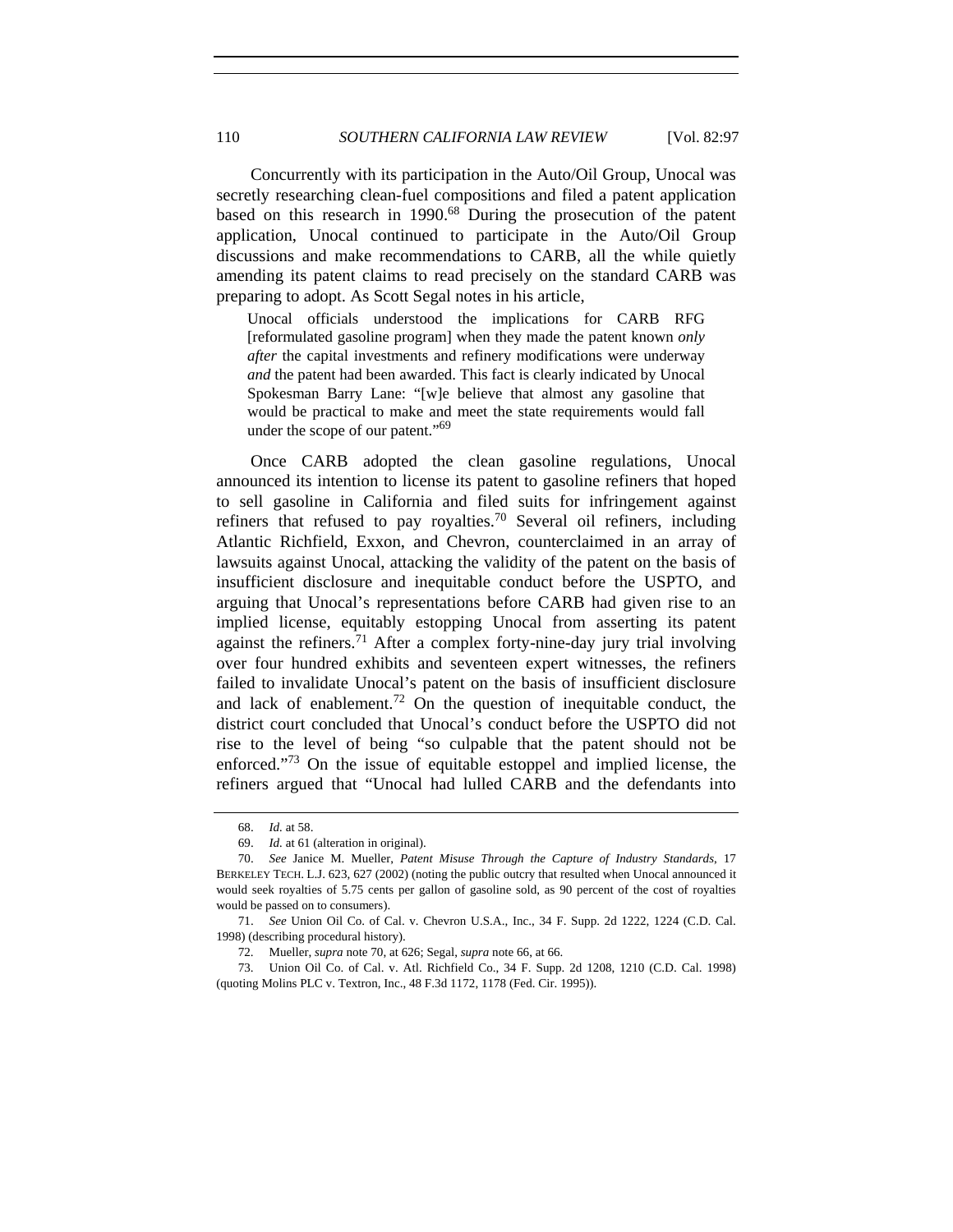believing that Unocal did not intend to enforce its patent rights."<sup>74</sup> But the court found that the refiners had not been able to demonstrate that they had relied to their detriment on any representations Unocal may have made before the board, and thus could not establish that Unocal's activities had given rise to an implied license or that it should be equitably estopped from asserting its patent.75 With the favorable judgments in hand, Unocal began to demand royalties of 5.75 cents per gallon, of which 90 percent was expected to be passed on to consumers.<sup>76</sup>

Segal characterizes Unocal's activities as follows: "Unocal participated in cooperative exercises with state and federal officials and fellow members of the industrial community. Thereafter, Unocal arguably manipulated its patents through amendments to capture the fruits of this joint labor."77 Yet the traditional defenses available to the accused infringers were ineffective in preventing Unocal from exacting hefty license fees from its competitors, who had no choice but to pay up or abandon the California gasoline market.<sup>78</sup> On the implied-license defense in particular, Janice Mueller notes: "A potential weakness of the implied license/equitable estoppel defense as applied in industry standards cases is its requirement that a defendant establish detrimental reliance on the patentee's assertion that it would not enforce its patent."79 This was certainly a difficulty the refiners faced in *Unocal Oil Co. of California v. Chevron U.S.A., Inc.*, 80 and one that comes up often in the context of SSOs. When members of an SSO are not even aware that one of the parties is pursuing a patent, how can they possibly demonstrate detrimental reliance on representations that the patentee will not seek to enforce its rights?

#### B. A SECOND EXAMPLE: THE V-CHIP

The V-chip was first proposed in Congress by Representative Edward J. Markey of Massachusetts, with the enthusiastic backing of the Clinton administration.81 The V-chip was to be included in television receivers to

 <sup>74.</sup> Union Oil Co. of Cal. v. Chevron U.S.A., Inc., 34 F. Supp. 2d at 1224.

<sup>75.</sup> *See id.*

 <sup>76.</sup> Mueller, *supra* note 70, at 627.

 <sup>77.</sup> Segal, *supra* note 66, at 79.

 <sup>78.</sup> *See* Mueller, supra note 70, at 625 (noting that "any unlicensed refiner selling gasoline in compliance with the state-mandated standards would literally infringe Unocal's '393 patent").

 <sup>79.</sup> *Id.* at 659.

 <sup>80.</sup> *See* Union Oil Co. of Cal. v. Chevron U.S.A., Inc., 34 F. Supp. 2d at 1224 (noting that defendants eventually abandoned their equitable estoppel claims when they could not develop facts showing detrimental reliance).

 <sup>81.</sup> Edmund L. Andrews, *Panel Backs Bill Mandating Chip that Blocks Violent TV Shows*, N.Y.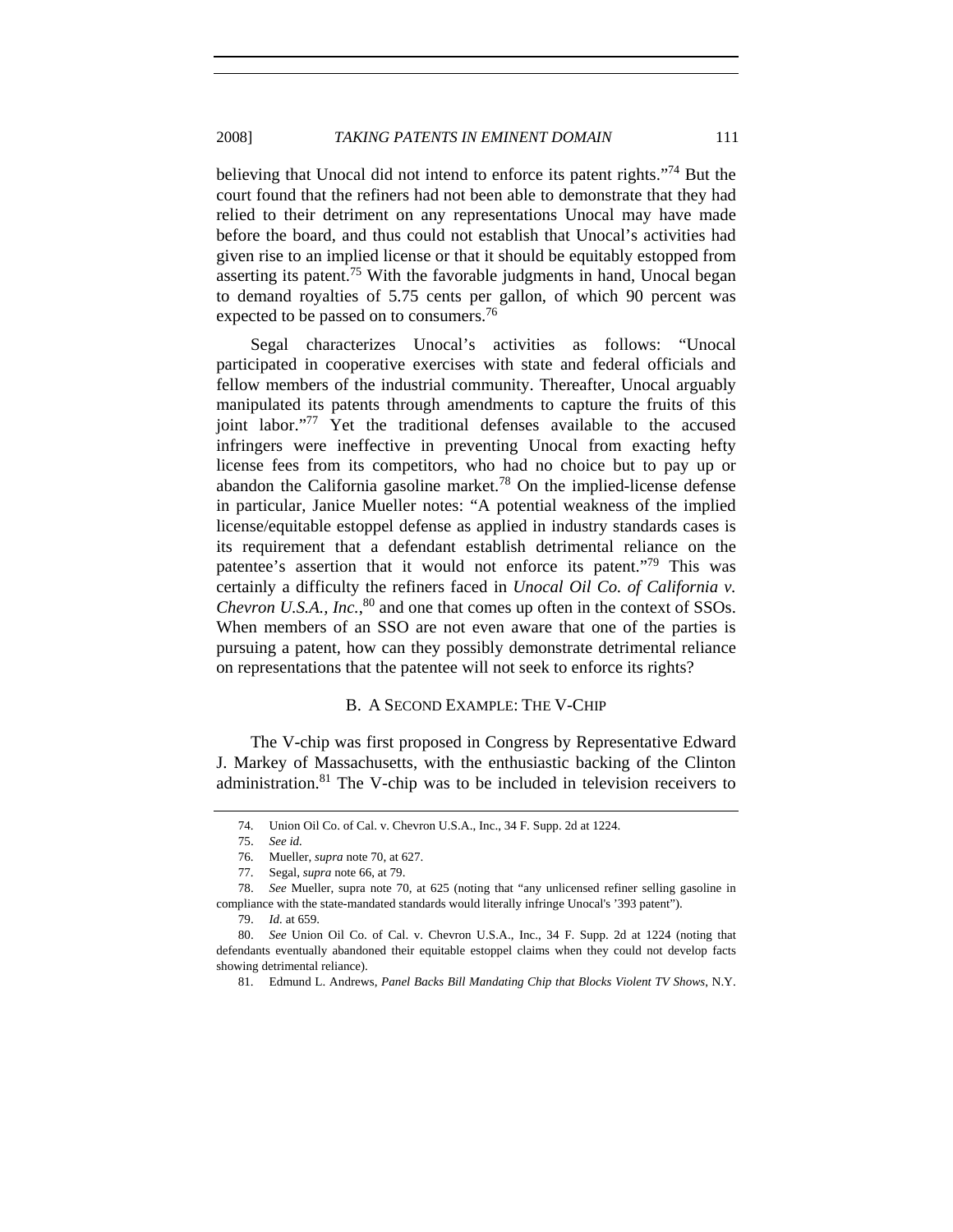decode broadcast program content rating information and to optionally block the display of certain programs that parents might find objectionable.<sup>82</sup> A mandate to include V-chip technology in all new television sets was passed as part of the Telecommunications Act of  $1996$ ,  $83$  and the FCC organized an industry advisory group to propose standards that were ultimately incorporated by reference into the implementing regulations.84 Soundview Technologies was involved in the industry advisory group and made recommendations to the FCC about which content-control standards to adopt while failing to disclose that it was pursuing a patent on the subject.<sup>85</sup> Once the FCC regulations requiring V-chips went into effect, Soundview sued a number of manufacturers, including Sony and Sharp, for infringement, essentially arguing that compliance with the standard adopted by the FCC necessarily infringed its patent.<sup>86</sup> Defendant Sharp countered that the court should find the existence of an implied license to practice Soundview's patent for two reasons:

[F]irst (what Sharp calls "legal estoppel"), the United States government granted it an implied license by virtue of its mandate in the 1996 Act that V-chip technology be incorporated into new television sets sold in this country; and second, that Soundview is equitably estopped from denying the existence of an implied license because it had a legal obligation to inform the FCC of its patent claims and of the license granted to the U.S. government.<sup>87</sup>

Although the FCC had incorporated industry standards by reference directly into the regulations, the court was convinced that the regulations did not in fact compel the use of Soundview's specific patented technology.88 Sharp had offered into evidence a letter written during licensing discussions in which Soundview's attorney had stated that the inventor's "technology is not explicitly required under the Telecommunications Act or FCC regulations."89 Thus, the government had not mandated infringement of Soundview's patent, and no implied license

TIMES, Dec. 13, 1995, at A1.

 <sup>82.</sup> *See id.*

 <sup>83.</sup> *See* Telecommunications Act of 1996, Pub L. No. 104, § 551, 110 Stat. 56, 141 (1996) (codified as amended at 47 U.S.C. § 303(x) (2006)).

 <sup>84.</sup> *See* 47 C.F.R. § 15.120 (2007); *Set Makers Say V-Chip for New TV Ratings Is No Problem*, CONSUMER ELECS. (Warren Publ'g, Wash., D.C.), July 21, 1997.

<sup>85.</sup> *See* Sony Elecs., Inc. v. Soundview Techs., Inc., 157 F. Supp. 2d 172, 178 (D. Conn. 2001).

<sup>86.</sup> *See id.* at 172, 175 (naming Sony Electronics as a party and referring to defendant Sharp Electronics); *id.* at 176 (noting Sharp's characterization of Soundview's position on infringement).

<sup>87.</sup> *Id.* at 175–76.

<sup>88.</sup> *Id.* at 176.

<sup>89.</sup> *Id.*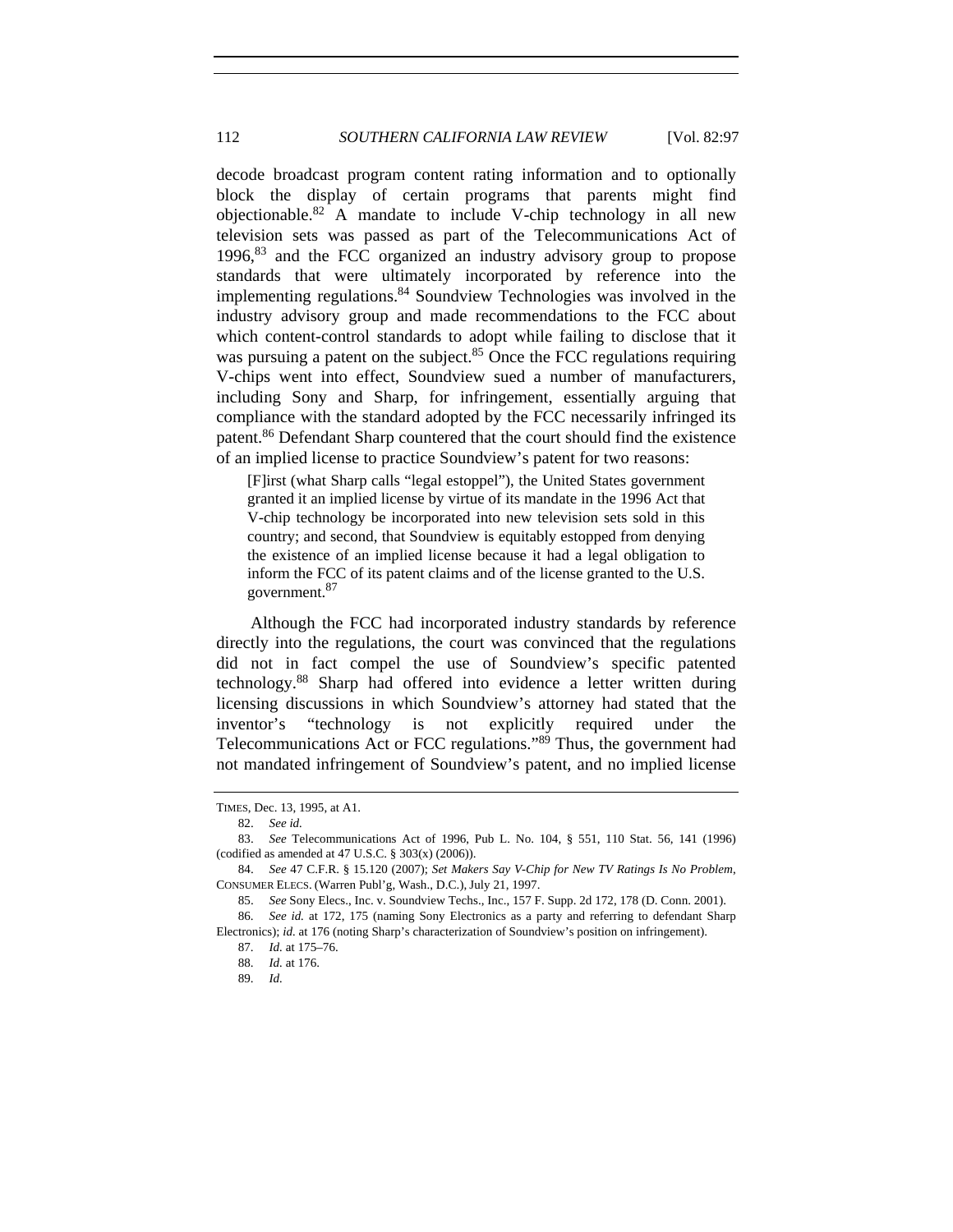could be found on that basis.<sup>90</sup>

As to the question of whether an implied license had arisen by equitable estoppel based on Soundview's conduct before the FCC, the court was similarly unwilling to find the existence of a license.<sup>91</sup> In order to find that the patent holder is equitably estopped, the court said, the alleged infringer must prove the following: (1) that the patent holder represented that he would not enforce his patent; (2) that the alleged infringer relied on this representation; and (3) due to that reliance, the alleged infringer is materially prejudiced.<sup>92</sup> Even if Soundview's conduct before the FCC was misleading, the court reasoned, Sharp had not been able to produce evidence that it had relied on Soundview's representations to its detriment, and without such evidence, the existence of an implied license could not be found.93 Thus, just as in *Unocal Oil Co. of California v. Chevron U.S.A., Inc.*, the defense of implied license due to equitable estoppel failed when the alleged infringer could not produce evidence of reliance to its own detriment.<sup>94</sup> Yet this seems particularly difficult to do in the context of an SSO in which members of an industry are not negotiating to sell licenses to one another, but rather are working cooperatively to develop a standard. And certainly, third parties that were not part of the SSO would never be able to show detrimental reliance; if they later had to infringe a patent to comply with a regulation, they would not benefit even from an SSO participant's successful assertion of an equitable estoppel defense.<sup>95</sup>

In subsequent proceedings, Sony, Sharp, and the other defendants were ultimately able to prevail against Soundview by getting a favorable construction of the patent claims and a decision that they did not in fact infringe Soundview's patent.<sup>96</sup> So in a sense, the argument that saved Soundview from an implied license—that infringement of its patent was not specifically required in order to comply with the FCC standard—came back to haunt it when the defendants were found not to have infringed Soundview's patent despite complying with the regulations.<sup>97</sup> Nevertheless,

 97. The story, however, did not end there. Soundview sold additional patents to Acacia Research, Inc. that covered a digital-television version of the V-chip technology that the FCC regulations also required. Eric Schumacher-Rasmussen, *Studio Streaming*: *Sinister Purpose*, EMEDIA, Oct. 1, 2004, at 12, *available at* http://www.emedialive.com/Articles/ReadArticle.aspx?ArticleID=8939. *See also* 47 C.F.R. § 15.120(d)(2) (2007). Acacia asserted its patents against television manufacturers complying

 <sup>90.</sup> *Id.* at 177–78.

<sup>91.</sup> *Id.* at 178.

<sup>92.</sup> *Id.*

<sup>93.</sup> *Id.* at 178–79.

 <sup>94.</sup> *See id.* at 177.

 <sup>95.</sup> *See* Mueller, *supra* note 70, at 659.

 <sup>96.</sup> Sony Elecs., Inc. v. Soundview Techs., Inc., 225 F. Supp. 2d 164 (D. Conn. 2002).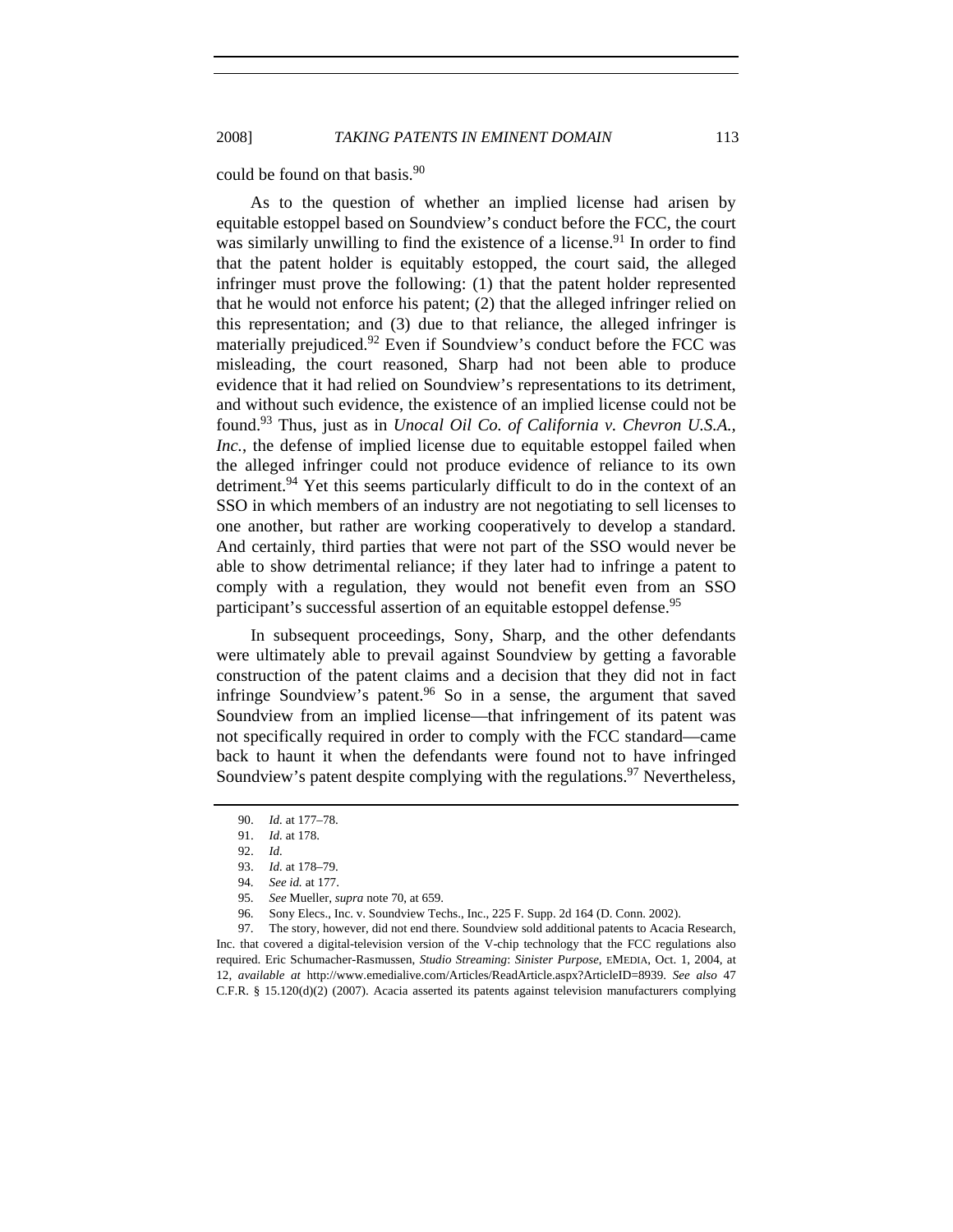the *Sony Electronics, Inc. v. Soundview Technologies, Inc.* experience again exposed the weakness of the implied-license and equitable-estoppel defenses that might have put an end to the litigation with an early summary judgment.<sup>98</sup> Instead, the defendants were forced to dig into the details of the patents and painstakingly demonstrate noninfringement.<sup>99</sup> It is not surprising that many firms similarly situated would opt instead simply to pay a royalty to avoid litigation, and indeed, several companies have made extracting such royalties their primary business model.<sup>100</sup>

Canadian Tri-Vision International, Ltd. is one such company. As owner of a patent covering a digital implementation of the V-chip that interfaces with the ATSC-DTV tuner, it joyfully announced the adoption of the FCC-DTV mandates in a Canadian press release:

Tri-Vision International . . . announced today that March 1st, 2007 marks the official date of the Federal Communication Commission (FCC) full mandate to include flexible V-Chip in digital television receivers with or without associated display in the United States.

 As of today, all TV receivers and other broadcast reception devices (e.g. VCRs, set-top boxes, digital video recorders, etc.) require digital tuners known as "ATSC tuners" which are necessary to facilitate "open" V-chip software.<sup>101</sup>

The release went on to note that Tri-Vision had already signed fortytwo companies to V-chip licenses and was pursuing the rest of the television suppliers to the U.S. market.<sup>102</sup> Tri-Vision noted that it had been forced to resort to litigation only five times in the Canadian market, and each of those cases had "reached a favorable conclusion."<sup>103</sup>

Less than a month after the FCC mandated the inclusion of the ATSC-DTV tuners, Tri-Vision, Ltd. had signed forty-two licensees and had

Schumacher-Rasmussen, *supra*.

with the FCC regulations and this time met with some success:

Acacia doesn't create technology. Instead, it purchases the rights to patents that are the result of other people's work, then proceeds to collect licenses from anyone who's using the technology covered by the patent. The company first cashed in when it acquired Soundview Technologies, developers of the V-Chip TV-content screening device. By the time the FCC mandated the technology's installation in new sets, Soundview was running out of money and so sold the patent to Acacia, which went on to earn \$26 million in one-time licensing fees.

 <sup>98.</sup> *See Sony Elecs.*, 225 F. Supp. 2d at 164.

 <sup>99.</sup> *See id.* 

<sup>100.</sup> *See, e.g.*, Schumacher-Rasmussen, *supra* note 97 (discussing Acacia's business model).

 <sup>101.</sup> *Tri-Vision V-Chip Licensing Update FCC Mandate on Flexible V-Chip in Full Effect*, CNW GROUP (Can.), Mar. 1, 2007, http://www.newswire.ca/en/releases/archive/March2007/01/c5444. html.

 <sup>102.</sup> *Id.*

<sup>103.</sup> *Id.*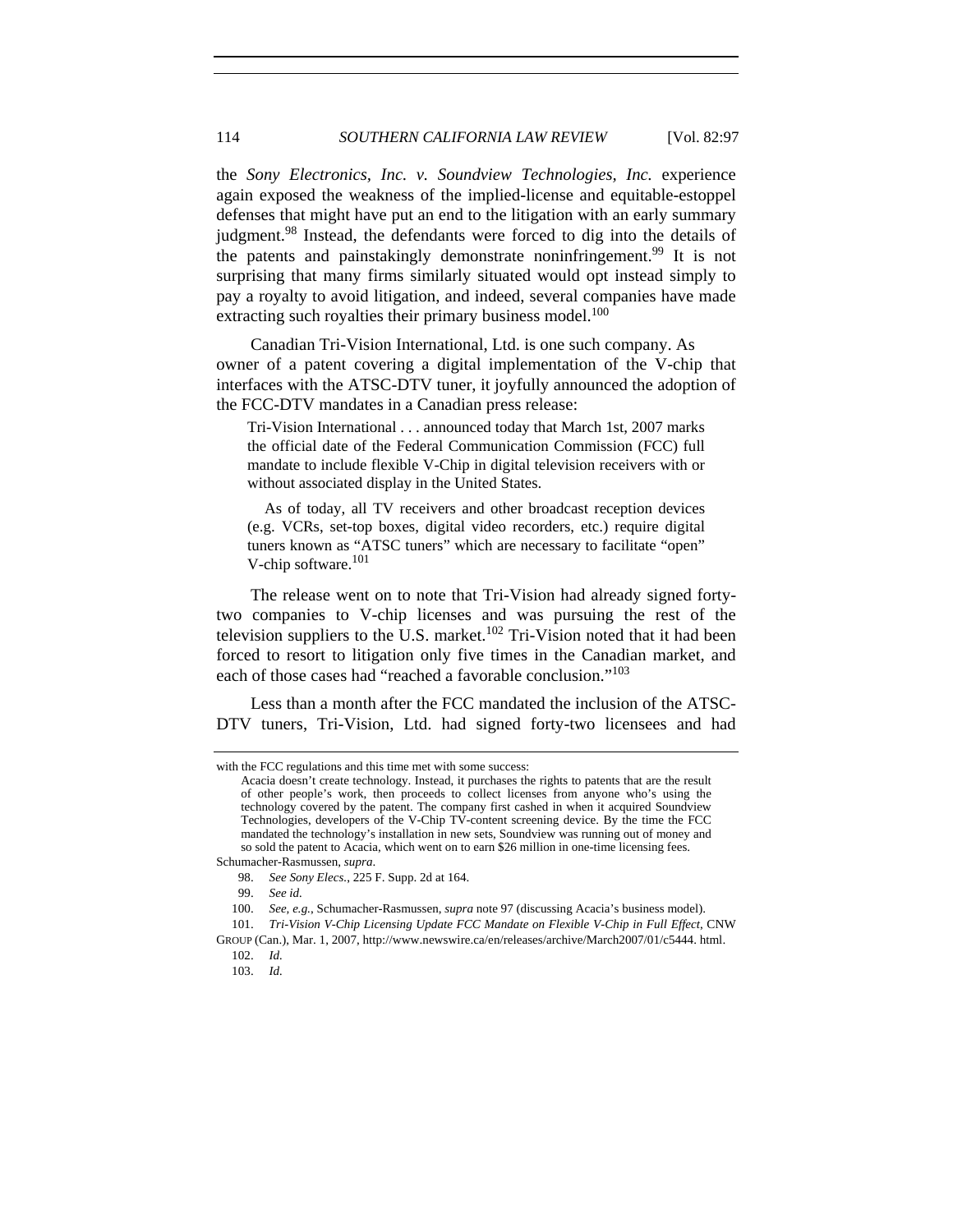### 2008] *TAKING PATENTS IN EMINENT DOMAIN* 115

announced a merger with Wi-LAN,  $Inc$ <sup>104</sup> The combined company estimated that "the existing licenses of Tri-Vision should yield approximately \$100 million in future revenues."105 And furthermore, "assuming the remainder of the Canadian and U.S. markets are signed at the same rates as existing Tri-Vision license agreements, Wi-LAN should be able to realize total revenues of approximately \$500 million over the next nine years."106 Most of these staggering revenues will come directly from consumers, which is particularly appalling given that many Americans do not even know that their television sets contain V-chips, let alone how to use them.<sup>107</sup>

#### C. DIGITAL TELEVISION

Despite the experience with the V-chip, the FCC led industry, and ultimately consumers, into the same trap with digital-television-tuner mandates. Once again, it organized an industry study group to propose standards and then incorporated those standards by reference directly into the regulations.<sup>108</sup> The FCC was aware that portions of the standards were or would soon be covered by patents held by members of the industry study group, but believed that its guidelines would assure ready access to any proprietary intellectual property needed to implement the standards:

We have previously stated that in order for DTV implementation to be fully realized, the patents on a DTV standard would have to be licensed to other manufacturing companies on reasonable and nondiscriminatory terms. In response, the Advisory Committee's testing procedures have required proponents of any DTV system to follow American National Standards Institute patent policies which require assurance that: (1) a license will be made available without compensation to applicants desiring to utilize the license for the purpose of implementing the standard; or (2) a license will be made available to applicants under reasonable terms and conditions that are demonstrably free of any unfair discrimination.<sup>109</sup>

 109. Matter of Advanced Television Systems and Their Impact upon the Existing Television Broadcast Service, Fifth Further Notice of Proposed Rule Making, 11 F.C.C.R. 6235, 6260–61 (1996)

 <sup>104.</sup> *Id.*

<sup>105.</sup> *Making the Watchlist: Merger Announced Between Wi-LAN and Tri-Vision*, M2 PRESSWIRE (Eng.), Mar. 28, 2007, 3/28/07 M2 Presswire 00:00:00 (Westlaw) (quoting Jim Skippen, President and CEO of Wi-Lan).

<sup>106.</sup> *Id.*

<sup>107.</sup> *See, e.g.*, Tom Jicha, *Lawmakers Don't Get the TV Picture*, SUN-SENTINEL (Fort Lauderdale, Fla.), Apr. 23, 2005, at 1D.

 <sup>108.</sup> Fourth Report and Order, *supra* note 7, at 17,796–97 ("Accordingly, we will incorporate into our Rules, by reference, the ATSC Digital Television Standard . . . .").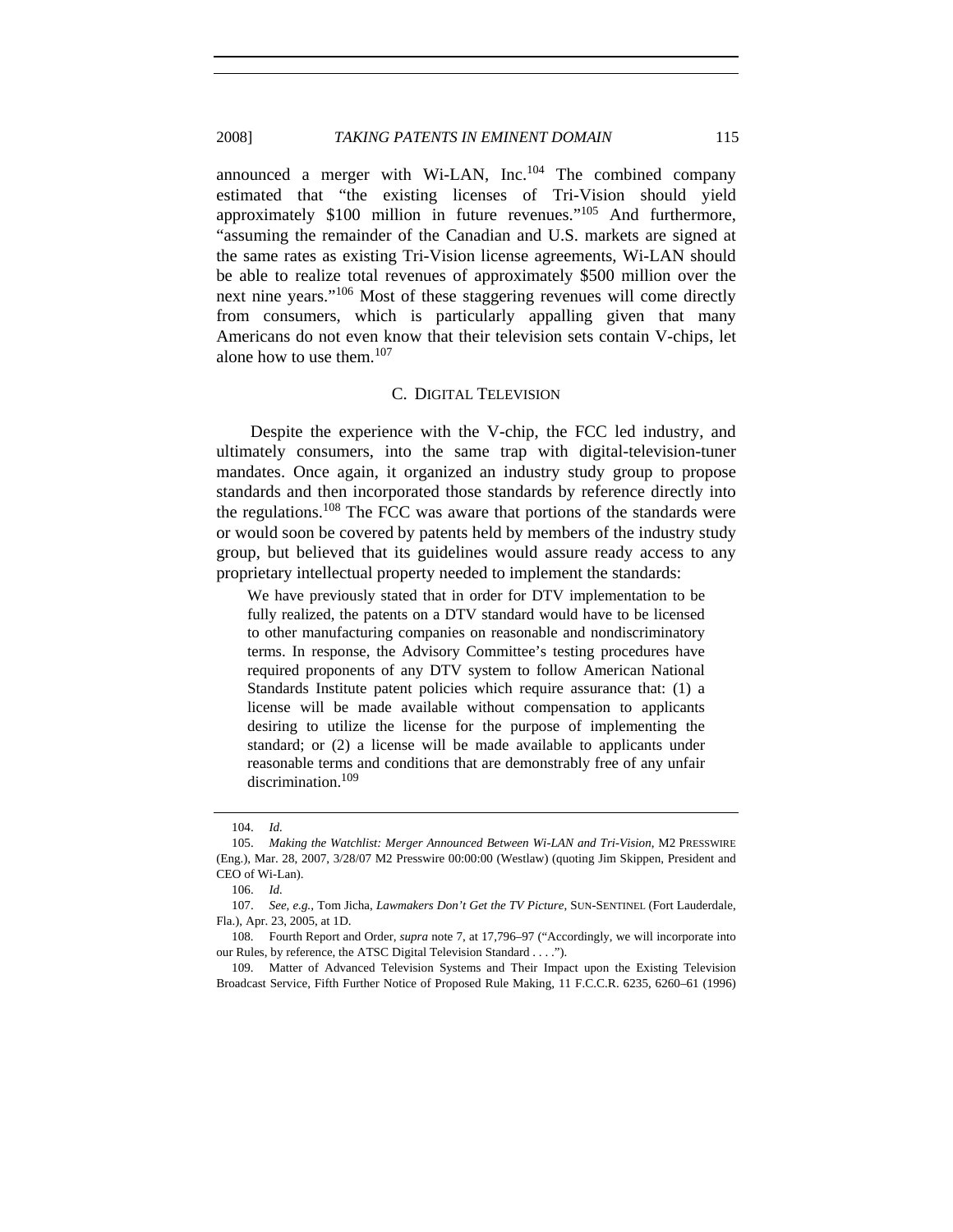Yet it was clear that the television manufacturing industry viewed this with deep suspicion, and the FCC's decision to require DTV tuners was welcomed only by those manufacturers who saw that their patents on digital television technology were about to explode in value as a result of the government mandate:

The commission's decision came amid vehement objections from some television manufacturers . . . .

. . . .

 Most television manufacturers—with the exception of Zenith and Thomson Multimedia, maker of RCA-brand televisions, oppose the new commission rule. Zenith, a unit of LG Electronics, and RCA own some of the patents behind the tuners and could earn royalties for every receiver sold.

 Most of the manufacturers "don't want to do this," said Alan Stillwell, a senior officer in the commission's Office of Engineering and Technology.<sup>110</sup>

Indeed, Zenith quickly filed a number of infringement suits against other television manufacturers for violating its patents reading on the ATSC-DTV standard.<sup>111</sup> It seems surprising that Zenith, a member of the ATSC and the Grand Alliance, having encouraged the FCC to adopt the ATSC-DTV standards, could sue other manufacturers for infringement based on implementing that very standard. But, as Zenith alleged in its complaint:

 The Zenith Patents are related to the ATSC Standard. Zenith has complied with the ATSC's patent policy by disclosing its intention to protect its inventions and offering its inventions at reasonable and nondiscriminatory ("RAND") rates. Zenith has contacted and attempted to negotiate a reasonable and non-discriminatory license with the Defendants, but the Defendants have refused to take a license.<sup>112</sup>

Thus, Zenith argued that it had complied with FCC patent-licensing guidelines and was making its intellectual property available on reasonable terms, but that the defendants refused to pay for a license.<sup>113</sup> Of course, this raises the question of what exactly "reasonable and non-discriminatory"

<sup>[</sup>hereinafter Fifth Further Notice of Proposed Rule Making] (footnote omitted).

 <sup>110.</sup> Daniel Altman, *The F.C.C. Has Voted: A Digital Tuner for Every TV*, N.Y. TIMES, Aug. 9, 2002, at C5.

 <sup>111.</sup> Tarr, *supra* note 10.

 <sup>112.</sup> Complaint at 36, Zenith Elecs. Corp. v. Thomson, Inc., No. 5:06-CV-00017-PF (E.D. Tex. Jan. 30, 2006).

 <sup>113.</sup> *Id.*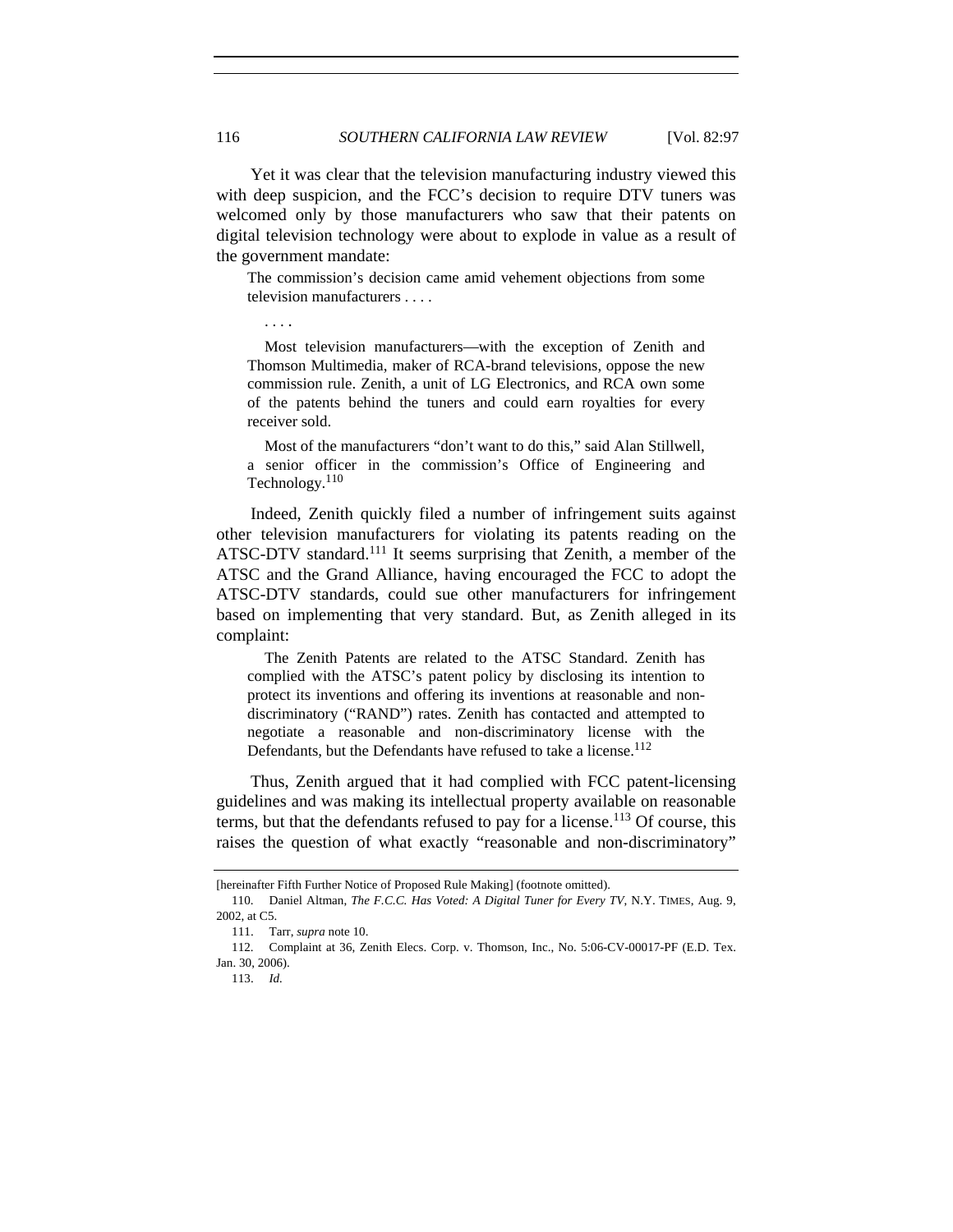rates are, especially when the government has dramatically increased the value of the intellectual property by requiring compliance with the standard and, in this sense, transforming the patent into a somewhat inelastic commodity. Evidently, despite the language of the FCC mandate demanding a very open licensing policy, proving that Zenith's actions are predatory and in bad faith has not been easy. There are no published decisions yet in Zenith's infringement actions, but several defendants have settled: Zenith has signed patent licensing agreements with Vizio, Syntax-Brillian, and Akai for the use of the RF-modulation technology at the core of the ATSC standard.<sup>114</sup>

This illustrates a fundamental weakness of infringement defenses based on alleged representations that the patent holder made before the regulating body as to its commitments to license its patents on reasonable and nondiscriminatory terms. The regulation itself substantially increases the economic value of such patents, and a determination that licenses are offered on reasonable terms becomes difficult because the patent holder will simply charge what the market will bear, notwithstanding that the price is inflated by the regulation. Digital-video-recorder maker TiVo complained of this very problem with regard to the digital V-chip technology licensed by Tri-Vision.<sup>115</sup> For a license on its single V-chip patent, Tri-Vision offered TiVo license terms of \$1.25 per unit, and if TiVo did not sign up within a few months, an increase to  $$1.55$  per unit.<sup>116</sup> If TiVo delayed longer, further increases would follow.117 By contrast, TiVo noted that it paid \$2.50 per unit for a license to the MPEG-2 patent pool which gave it access to 650 patents, as opposed to Tri-Vision's single patent.<sup>118</sup> A reasonable rate, TiVo argued, would be a few cents per unit.<sup>119</sup>

Thomson, in the meantime, took a different tack and sold an exclusive license in some of its ATSC-DTV patents to Funai Electric, a company that was not part of the Grand Alliance and had thus made no representations

<sup>114.</sup> *LG's Zenith Signed a Licensing Agreement with Vizio, Settling ...*, CONSUMER ELECS. DAILY, Dec. 20, 2007, 2007 WLNR 25445301. It is also interesting to note that Zenith, a one-time giant in the American television industry, is now a wholly owned subsidiary of the Korean company LG and has only fifty employees, all engaged in managing its patent portfolio. *Id.* In other words, Zenith's business model is now purely patent licensing and is likely driven primarily by the FCC digital television tuner mandates. *See id.*

 <sup>115.</sup> *Deny V-Chip Licensor Undeserved "Windfall," TiVo Urges FCC*, CONSUMER ELECS. DAILY, Jan. 3, 2005, http://www.warren-news.com/CEservices.htm, *available at* LEXIS.

 <sup>116.</sup> *Id.*

<sup>117.</sup> *Id.*

<sup>118.</sup> *Id*. In fact, Tri-Vision was offering a license to both its U.S. patent and its Canadian counterpart.

<sup>119.</sup> *Id*.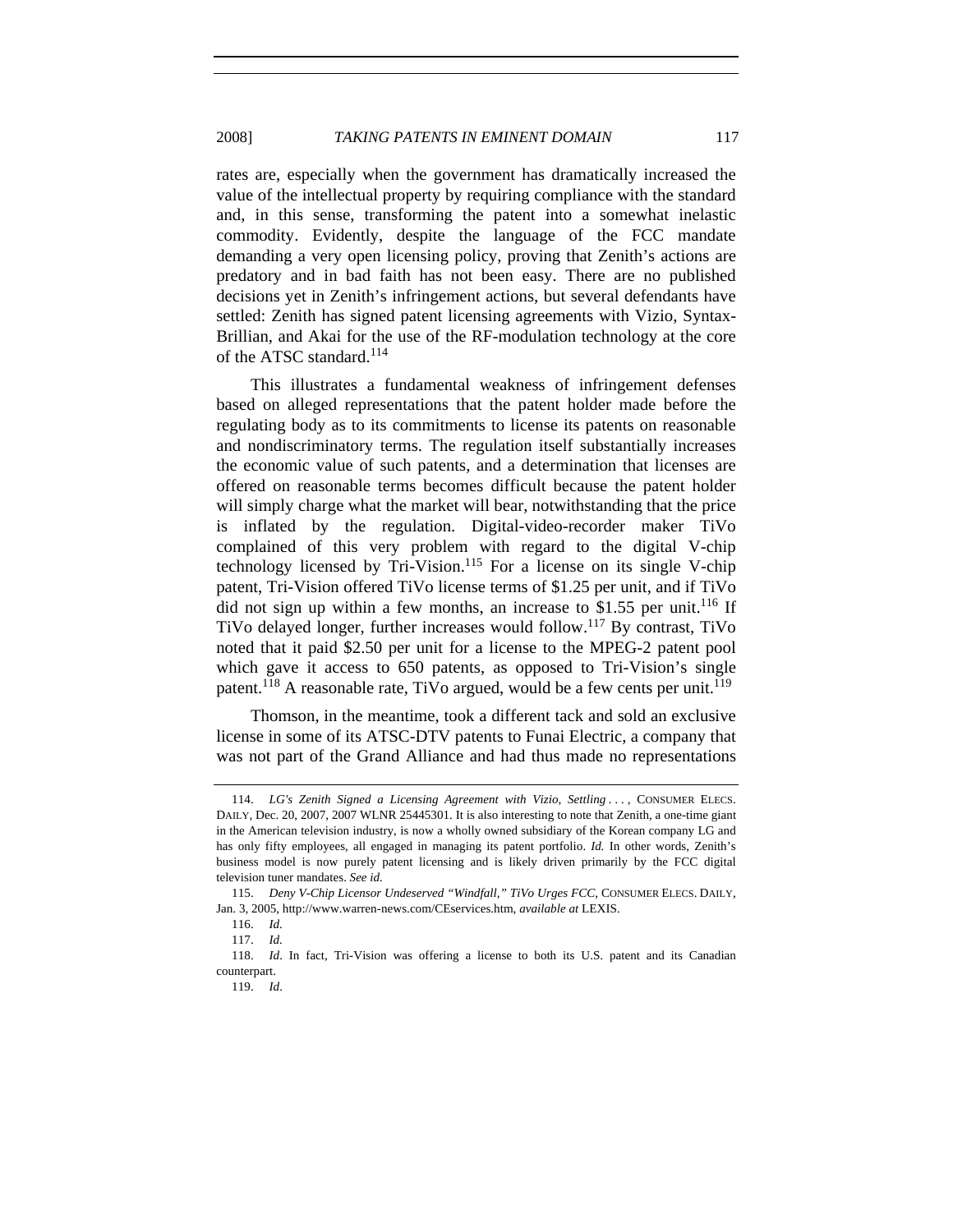before the FCC itself.120 Funai then sued a number of television manufacturers on the Thomson-ATSC-DTV patents.<sup>121</sup> There are no published decisions yet on the outcome of this litigation either. But as a third party, Funai will likely now deny that it is bound by any representations made by Thomson before the FCC. Furthermore, any defendant seeking to invoke equitable estoppel will likely fail the requirement of showing detrimental reliance on Funai's representations because Funai, as a third party, could not have made representations on which any defendant might have relied. This strategy will likely result in a number of settlements in which manufacturers will take a license from Funai rather than incur the cost of litigation to attempt to invalidate the patents or to construe the claims and argue noninfringement. Thus, the traditional patent infringement defenses have proved largely ineffective in combating what many see as unfair conduct by holders of patents reading on standards mandated by the government.

Ironically, rather than promoting its stated goals of competition and innovation, $122$  the FCC's regulations seem primarily to have encouraged the business model of the "patent troll," or company that does not compete in the production of goods, but rather acquires and enforces patents against those companies that actually develop and manufacture goods.<sup>123</sup> Another example of such a company is Rembrandt Technologies, which acquired patents from a division of AT&T Bell Labs, an original member of the digital television Grand Alliance.<sup>124</sup> Rembrandt has filed infringement suits against major cable television providers, including Charter, Cox, Cablevision, Comcast, and Time Warner, alleging that "by offering digital cable programs, those companies infringe a portfolio of Rembrandt's patents related to the reception and transmission of signals based on the U.S. digital HDTV standard."<sup>125</sup> If anything, the proliferation of such lawsuits chills rather than encourages the timely availability of low-cost digital television to the American consumer, leading some to wonder if the promises by the Grand Alliance mean anything at all:

Rembrandt's complaints raise an unavoidable question: Where is the

<sup>120.</sup> *Thomson Enters into Business Alliance with Japanese Group, Funai Electric*, BUS. WIRE, Jan. 20, 2005, 1/20/05 Bus. Wire 08:20:00 (Westlaw).

<sup>121.</sup> *HDTV Maker Will Fight Foreign Patent Lawsuit*, *supra* note 10.

 <sup>122.</sup> Fourth Report and Order, *supra* note 7, at 17,773.

 <sup>123.</sup> Junko Yoshida, *Patent Troll Casts Shadow over Cable*, ELECTRICAL ENGINEERING TIMES, May 14, 2007, http://www.eetimes.com/showArticle.jhtml;jsessionid=KJBDVEGWJZEU0QSNDLPC KHSCJUNN2J VN?articleID=199501152.

 <sup>124.</sup> *Id.*

 <sup>125.</sup> *Id.*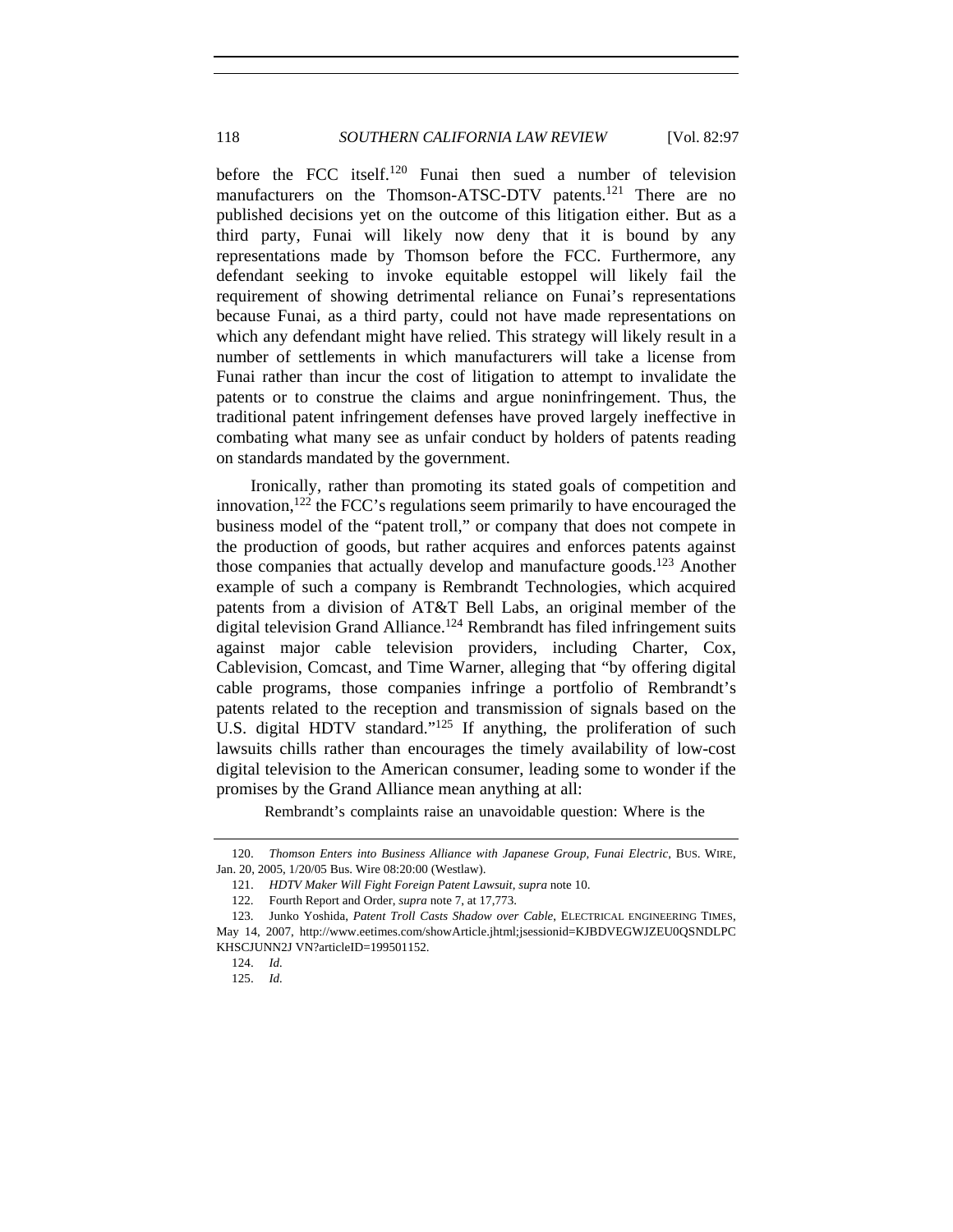patent pool for the U.S. digital HDTV system? Although the mission of the Grand Alliance was to develop a spec by merging its members' best work, the group was unable to create a patent pool. The informal understanding at the time was that members would not assert any patents and would license them for a reasonable fee. Whether that agreement remains valid today has become a question in the minds of some of the defendants.<sup>126</sup>

In short, the patent system is not working here, and the FCC's involvement in mandating compliance with industry-developed standards has only exacerbated the problem and led to abuse. A new tool is needed to ensure fairness and to more effectively achieve the government's purpose. As Part IV explains, this tool is one the government already possesses: the power of eminent domain.

# IV. APPLYING EMINENT DOMAIN TO THE PROBLEM OF PATENTED STANDARDS MANDATED BY THE GOVERNMENT

When the FCC decided to mandate the inclusion of digital tuners in all televisions sold in the United States, it was trying to achieve the dual goals of freeing up additional broadcast spectrum for the benefit of the government and making high-quality television broadcast signals available to the public.127 But rather than allowing market forces to drive the transition to digital television, Chairman Powell of the FCC acknowledged that the FCC was pursuing an interventionist "industrial policy" designed to force the transition.<sup>128</sup> In other words, the FCC believed that the public interest was best served by getting the old analog broadcasters and analogtelevision receivers out of the market to make way for the new digitalbroadcast system. The problem was that patents held by private parties, or patents that private parties might subsequently obtain, could stand in the way of this transition. Indeed, the fundamental right of a patent holder is the right to exclude others from practicing the patented invention, and a patent holder unable to obtain satisfactory licensing agreements would be able to obtain an injunction against competitors.<sup>129</sup> Furthermore, patent

 <sup>126.</sup> *Id.*

 <sup>127.</sup> Fourth Report and Order, *supra* note 7, at 17,774, 17,787 (discussing the benefits of improved signal quality and the return to the government of the analog spectrum freed up by the proposed digital transition).

<sup>128.</sup> *See FCC Orders Set Manufacturers to Include DTV Tuner*, COMMS. DAILY, Aug. 9, 2002, 2002 WLNR 6451051.

 <sup>129.</sup> *See* 35 U.S.C. § 283 (2006) (noting that courts "may grant injunctions in accordance with the principles of equity to prevent the violation of any right secured by patent, on such terms as the court deems reasonable").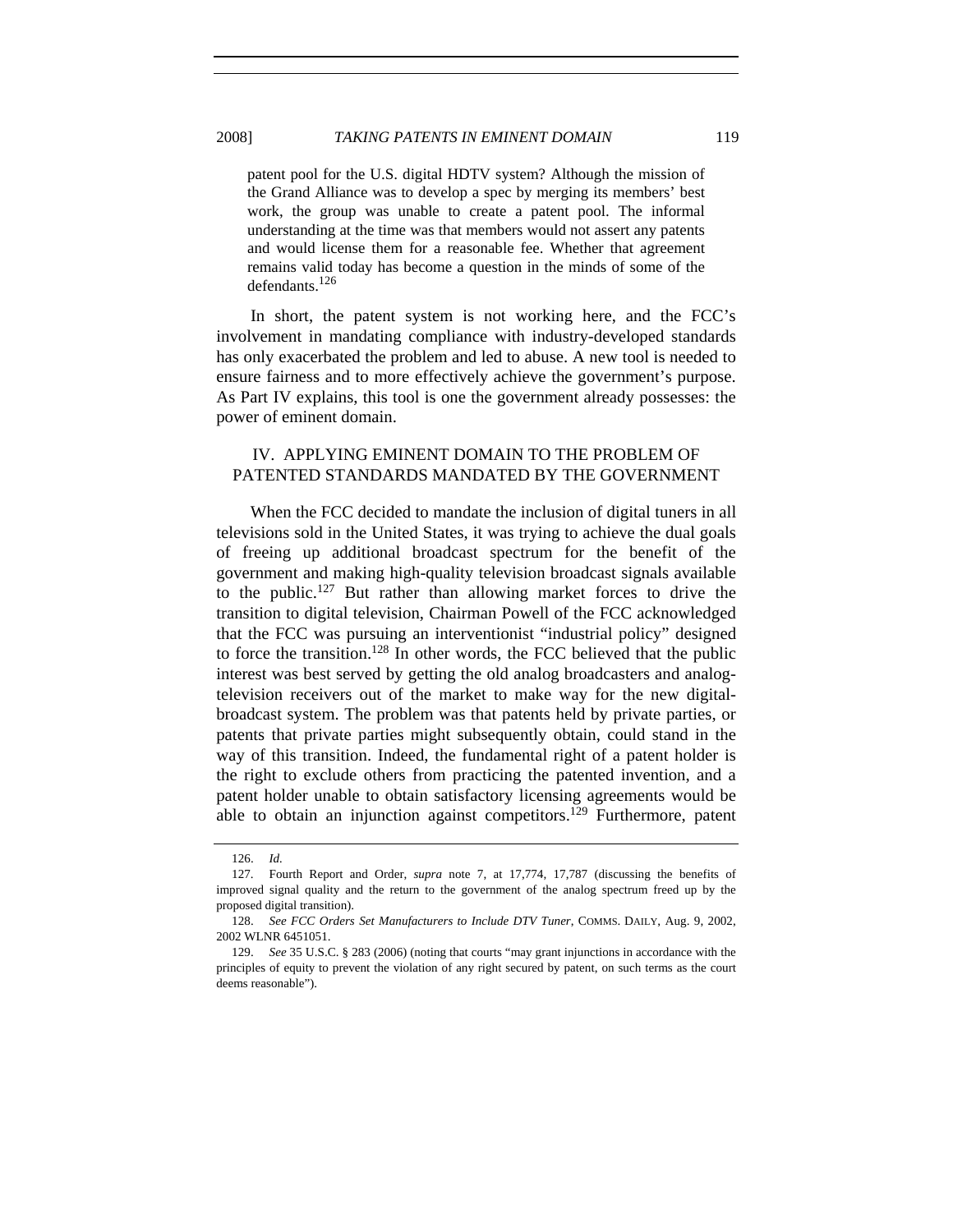holders would have a strong incentive to hold out for large license fees because the government mandate itself would dramatically increase the value of such patents over their premandate value. This situation is analogous to holdout owners of real property in the path of development whose property value increases dramatically as they find themselves able to hold up development until they receive their demanded compensation. The solution in the case of real property is that the government may exercise its power of eminent domain to institute condemnation proceedings, to take the property, and to compensate the owner of the property with an amount determined without consideration of the increase in value attributable to the development itself.<sup>130</sup>

As applied to real property, the eminent domain power of the government to condemn property for "public use" is broad.131 Justice O'Connor's dissent in *Kelo v. City of New London* points out just how far this power goes and how liberally "public use" is defined:

[T]he Court today significantly expands the meaning of public use. It holds that the sovereign may take private property currently put to ordinary private use, and give it over for new, ordinary private use, so long as the new use is predicted to generate some secondary benefit for the public—such as increased tax revenue, more jobs, maybe even esthetic pleasure.<sup>132</sup>

In the case of patents, it is clear that the government could satisfy this broad definition of public use. Requiring clean-burning gasoline to improve air quality, providing parents with an effective method of controlling access to certain types of broadcast-television content, and making high-quality digital-broadcast signals available to the public would all qualify as public use. This would even be the case if the government chose to take property from one private owner and give it to another, as long as such action was expected to "generate some secondary benefit for the public."<sup>133</sup> But does the power of eminent domain extend beyond tangible real property to reach intangible intellectual property?

<sup>130.</sup> *See* City of N.Y. v. Sage, 239 U.S. 57, 60–61 (1915) (holding that the property owner in an eminent domain action was not entitled to a share of any increase in the value of her property that came about as a result of the reservoir development that was the impetus for the eminent domain action).

 <sup>131.</sup> *See* Kelo v. City of New London, 545 U.S. 469, 501 (2005) (O'Connor, J., dissenting) (noting the sweeping definition of "public use" the Supreme Court has adopted in the context of eminent domain).

 <sup>132.</sup> *Id.*

 <sup>133.</sup> *Id.*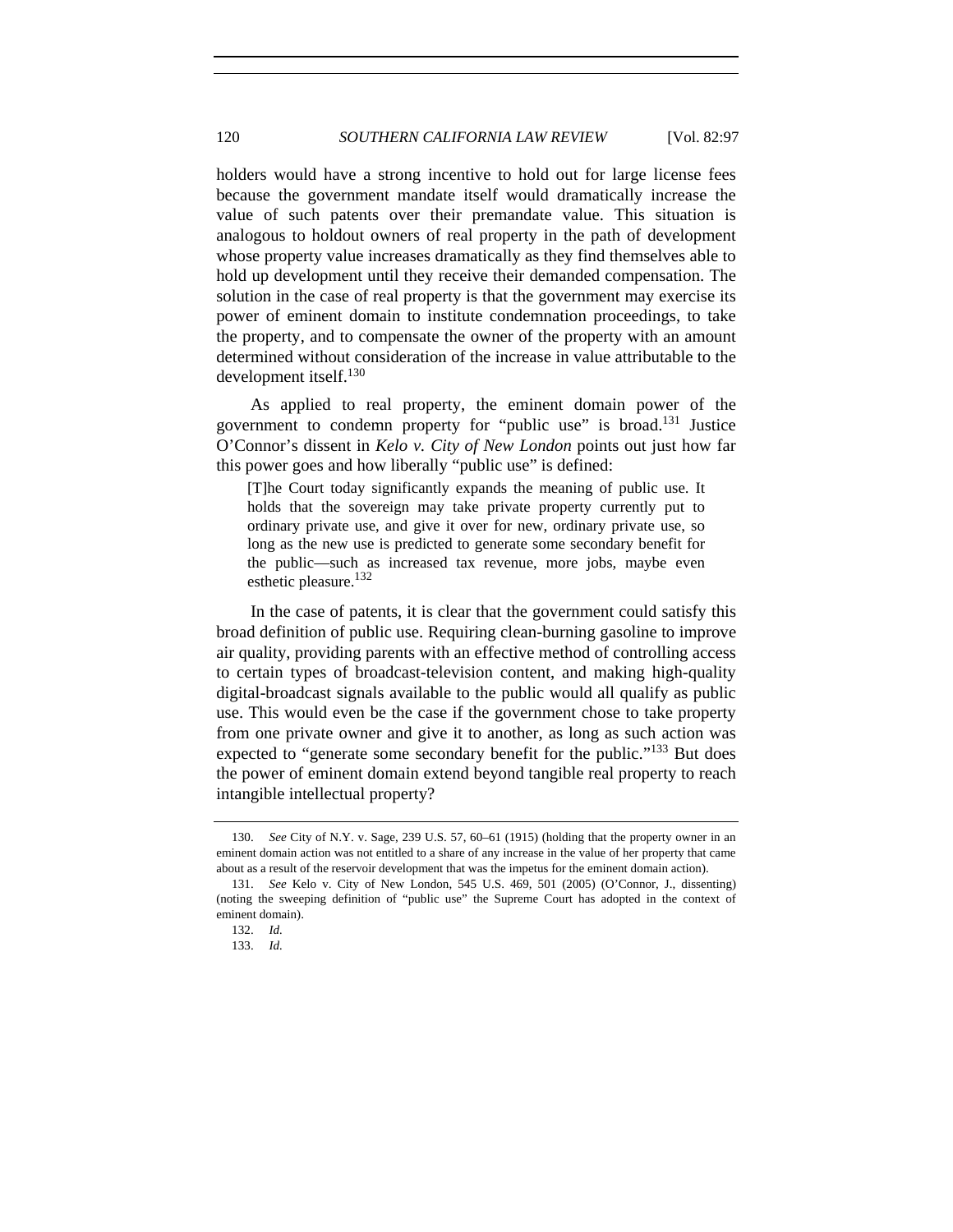#### 2008] *TAKING PATENTS IN EMINENT DOMAIN* 121

#### A. MAY A PATENT BE TAKEN BY EMINENT DOMAIN?

A patent is clearly property, but differs significantly from real property in the context of eminent domain in that it cannot be physically occupied by the government the way real property can. Furthermore, intellectual property does not suffer from the problem of overuse by multiple users the way real property does: real property can accommodate only a finite number of users while intellectual property can theoretically accommodate an infinite number of users without impairing the usefulness of the property. The fact that a patent grants a right to exclude others does give the holder a right to fully occupy the property to the exclusion of others (though not physically), and thus renders the distinction regarding the number of simultaneous users somewhat moot. Further, some authors have argued that the government always intended the power of eminent domain to extend to patents: "[a]s early as 1881, the Supreme Court noted in dictum that patents were subject to eminent domain and that, although they were grants from the federal government, it was still necessary to pay compensation for taking a patent."134 And in 1848, the Supreme Court suggested that the distinction between real tangible property and intangible property should have no bearing on whether the power of eminent domain should apply.<sup>135</sup> Nevertheless, the government has not made use of eminent domain to take a patent outright, although it has done essentially that under the compulsory licensing provisions of 28 U.S.C. § 1498.

#### B. GOVERNMENT TAKING OF PATENTS UNDER 28 U.S.C. § 1498

The precursor to § 1498 was passed on June 25, 1910, and provides, in part, that:

[W]henever an invention described in and covered by a patent of the United States shall hereafter be used by the United States without license of the owner thereof or lawful right to use the same, such owner may recover reasonable compensation for such use by suit in the Court of Claims.<sup>136</sup>

 <sup>134.</sup> Max Stul Oppenheimer, *Harmonization Through Condemnation: Is New London the Key to World Patent Harmony?*, 40 VAND. J. TRANSNAT'L L. 445, 492 (2007) (citing James v. Campbell, 104 U.S. 356 (1882)).

 <sup>135.</sup> W. River Bridge Co. v. Dix, 47 U.S. 507, 533–34 (1848). This case stated: A distinction has been attempted, in argument, between the power of a government to appropriate for public uses property which is corporeal, or may be said to be in being, and the like power in the government to resume or extinguish a franchise. The distinction thus attempted we regard as a refinement which has no foundation in reason . . . .

*Id*. *See also* Oppenheimer, *supra* note 134, at 491 n.250.

 <sup>136.</sup> Act of June 25, 1910, ch. 423, 36 Stat. 851, 851 (1910) (codified as amended at 28 U.S.C.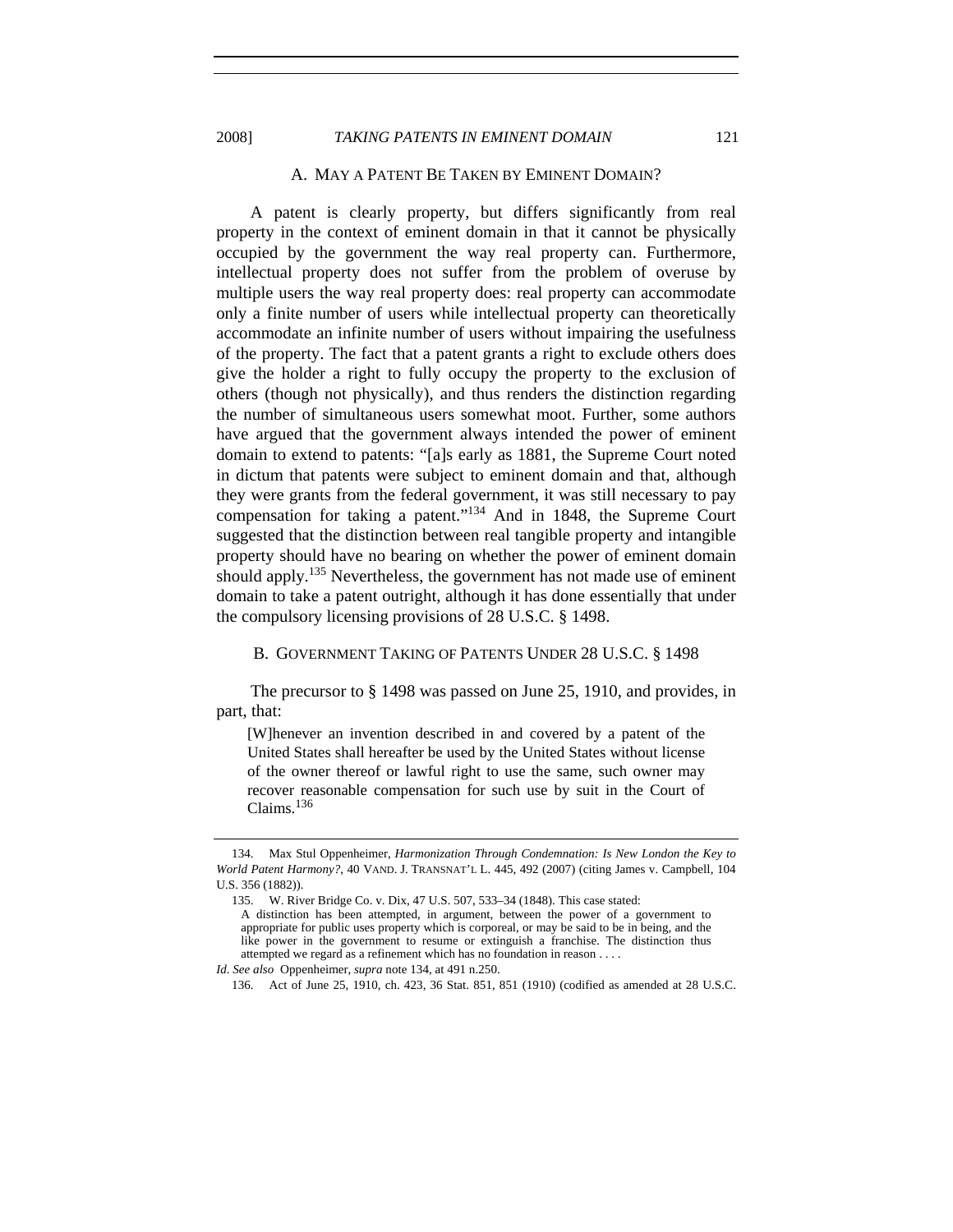The Act of 1910 both grants a waiver of sovereign immunity to permit patent holders to sue the United States, and also confirms the right of the United States to use any patented invention "without license of the owner thereof."137 The Supreme Court discussed the government's use of this power in *De Forest Radio Telephone & Telegraph Co. v. United States*. 138 In *De Forest*, the government ordered General Electric, a subsidiary of AT&T, to produce audions, vacuum tubes used in radio communications for which both AT&T and De Forest held licensing rights, in order to obtain sufficient quantities to meet the needs of the U.S. Army during the First World War.<sup>139</sup> AT&T complied with the government's demands to turn over blueprints and manufacturing drawings to General Electric, but then De Forest sued, arguing that AT&T's cooperation with the government did not relinquish De Forest's right to sue for infringement of its patent.<sup>140</sup> The Supreme Court held, however, that AT&T had granted the government an implied license, and that this constituted a complete defense to De Forest's claim of patent infringement.<sup>141</sup>

More recently, the Federal Circuit confirmed that § 1498 provides the sole remedy for claims of patent infringement by the government when it acts in eminent domain to take a compulsory license to the patent in question.142 In *Motorola, Inc. v. United States*, the U.S. Navy procured thirty radar beacons from Motorola, the holder of the relevant patent.<sup>143</sup> The Navy then issued a broad solicitation seeking additional radar beacons to be manufactured to a specification that infringed Motorola's patent.<sup>144</sup> When the Navy awarded that contract to Vega Precision Laboratories, Inc., and then issued another solicitation for proposals, Motorola sued for infringement.145 The court noted that Motorola's cause of action did not come under title 35, the patent code, but rather under § 1498, which confers exclusive jurisdiction for government infringement of patents.<sup>146</sup> Under § 1498, the government is not an ordinary infringer, but instead has taken a compulsory license by eminent domain.<sup>147</sup> Accordingly, the Circuit Court

<sup>§ 1498 (2006)).</sup> 

 <sup>137.</sup> *Id.*

 <sup>138.</sup> De Forest Radio Tel. & Tel. Co. v. United States, 273 U.S. 236, 237 (1927).

<sup>139.</sup> *Id.* at 238–39.

<sup>140.</sup> *See id.* at 239–41.

<sup>141.</sup> *Id*. at 242.

 <sup>142.</sup> *See* Motorola, Inc. v. United States, 729 F.2d 765, 772 (Fed. Cir. 1984).

<sup>143.</sup> *Id.* at 766–67.

<sup>144.</sup> *Id.* at 767.

 <sup>145.</sup> *Id.*

<sup>146.</sup> *Id.* at 768.

<sup>147.</sup> *Id.*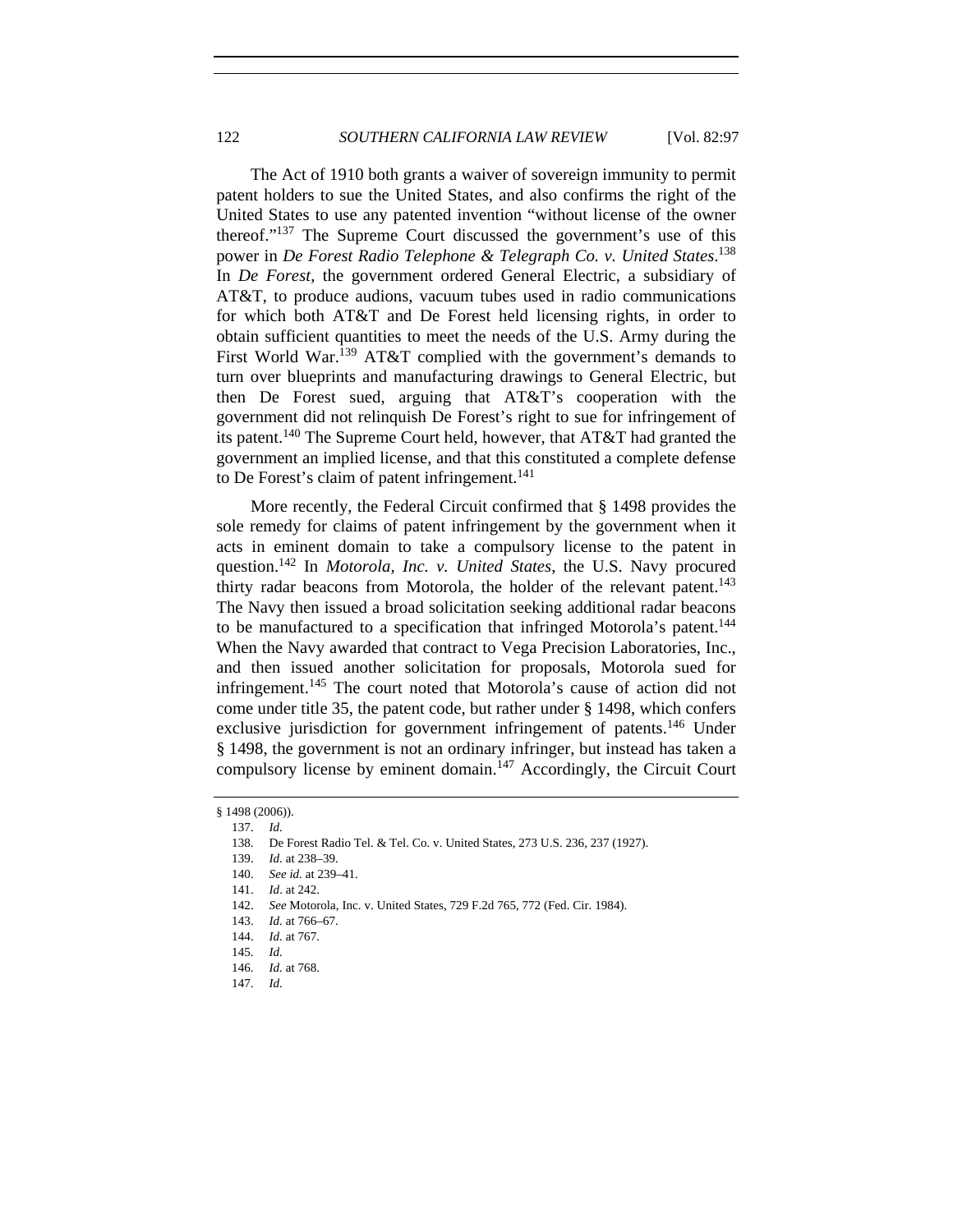remanded the case for determination of the just compensation owed to Motorola consistent with the Fifth Amendment takings clause of the Constitution.148

It is useful to examine portions of the text of § 1498:

(a) Whenever an invention described in and covered by a patent of the United States is used or manufactured by or for the United States without license of the owner thereof or lawful right to use or manufacture the same, the owner's remedy shall be by action against the United States in the United States Court of Federal Claims for the recovery of his reasonable and entire compensation for such use and manufacture. . . .

 . . . [T]he use or manufacture of an invention described in and covered by a patent of the United States by a contractor, a subcontractor, or any person, firm, or corporation for the Government and with the authorization or consent of the Government, shall be construed as use or manufacture for the United States.<sup>149</sup>

The text of the code section clearly indemnifies third-party infringers as well, as long as they act "with the authorization or consent of the Government."<sup>150</sup> Indeed, the Federal Circuit confirmed that a private entity can raise  $\frac{151}{10}$  as an affirmative defense to an infringement claim.<sup>151</sup> In *Crater Corp. v. Lucent Techologies*, Lucent contracted with the government to produce underwater couplers, but Crater held the product's patent.152 When Crater sued Lucent for infringement, the court dismissed the infringement claims, holding that § 1498 was a complete defense because Lucent's alleged infringement was authorized by the government.<sup>153</sup>

Of course, the examples raised thus far discuss the applicability of § 1498 in the context of a government procurement in which it has specifically requested that one party infringe the patent of another. However, § 1498 has recently been applied more generally to activities performed in the government's interest and not necessarily in response to a direct, explicit request or procurement.154 In *Madey v. Duke University*, a former professor sued Duke University for continuing to use laboratory methods for which he held patents.155 The court concluded that a private

<sup>148.</sup> *See id.* at 772.

 <sup>149. 28</sup> U.S.C. § 1498 (2006).

 <sup>150.</sup> *Id.*

 <sup>151.</sup> Crater Corp. v. Lucent Techs., Inc., 255 F.3d 1361, 1364 (Fed. Cir. 2001).

 <sup>152.</sup> *Id.* at 1363–64.

<sup>153.</sup> *Id.* at 1369.

<sup>154.</sup> *See* Madey v. Duke Univ., 413 F. Supp. 2d 601, 607 (M.D.N.C. 2006).

<sup>155.</sup> *Id.* at 603.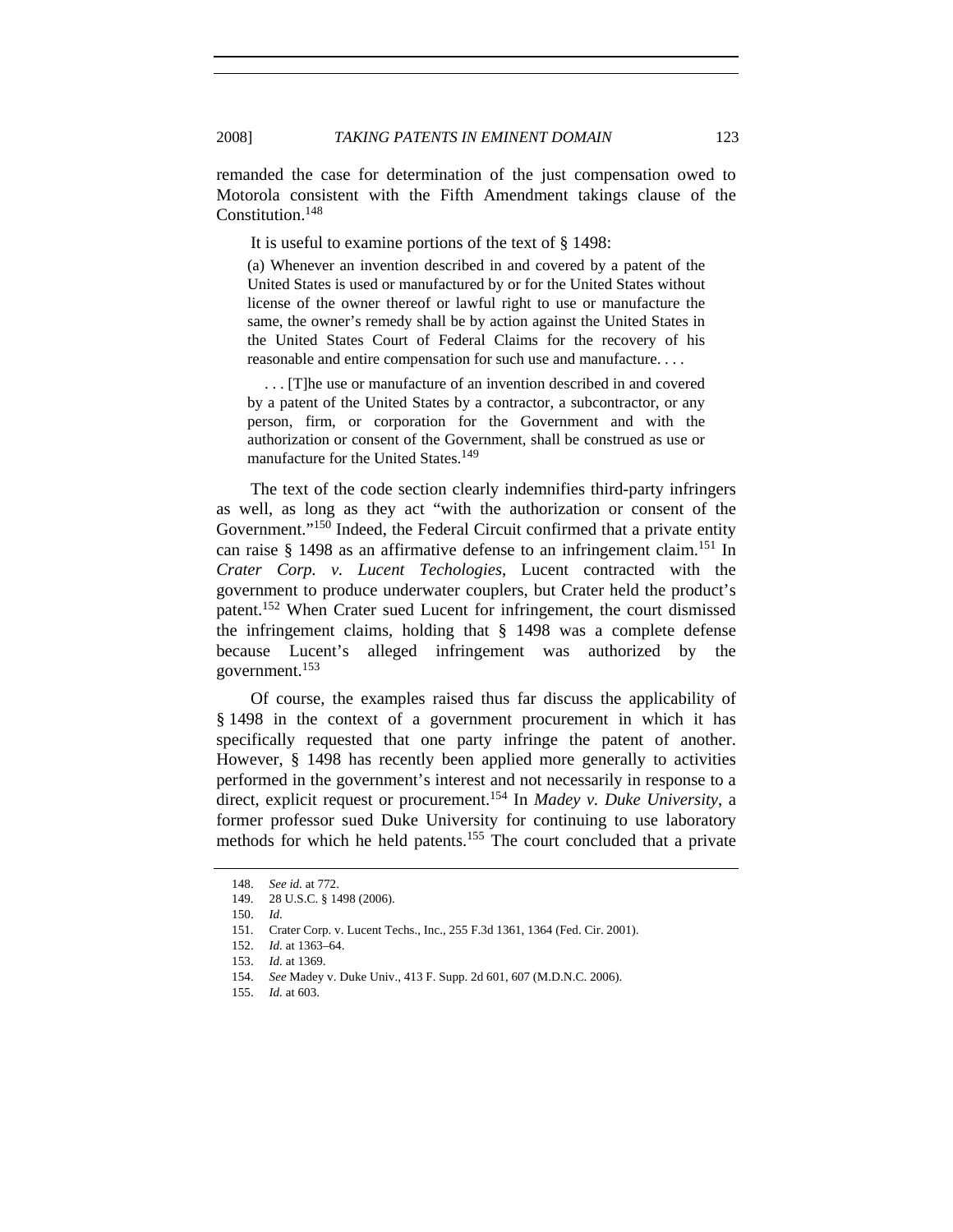party can raise a § 1498 defense to infringement by showing that its use of a patent is (1) for the government, and (2) with the authorization or consent of the government.156 Significantly, the court construed "for the Government" quite broadly as meaning "in furtherance and fulfillment of a stated Government policy," and it also noted government authorization or consent need not be express but may be implied.157 Implied consent may be found where the government has contracted for work to meet certain specifications that cannot be met without infringing a patent, and where the government is aware of the infringement.158 Furthermore, the court stated:

[G]iven the purposes of § 1498, this authority should be broadly construed to allow the Government to consent to patent infringement in order to obtain desired goods, services, or research for the United States, with appropriate royalties paid to the patent holder in a suit against the Government in the Court of Federal Claims for this taking.<sup>159</sup>

While Duke's federal research grants did establish use "for the Government," they were not, by themselves, sufficient to establish government authorization for infringement.160 By analyzing the language of the grants and log books recording lab activities, however, the court was able to conclude that infringement of at least two patents was authorized by the government and that, with respect to those claims, § 1498 was a valid affirmative defense.<sup>161</sup>

Thus, a plausible reading of *Madey* is that an alleged infringer may raise a § 1498 defense when the following conditions are met: (1) the infringer has acted in furtherance and fulfillment of a stated government policy; (2) it was necessary to infringe a patent in order to engage in the activity; and (3) the government is aware that its stated policy requires infringement of the patent. This suggests that § 1498 may be available as a remedy to those that infringe a patent in order to comply with a mandatory government regulation.162

#### C. SECTION 1498 APPLIED TO INFRINGEMENT BY GOVERNMENT MANDATE

Does § 1498 shield from liability defendants accused of infringing patents while complying with a government mandate? Insofar as such

<sup>156.</sup> *Id.* at 607.

<sup>157.</sup> *Id.*

<sup>158.</sup> *Id.* at 620.

<sup>159.</sup> *Id*. at 608.

<sup>160.</sup> *Id.* at 616.

<sup>161.</sup> *Id.* at 618–19.

 <sup>162.</sup> *See id.* at 606–19.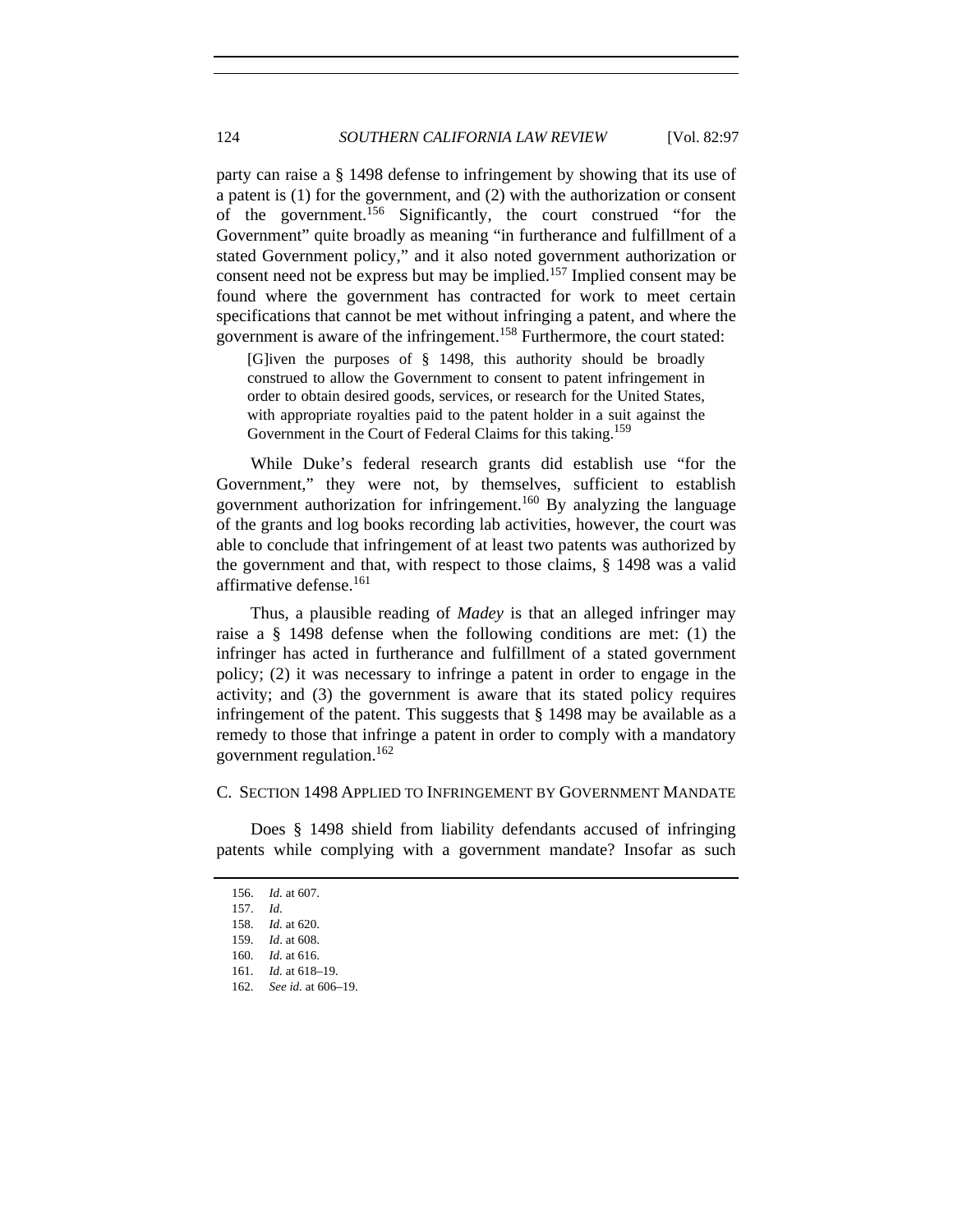action could be construed as contributory infringement on the part of the government—for example, encouraging third parties to infringe a patent the answer, as of thirty years ago, was probably no.163 The *Madey* decision, however, suggests a broader interpretation of § 1498. When the alleged infringement is "in furtherance and fulfillment of a stated Government policy,"164 and the government has impliedly consented to the infringement by demonstrating an awareness of the existence of patents that will necessarily be infringed,  $\S$  1498 may be implicated,<sup>165</sup> thereby indemnifying the alleged infringer and limiting the patent holder's remedy to just compensation from the government for the value of the property taken.<sup>166</sup>

In the case of the FCC's regulations governing digital-television tuners, there is little doubt that in adopting the regulations, the government was articulating a policy that it determined was in the interest of the American public. It stated as much in its implementing order:

We conclude that adoption of the DTV Standard will serve the public interest. It will bring many benefits to American consumers. By providing a requisite level of certainty to broadcasters, equipment manufacturers and consumers, the benefits of digital broadcasting will be realized more rapidly. The public will receive more choices in video programming with dramatically better visual and aural resolution. In addition, new and innovative services can be made available by the data transmission capabilities of the DTV Standard. Further, the DTV Standard will permit interoperability with computers and encourage innovation and competition.<sup>167</sup>

The FCC was further aware that the incorporation by reference of the ATSC-digital-television standard would create conflicts with patents, both current and future, as evidenced by its attempts to secure an understanding

<sup>163.</sup> See Decca Ltd. v. United States, 640 F.2d 1156, 1167 (Ct. Cl. 1980), for further explanation: [S]ection 1498 is a waiver of sovereign immunity only with respect to a direct governmental infringement of a patent. Activities of the Government which fall short of direct infringement do not give rise to governmental liability because the Government has not waived its sovereign immunity with respect to such activities. Hence, the Government is not liable for its inducing infringement by others, for its conduct contributory to infringement of others, or for what, but for section 1498, would be contributory (rather than direct) infringement of its suppliers.

*Id.* (footnotes omitted).

<sup>164.</sup> *Madey*, 413 F. Supp. 2d at 607.

 <sup>165.</sup> *See id.* at 617–18 (finding that a government research grant for work vital to the interests of the government had authorized infringement of a patent under § 1498).

 <sup>166. 28</sup> U.S.C. § 1498(a) (2000) (specifying that "the owner's remedy shall be by action against the United States in the United States Court of Federal Claims for the recovery of his reasonable and entire compensation for such use and manufacture").

 <sup>167.</sup> Fourth Report and Order, *supra* note 7, at 17,772–73.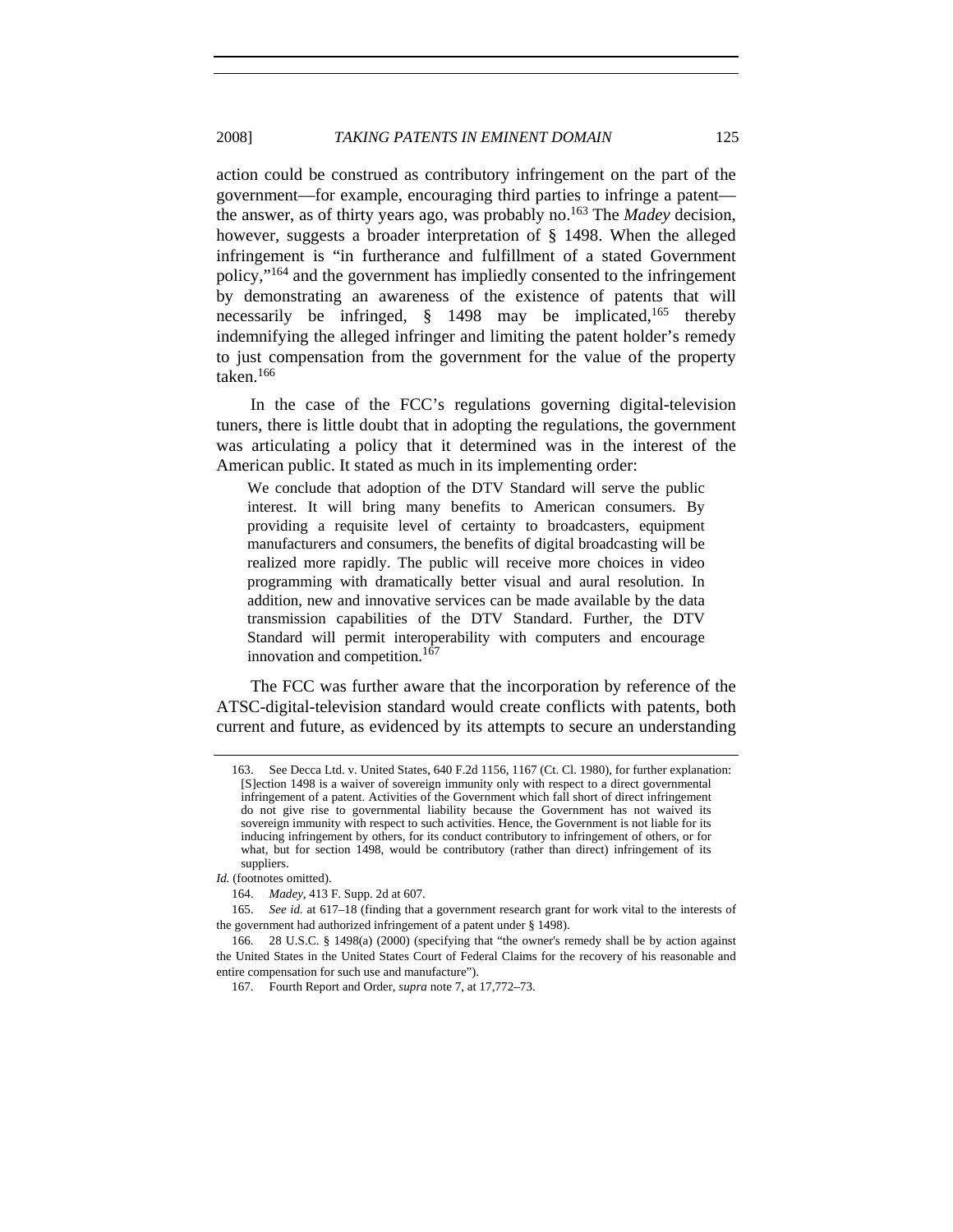regarding licensing:

Generally, commenting parties that addressed [the licensing technology] issue agree to the reasonable licensing of their relevant patents, including pending patents and intellectual property necessary for the successful construction of DTV equipment. ATSC indicates that it sought and obtained from each member of the Grand Alliance and from Dolby a written commitment to abide by this requirement. ATSC and the other commenting parties suggest that no further Commission action is required.<sup>168</sup>

And in a subsequent notice of proposed rulemaking, the FCC reiterated:

We have previously stated that in order for DTV implementation to be fully realized, the patents on a DTV standard would have to be licensed to other manufacturing companies on reasonable and nondiscriminatory terms. In response, the Advisory Committee's testing procedures have required proponents of any DTV system to follow American National Standards Institute patent policies which require assurance that: (1) a license will be made available without compensation to applicants desiring to utilize the license for the purpose of implementing the standard; or (2) a license will be made available to applicants under reasonable terms and conditions that are demonstrably free of any unfair discrimination.<sup>169</sup>

Thus, it is arguable that the FCC's regulations requiring the inclusion of digital tuners in all televisions fall within the purview of § 1498. A manufacturer who implements a digital tuner in a television set to comply with the FCC regulations may be said to be acting with the authorization and consent of the U.S. government, and in the language of the statute, the "manufacture of an invention . . . covered by a patent of the United States by a contractor, a subcontractor, or any person, firm, or corporation for the Government and with the authorization or consent of the Government, shall be construed as use or manufacture for the United States."<sup>170</sup>

Even if "for the Government" is construed more narrowly to apply only to infringement in the manufacture of items specifically procured by the government, and  $\S$  1498 is therefore inapplicable,  $\S$  1498 does not limit the government's power of eminent domain over patents. New legislation, more specifically tailored to takings that would result from the imposition

<sup>168.</sup> *Id.* at 17,784 (footnotes omitted).

 <sup>169.</sup> Fifth Further Notice of Proposed Rule Making, *supra* note 109, at 6260–61 (footnotes omitted).

 <sup>170. 28</sup> U.S.C. § 1498(a) (2006).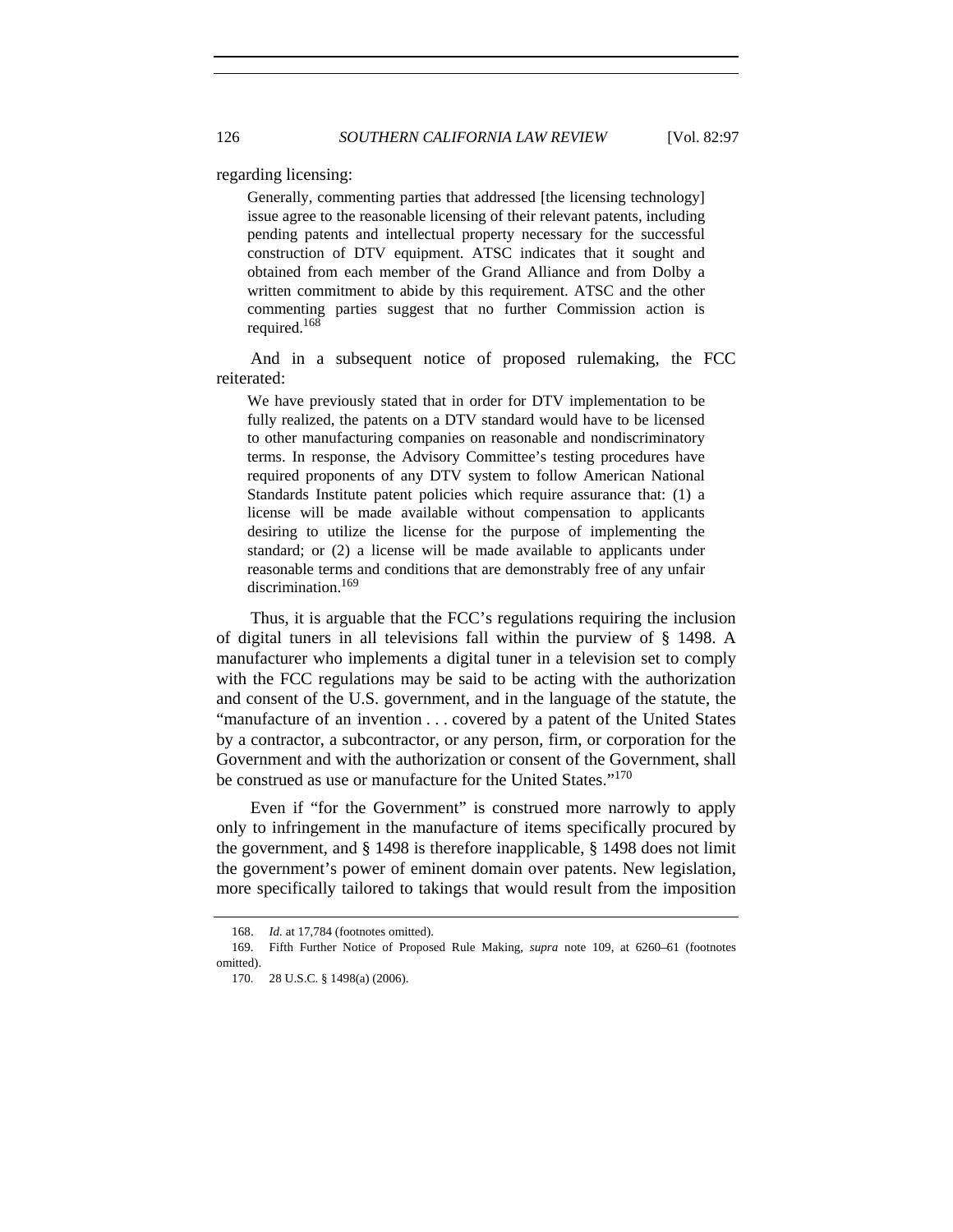of mandatory regulations, would be compatible with  $\S$  1498. In fact, even now, the government has the power to take a patent application covering an invention it has no intention of procuring: for example, the government may act under 35 U.S.C. § 181 or § 183 to prevent the public disclosure of a patent application when suppressing its publication would serve national security interests.<sup>171</sup>

Under § 181, all patent applications are subject to examination by the Atomic Energy Commission, the Secretary of Defense, or "the chief officer of any other department or agency of the Government designated by the President as a defense agency of the United States" to determine whether publishing the application presents a risk to national security.<sup>172</sup> If so, the agency making such a determination can have the application suppressed and held secret.<sup>173</sup> Of course, under the patent rules, the right of limited monopoly granted to an inventor is given in exchange for the inventor's agreement to fully disclose his invention to the world.<sup>174</sup> Without such a disclosure, no limited monopoly is granted. Indeed, an inventor cannot enforce his right to exclude without a published patent because potential infringers must be put on notice of the inventor's right, and the grant and publication of a patent is deemed to put the world on constructive notice of the patentee's rights. Thus, the procedure outlined in § 181 deprives the inventor of the entire value of his patent by taking away his right to exclude others.175 The government recognizes that this is in fact an exercise of eminent domain by which the government has seized private property in furtherance of the public interest, and § 183 accordingly provides that such an inventor is compensated for the value of the property taken.<sup>176</sup>

The section further gives the applicant the right to sue the government in the Court of Claims for compensation.177 It also notes that the government may proceed as it would in response to an action brought

 <sup>171. 35</sup> U.S.C. §§ 181, 183 (2006).

<sup>172.</sup> *Id.* § 181.

<sup>173.</sup> *Id.*

<sup>174.</sup> *See id.* § 112.

 <sup>175.</sup> *See, e.g.*, Honeywell Int'l, Inc. v. United States, 81 Fed. Cl. 514, 573 (Ct. Cl. 2008) (noting that the right to exclude arises when the "public receives knowledge of the preferred embodiments for practicing the claimed invention" (quoting Eli Lilly & Co. v. Barr Labs., 251 F.3d 955, 963 (Fed. Cir. 2001)).

<sup>176.</sup> *See* 35 U.S.C. § 183.

<sup>177.</sup> *Id.* ("A claimant may bring suit against the United States in the United States Claims Court or in the District Court of the United States for the district in which such claimant is a resident for an amount which when added to the award shall constitute just compensation for the damage and/or use of the invention by the Government.").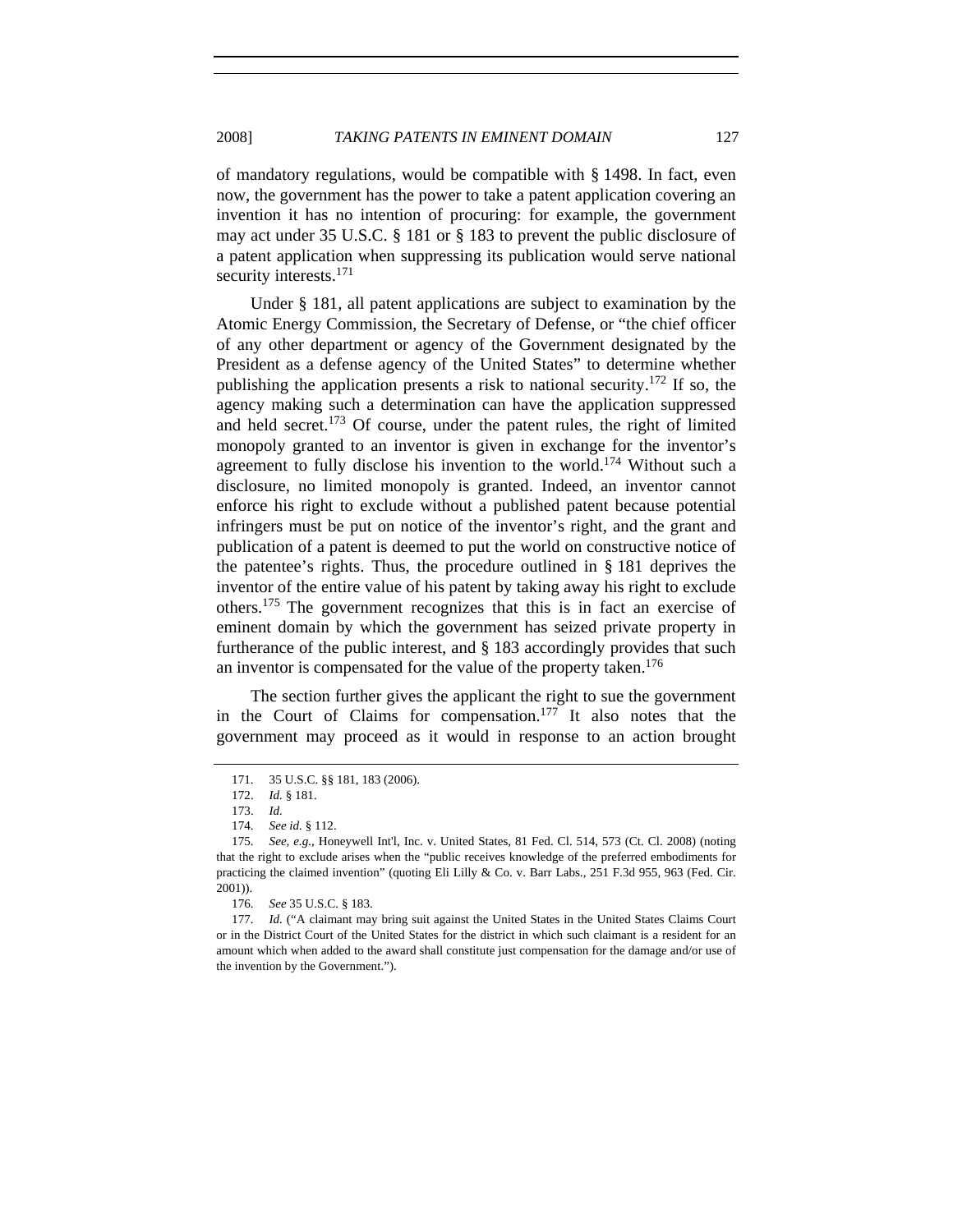under  $§$  1498.<sup>178</sup> Even though the government is not directing another party to infringe an applicant's patent nor directly infringing the patent itself, it is nonetheless taking the patent from the inventor in the interest of the United States, and this action is compatible with § 1498. Thus, imposing secrecy orders on patent applications establishes a precedent for government takings of patents outside of the realm of procurements or specifically authorized infringements, which arguably are the limits of the actions to which § 1498 applies.

# D. IS LEGISLATION BEYOND § 1498 REQUIRED TO ADDRESS TAKINGS BY THE IMPOSITION OF MANDATORY GOVERNMENT REGULATIONS?

If the government's imposition of a mandatory regulation that necessarily infringes patents is to be construed as a Fifth Amendment taking, is new legislation specifically authorizing compensation required?179 The answer may depend on whether § 1498 is construed as granting a waiver of sovereign immunity, allowing the government to be sued, or rather is construed as granting the government the power to effect such a taking. It may do both.

In *Decca, Ltd. v. United States*, the Court of Claims suggested that § 1498 codifies the government's authority to take a patent through its power of eminent domain:

Section 1498 of 28 U.S.C. (1976) authorizes the Government to take, through exercise of its power of eminent domain, a license in any United States patent. Section 1498 provides the sole remedy available to a patentee for an eminent domain taking of a license in his patent. The remedy is monetary and must be pursued by means of an action in [the Court of Claims].<sup>180</sup>

But *Decca* also construed § 1498 as waiving the government's sovereign immunity only for direct infringement and not for contributory infringement, thus suggesting that the function of § 1498 is primarily a waiver of sovereign immunity:

[S]ection 1498 is a waiver of sovereign immunity only with respect to a direct governmental infringement of a patent. Activities of the Government which fall short of direct infringement do not give rise to governmental liability because the Government has not waived its

<sup>178.</sup> *Id.*

<sup>179.</sup> *See* Gordon Klancnik, Note, *A Proposal to Resolve Infringement Induced by Governmental Fiat*, 70 GEO. WASH. L. REV. 806, 828–29 (2002) (proposing an amendment to title 35 to specifically address infringement compelled by the government).

 <sup>180.</sup> Decca Ltd. v. United States, 640 F.2d 1156, 1166 (Ct. Cl. 1980) (footnotes omitted).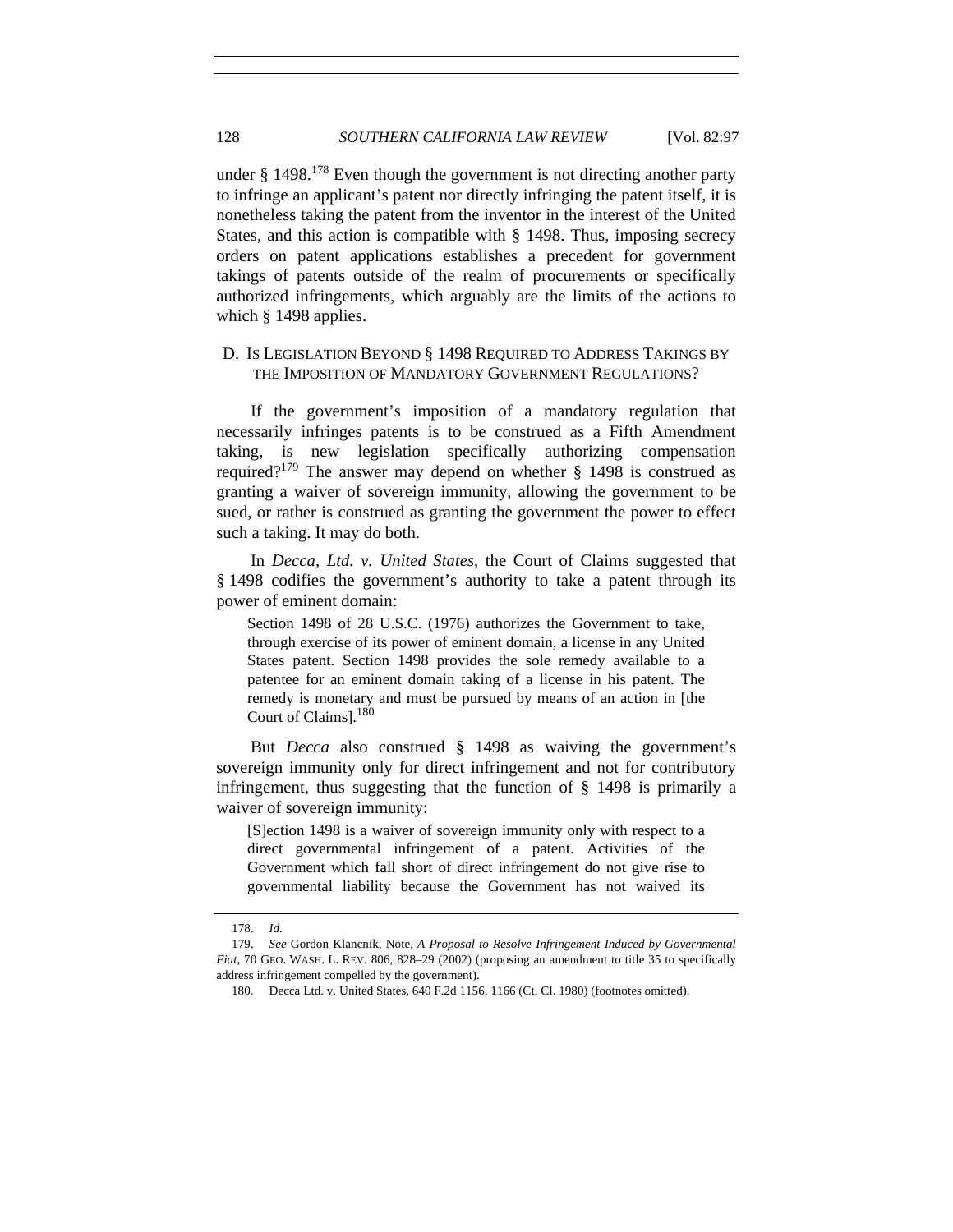sovereign immunity with respect to such activities. . . . In short, under section 1498, the Government has agreed to be sued only for its direct infringement of a patent.<sup>181</sup>

On the other hand, in *Constant v. United States*, the Court of Claims suggested that the power of eminent domain is not necessarily coterminous with statutes authorizing takings, such as  $35 \text{ U.S.C.}$  §  $183^{182}$  In that case, the court interpreted § 183 to provide certain administrative remedies that also "blanket[] considerable conduct outside the range of the Just Compensation clause of the Fifth Amendment."<sup>183</sup> The plaintiff had also brought a separate cause of action under the Fifth Amendment, which had been dismissed.184

Thus, even absent new legislation, nothing likely stops the government from instituting condemnation proceedings to explicitly take patents standing in the way of mandatory regulations. The government could continue to take subsequently issued patents that might interfere with its industrial policies (such as its policy of encouraging the wholesale replacement of analog television with digital television) or its health or safety policies.<sup>185</sup>

Nevertheless, new legislation might be required to indemnify a third party who infringes a patent in order to comply with a mandatory government regulation and to grant the patent holder the right to sue the government for compensation, especially when the government has not explicitly instituted condemnation proceedings. Such legislation would be primarily jurisdictional and procedural in nature. Thus, it would likely belong in title 28, chapter 91 of the U.S. Code, which defines the jurisdiction of the U.S. Court of Federal Claims.<sup>186</sup> Without attempting to

<sup>181.</sup> *Id.* at 1167 (footnotes omitted).

<sup>182.</sup> *See* Constant v. United States, 617 F.2d 239, 240–41 (Ct. Cl. 1980).

<sup>183.</sup> *Id.* at 242.

<sup>184.</sup> *Id.* at 240 n.4.

 <sup>185.</sup> *See* Mueller, *supra* note 70, at 653. Further:

The potential for unfair exploitation of users of government-mandated standards is significant, for these users *must* employ the patented technology and will be required to pay whatever the patentee demands in terms of royalties. Rather than creating a distinct set of patentability rules for dealing with patents on subject matter that is the subject of government standards, the better approach is to permit such patents to issue but to limit their enforcement. . . . [W]hen a technology standard is mandated by the federal government, the government should consider exercising its eminent domain power over patents that the owner refuses to license widely on commercially reasonable terms.

*Id.* 

<sup>186.</sup> *See, e.g.*, 28 U.S.C. § 1498 (2006) (limiting remedies for governmental use or manufacture of a patented device to a suit for money damages in the Court of Claims). Note that Gordon Klanclick suggested similar legislation as an amendment to title 35, implying that this situation should be analyzed more along the lines of a traditional infringement action. *See* Klanclick, *supra* note 179, at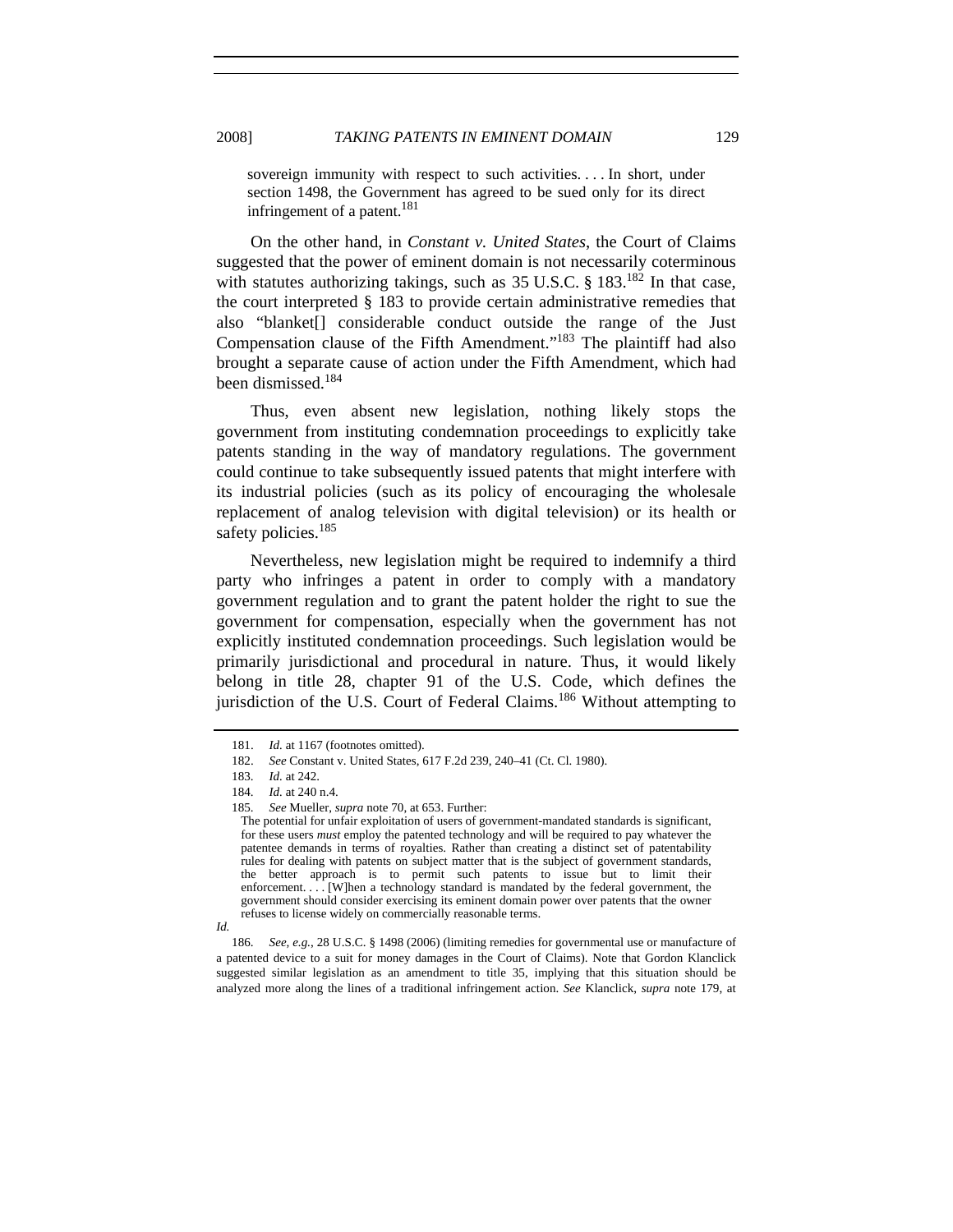draft the actual language of such an amendment to title 28, an outline of this legislation should include the following limitations, as suggested by *Madey*: When an accused infringer acts in furtherance of a stated government policy to comply with a regulation that necessarily requires infringement of a patent, and when the government is aware that the regulation infringes that patent, the accused infringer shall be indemnified by the government for any damages caused by the infringement.<sup>187</sup> Furthermore, the sole remedy of the patent holder shall be by action against the United States in the U.S. Court of Federal Claims for the recovery of reasonable and entire compensation.

#### E. THE PROBLEM OF VALUATION

Even with such legislation in place, however, the challenge of determining the value of reasonable and entire compensation will remain. First, it is necessary to determine whether the government's taking of a patent by imposing mandatory regulation is construed as an outright seizure of ownership or as the taking of a compulsory license in the patent. Either interpretation is possible, and both present challenging valuation problems. When courts have examined the problem of government takings of patents, however, they have generally held that the proper method of valuation is to construe the taking as a compulsory license and to calculate a reasonable royalty.188

When the government infringes a patent by ordering a third party to produce a patented product, $189$  the calculation of a reasonable royalty is relatively straightforward. In this case, the government takes a nonexclusive license for the production of the desired goods, and the patent holder presumably can continue to license its patent to others.<sup>190</sup> Though

<sup>828–29.</sup> Although he specifically includes language making an injunction (the traditional infringement remedy) unavailable, incorporating such legislation into title 28 might better emphasize the interpretation that the government is acting not as an ordinary infringer but rather is acting in eminent domain to take a patent.

<sup>187.</sup> *See supra* notes 154–61 and accompanying text.

<sup>188.</sup> *See* Decca Ltd. v. United States, 640 F.2d 1156, 1167 (Ct. Cl. 1980) (explaining that when the government takes a patent, the preferred method of valuation is the calculation of a reasonable royalty); Leesona Corp. v. United States, 599 F.2d 958, 968 (Ct. Cl. 1979) (noting that government infringement is generally interpreted as the taking of a compensable compulsory license and that just compensation is in most cases determined by the calculation of a reasonable royalty).

<sup>189.</sup> See for example, *supra* notes 142–53 and accompanying text, discussing *Motorola* and *Crater*, in which the government ordered competitors to produce products for the government that infringed patents.

 <sup>190.</sup> *See, e.g.*, Motorola, Inc. v. United States, 729 F.2d 765, 768 (Fed. Cir. 1984) (noting that under 28 U.S.C. § 1498, the government is in the position of a compulsory, nonexclusive licensee).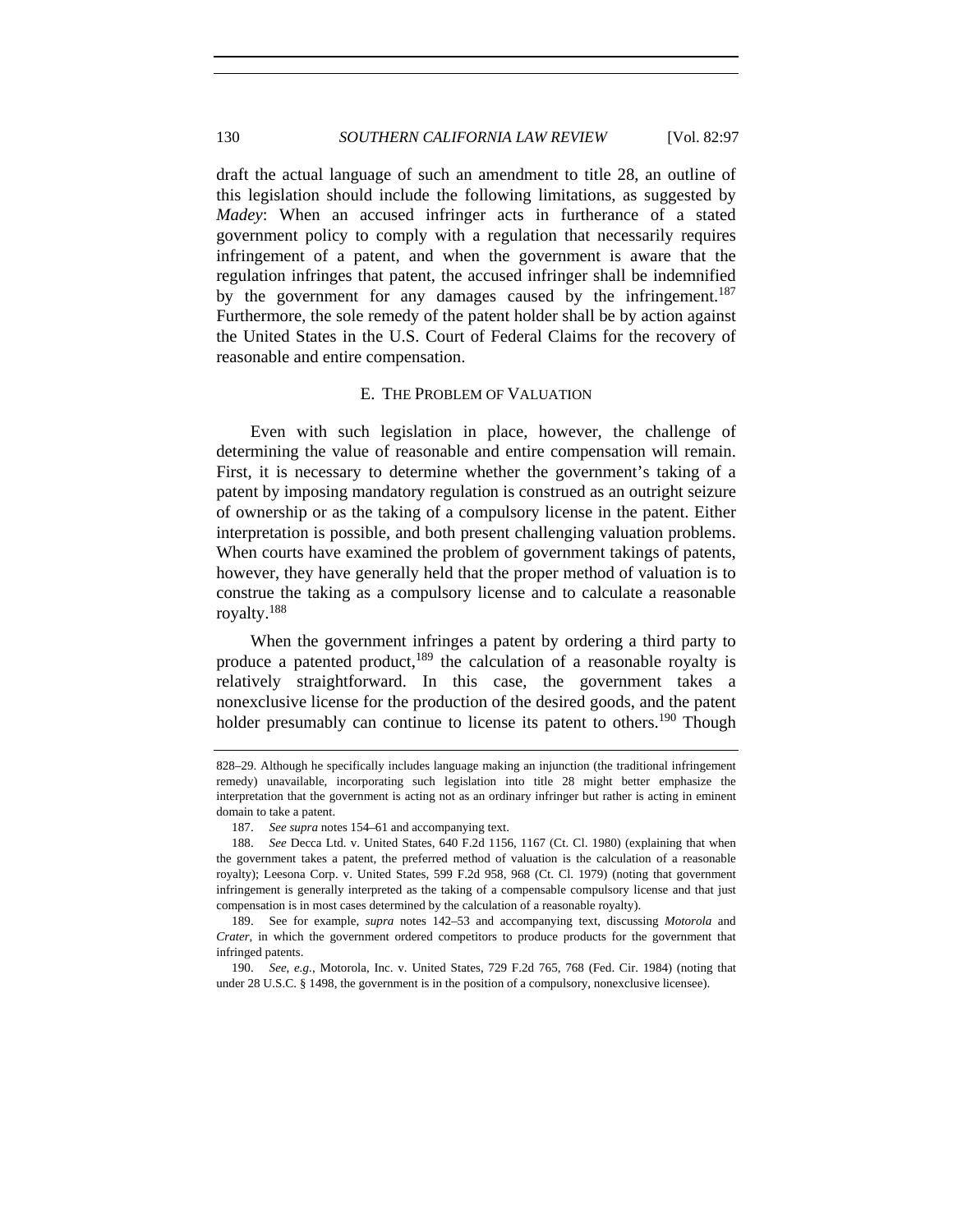the government's taking of a license may affect the license's value, there is often data regarding licensing contracts made prior and subsequent to the government's action that can be used for comparison in setting a royalty rate.

In contrast, when the government adopts a mandatory regulation that infringes a patent, it has essentially taken an exclusive license that takes the patent off the market—the owner is no longer able to license it to other parties or to collect royalties from anyone other than the government. Thus, it is difficult to set a value by looking at the value of similar licenses offered in the marketplace. Furthermore, the government's adoption of the regulation dramatically increases the license's value, so looking at what others in the industry would be willing to pay after the regulation goes into effect would overvalue the patent. Indeed, Fifth Amendment takings jurisprudence has long held that the value of property is its market value at the time of the taking, not its enhanced value after the taking has occurred.<sup>191</sup> On the other hand, for a patent reading on an industry standard in particular, the patent may have very little value at all without the mandatory adoption of that standard, so evaluating its market value just before adoption of the regulation would seem to undervalue it. Placing too low a value on such a patent would destroy the incentives for innovation the patent system seeks to promote.

A number of different theories are employed by courts to determine reasonable royalties in the case of patent infringement. One oft-employed technique is an analysis of lost profits—the patent holder's production volume, market share, and other factors are taken into account to estimate lost sales due to the infringement.<sup>192</sup> In other cases, the court adopts an analysis set out in *Georgia-Pacific Corp. v. U.S. Plywood-Champion Papers*, in which a reasonable royalty is determined by analyzing what a hypothetical willing buyer would have paid a willing seller for a license in the patent.<sup>193</sup> When a patent holder is actively producing devices under a patent that becomes implicated by a mandatory government regulation,

<sup>191.</sup> *See* City of N.Y. v. Sage, 239 U.S. 57, 60–61 (1915) (rejecting a suggestion that at least some of the enhanced value of a property taken for the construction of a reservoir be shared with the property owner).

 <sup>192.</sup> *See* Imperial Mach. & Foundry Corp. v. United States, 69 Ct. Cl. 667, 669–70 (Ct. Cl. 1930) (concluding that infringement resulted in lost sales by the patent holder and setting compensation as the value of the lost profits from those sales).

 <sup>193.</sup> Georgia-Pac. Corp. v. U.S. Plywood-Champion Papers, Inc., 446 F.2d 295, 296–97 (2d Cir. 1971) ("This rule [for calculating a reasonable royalty] contemplates a suppositious meeting in advance of infringement between patent owner and potential infringer in order to work out a license agreement.").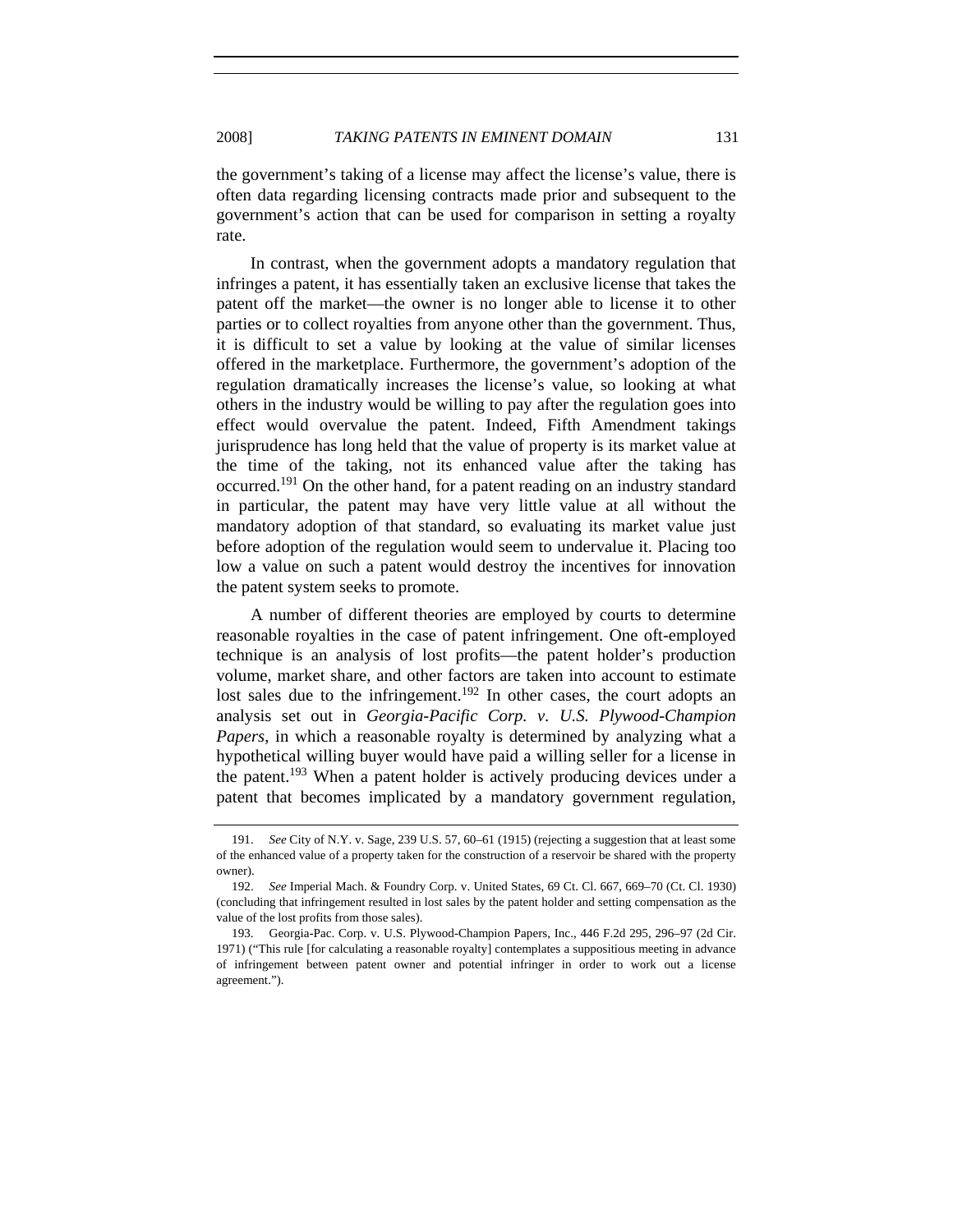either the lost-profits method or the *Georgia-Pacific* method would likely result in an equitable valuation of a license in the patent. As previously discussed,<sup>194</sup> however, the favored business model in many of these cases seems to be that of the patent troll that never actually produces or sells the device covered by the patent in question, but rather seeks to extract royalties from manufacturers under the threat of an injunction. In such a case, neither of these methods of analysis would be effective because there are no actual sales to look to for comparison. In some sense, requiring a demonstration of lost profits might serve a policy goal of discouraging the patent troll business model. Others argue that so-called patent trolls actually serve a purpose as venture capitalists by paying cash for patents that the owner may not have the resources or expertise to enforce.<sup>195</sup>

Thus, there is no simple formula for the valuation of patents taken by the imposition of mandatory regulations, and, at the cost of judicial efficiency, it is likely best to allow the courts considerable discretion in determining the value of a reasonable royalty. The Federal Court of Claims, in *Tektronix, Inc. v. United States*, summarized a number of considerations that might be looked to for guidance in setting a reasonable royalty in cases in which "it is necessary to adopt a method other than reliance on an established royalty for ascertaining what would be reasonable."<sup>196</sup> In such cases,

 [w]here no established royalty is found, one may be selected on the basis of royalty rates for related patents. A settlement rate may be considered, or other contracts between the parties may be used as a guide. Savings realized by the defendant as a result of the infringement are sometimes used as a measure of compensation, and lost profits have been awarded.<sup>197</sup>

In other words, the court may consider the totality of the circumstances, including royalties paid for related patents, profits lost, and reasonable settlements. While this places a greater burden on the court, it likely results in the best balancing of incentives for innovation and furtherance of the government interest responsible for the taking.

#### V. CONCLUSION

When the government mandates the adoption of a standard that

<sup>194.</sup> *See supra* notes 123–26 and accompanying text.

 <sup>195.</sup> *See* Yoshida, *supra* note 123.

 <sup>196.</sup> Tektronix, Inc. v. United States, 552 F.2d 343, 348 (Ct. Cl. 1977).

<sup>197.</sup> *Id.* at 347 n.5 (citations omitted).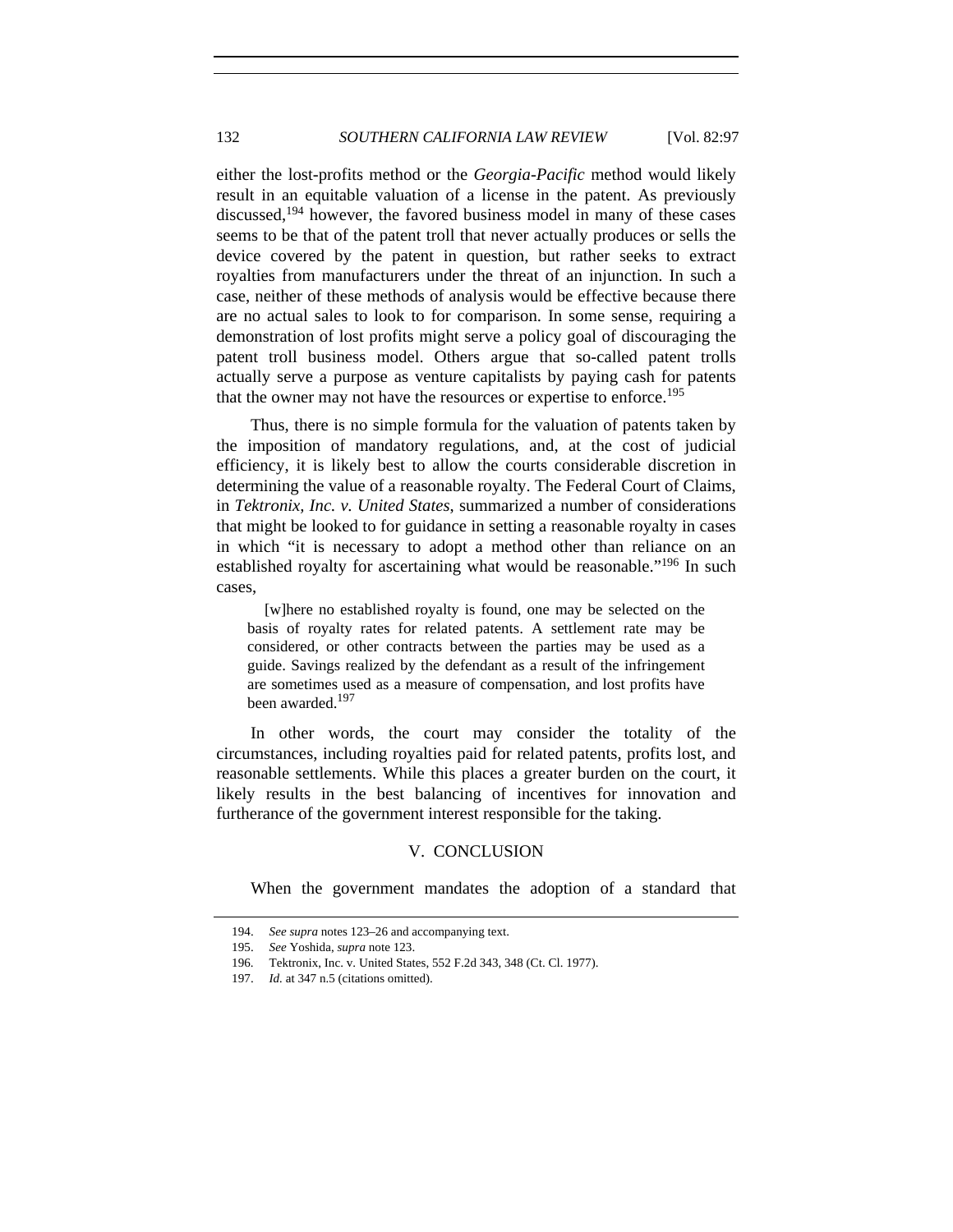infringes issued or pending patents, it creates a potential for significant abuse. By limiting competition, increasing prices, and placing a larger burden on the very consumers the government is trying to protect, it not only unfairly enriches the abusers but also chills adoption of the very policies the government hopes to encourage. In such situations, the government should either (1) act explicitly under its power of eminent domain to condemn patents reading on the adopted standard, or (2) simply force patent holders to license their inventions free of charge and allow the patent holders to sue under the Fifth Amendment for compensation by the government for the taking.

Such an approach would have a number of benefits. First, it would reduce litigation among the potential suppliers of the technology subject to the regulation. Because licenses would be freely available, there would be no need to parse patents and construe claims to determine actual infringement. There would be no need to examine bylaws of SSOs engaged in advising the government to determine whether disclosure rules were violated, whether statements were made that could be construed as implied license agreements, or whether any member had relied on another's representations in a way that could give rise to equitable estoppel.

Second, the quality of the standards adopted would likely be higher. The motivation of the participants in the SSO would likely be focused more on adopting the technology that was the most cost effective and simplest to implement, and less on which technology would maximize or minimize their own proprietary interests.

Third, this approach would reduce the incentives for patent trolls, or companies that are not developing or producing technology, but rather gathering third-party patents to enforce against those who are. Though some so-called patent trolls characterize their business model as that of a venture capitalist, $198$  the primary results of their activities are generally forcing manufacturers out of the market, reducing consumer choice, and raising prices. This is particularly damaging when the government has determined that efficient adoption of the standard is in the public interest.

Fourth, requiring the government to recognize that its action is an exercise of its eminent domain power and that by imposing such regulations it is effecting a constitutional taking would discourage unnecessary legislation and unnecessarily detailed regulations. In other words, when the government has to "put its money where its mouth is," it

 <sup>198.</sup> *See* Yoshida, *supra* note 123.